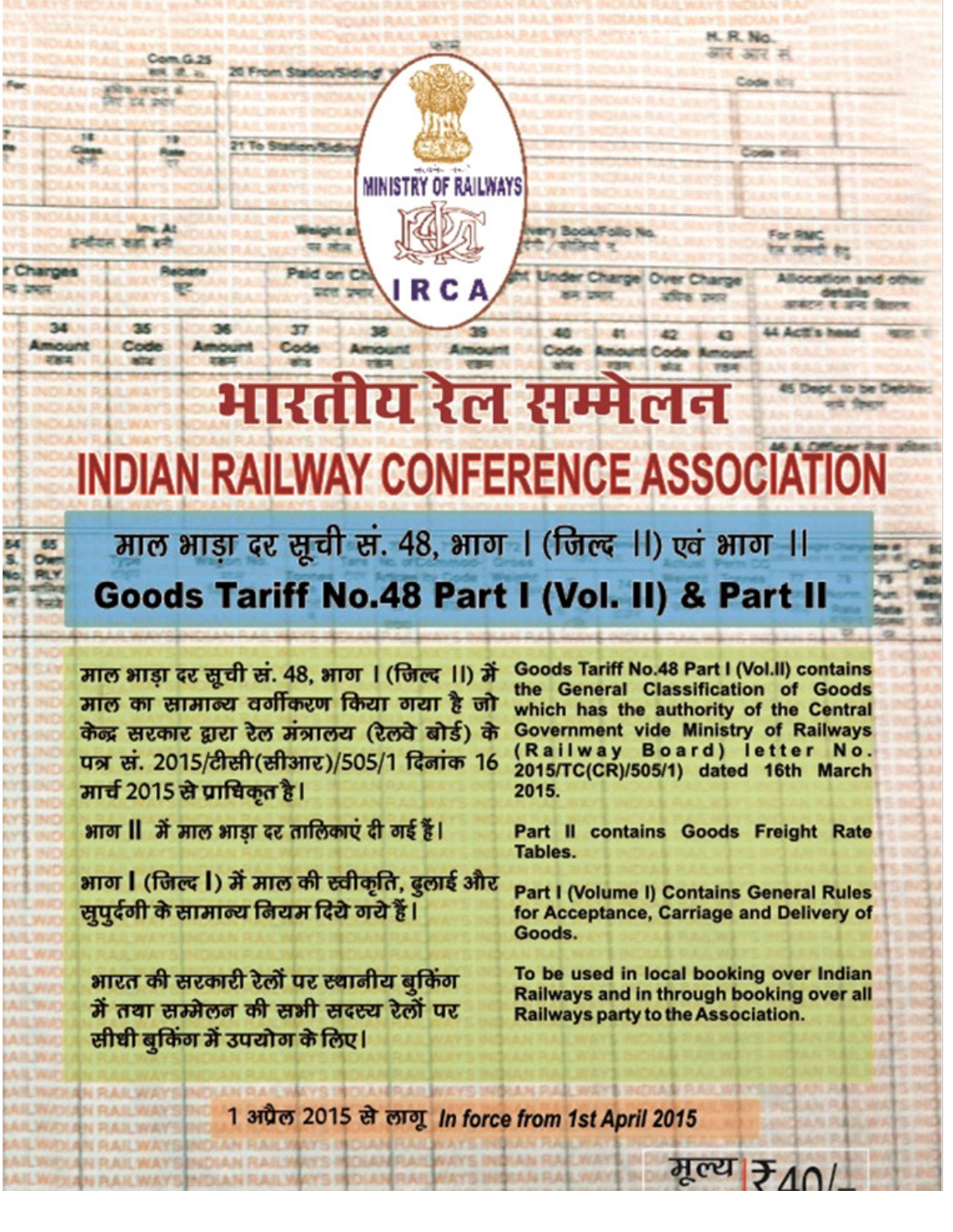# भारतीय रेल सम्मेलन INDIAN RAILWAY CONFERENCE ASSOCIATION

मालभाड़ा सं. 48 भाग- । (जिल्द- ।।)

और

मालभाड़ा दर 48 (भाग- ।।)

#### **GOODS TARIFF NO.48 Pt.I (Vol.II)**

#### **AND**

#### **GOODS TARIFF NO.48 (PART II)**

| इसमें माल भाड़ा दर संख्या 48 भाग-। (जिल्द-।।) का<br>सामान्य वर्गीकरण किया गया है जो केन्द्र सरकार द्वारा<br>रेल मंत्रालय (रेलवे बोर्ड) के पत्र संख्या टी.सी.आर./<br>1078/2015/07 दिनांक 20.3.2015 से प्राधिकृत<br>है । | Goods Tariff No.48 Part I (Vol.II)<br>contains the General Classification of<br>Goods which has the authority of the<br>Central Government vide Ministry of<br>Railways (Railway Board) letter No.<br>TCR/1078/2015/07 Dated 20-03-2015. |
|------------------------------------------------------------------------------------------------------------------------------------------------------------------------------------------------------------------------|------------------------------------------------------------------------------------------------------------------------------------------------------------------------------------------------------------------------------------------|
| दिनांक 01 अप्रैल 2015 से लागू                                                                                                                                                                                          | In force from 01.04.2015                                                                                                                                                                                                                 |
| भारत की सरकारी रेलों पर स्थानीय बुकिंग में तथा<br>सम्मेलन की सभी सदस्य रेलों पर सीधी बुकिंग में<br>उपयोग के लिए।                                                                                                       | To be used in local booking over Indian<br>Railways and in through booking over<br>all Railways party to the Association.                                                                                                                |
| भाग-। (जिल्द-।) में माल की स्वीकृति, ढुलाई और<br>सुपूर्दगी के सामान्य नियम दिए गए हैं।                                                                                                                                 | Part I (Volume I) Contains General<br>Rules for Acceptance, Carriage and<br>Delivery of Goods.                                                                                                                                           |
| माल भाड़ा दर संख्या 48 (भाग-11) में माल भाड़ा दर<br>तालिकाएं दी गई हैं।                                                                                                                                                | Goods Tariff No.48 Part II contains<br>Freight Rate Tables.                                                                                                                                                                              |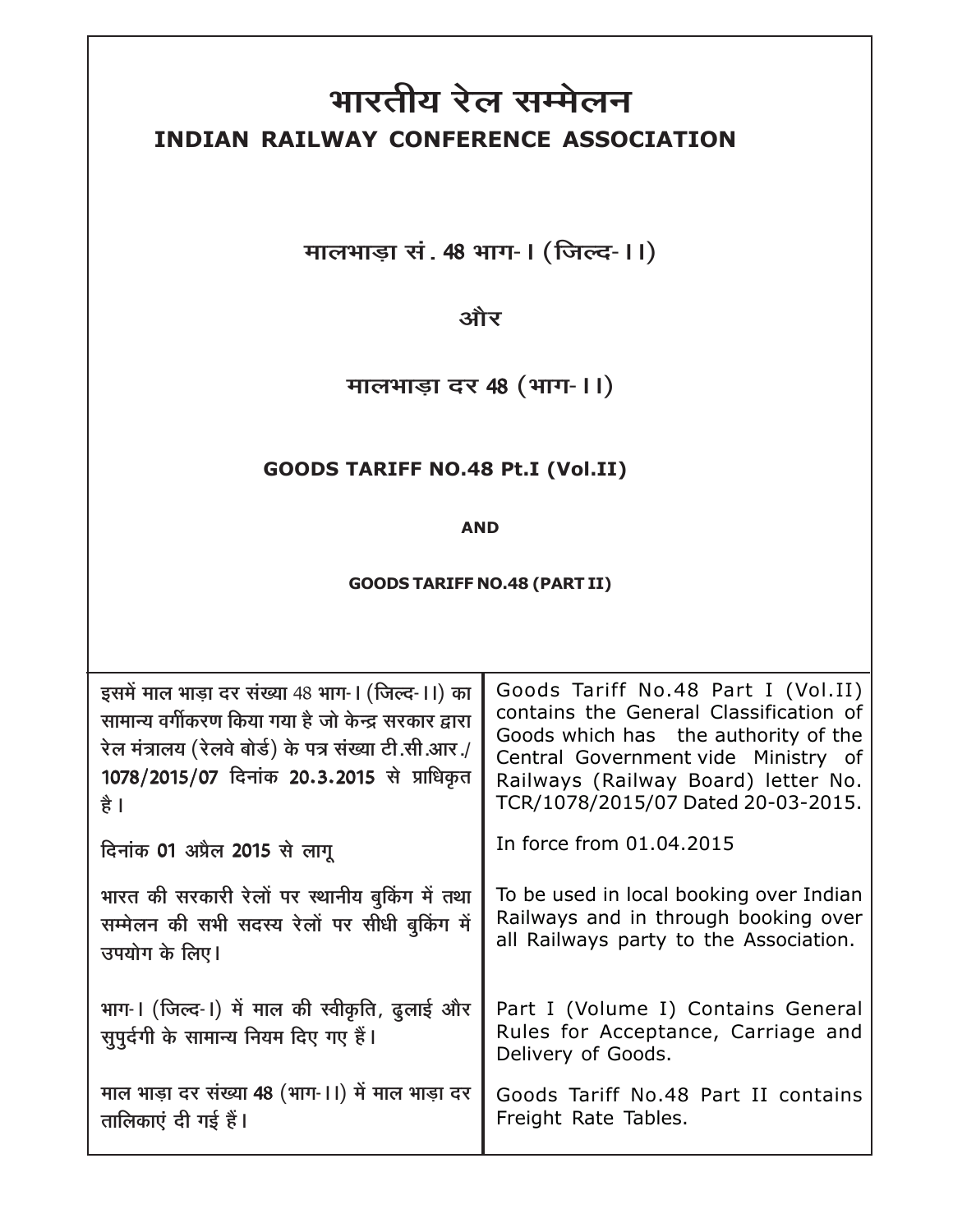#### पार्ट विवरण पृष्ट सं. /Page No माल दर सूची संख्या - 48 भाग-1, (जिल्द -II)  $(\overline{y})$  $(A)$ **Goods Tariff No. 48 Part-I (Volume-II)** Î. शूद्धि-पत्रों का रजिस्टर **Register of Correction Slips**  $\mathbf{1}$ प्राक्कथन **Preface**  $\overline{2}$ दरों के विषय में जानकारी **Quotation of Rates** 3 मार्गदर्शी सिद्धांत **Guiding Principles**  $4 - 5$ वस्तुओं की सूची **Commodity Index**  $6 - 7$ माल का सामान्य वर्गीकरण **General Classification of Goods**  $8 - 23$ पार्ट विवरण पृष्ट सं. / Page No (बी) माल भाड़ा दर सं. 48 (भाग-11) **Goods Tariff No. 48 Part-II**  $(B)$ वर्ग - LR<sub>3</sub> से वर्ग - 110 की माल भाड़ा दरें  $1 - 2$ Freight rates for Class LR<sub>3</sub> to Class-110 वर्ग - 120 से वर्ग - 150 की माल भाड़ा दरें  $5 - 6$ Freight rates for Class-120 to Class-150 वर्ग - 160 से वर्ग - 200 की माल भाड़ा दरें  $9 - 10$ Freight rates for Class-160 to Class-200

## विषय - सूची/CONTENTS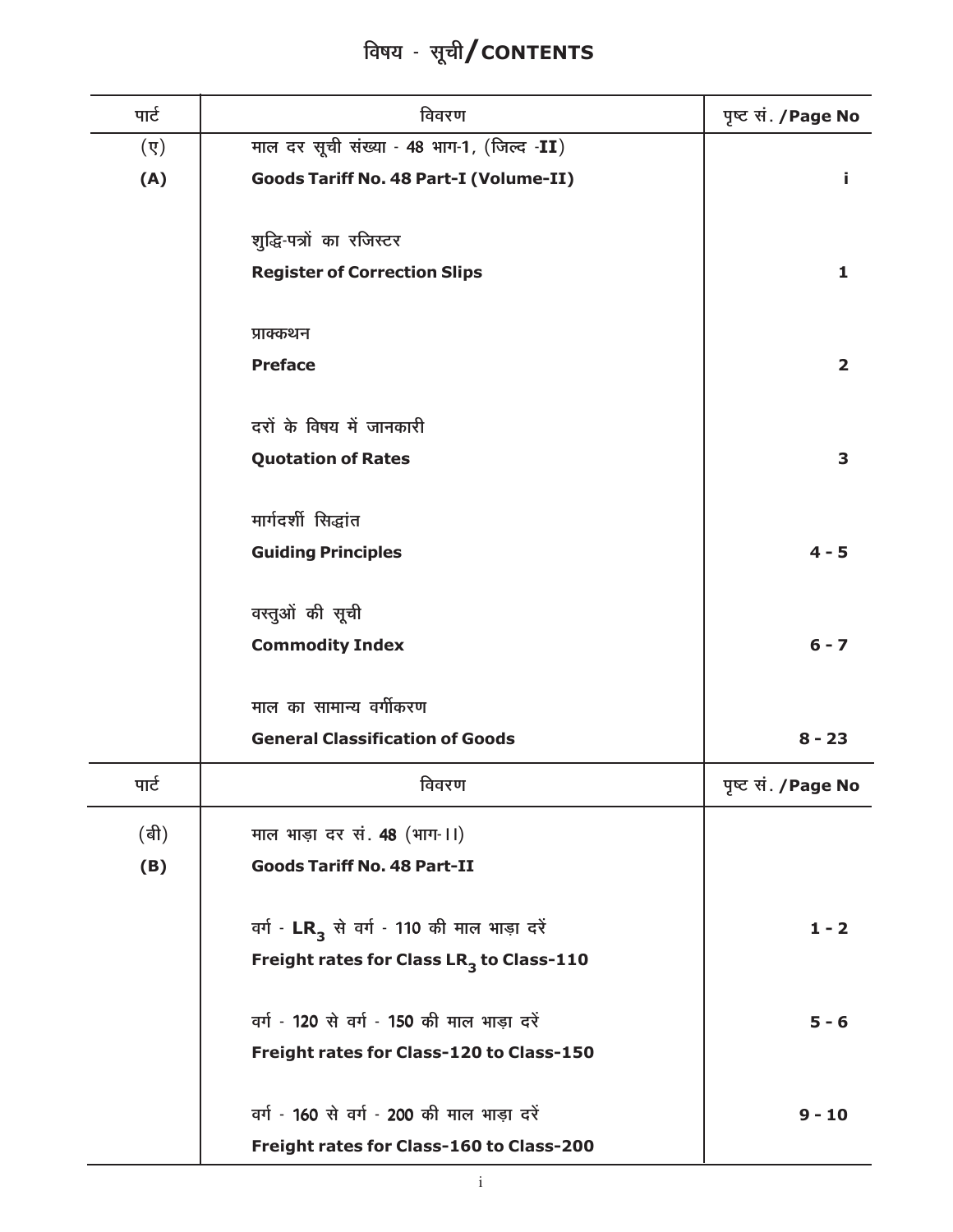# शुद्धि पत्रों का रजिस्टर<br>Register for Correction Slips

| शुद्धि पत्र संख्या            | दिनांक      | ਧ੍ਰਾਕ       | प्रथमाक्षर      |
|-------------------------------|-------------|-------------|-----------------|
| <b>Correction Slip Number</b> | <b>Date</b> | <b>Page</b> | <b>Initials</b> |
|                               |             |             |                 |
|                               |             |             |                 |
|                               |             |             |                 |
|                               |             |             |                 |
|                               |             |             |                 |
|                               |             |             |                 |
|                               |             |             |                 |
|                               |             |             |                 |
|                               |             |             |                 |
|                               |             |             |                 |
|                               |             |             |                 |
|                               |             |             |                 |
|                               |             |             |                 |
|                               |             |             |                 |
|                               |             |             |                 |
|                               |             |             |                 |
|                               |             |             |                 |
|                               |             |             |                 |
|                               |             |             |                 |
|                               |             |             |                 |
|                               |             |             |                 |
|                               |             |             |                 |
|                               |             |             |                 |
|                               |             |             |                 |
|                               |             |             |                 |
|                               |             |             |                 |
|                               |             |             |                 |
|                               |             |             |                 |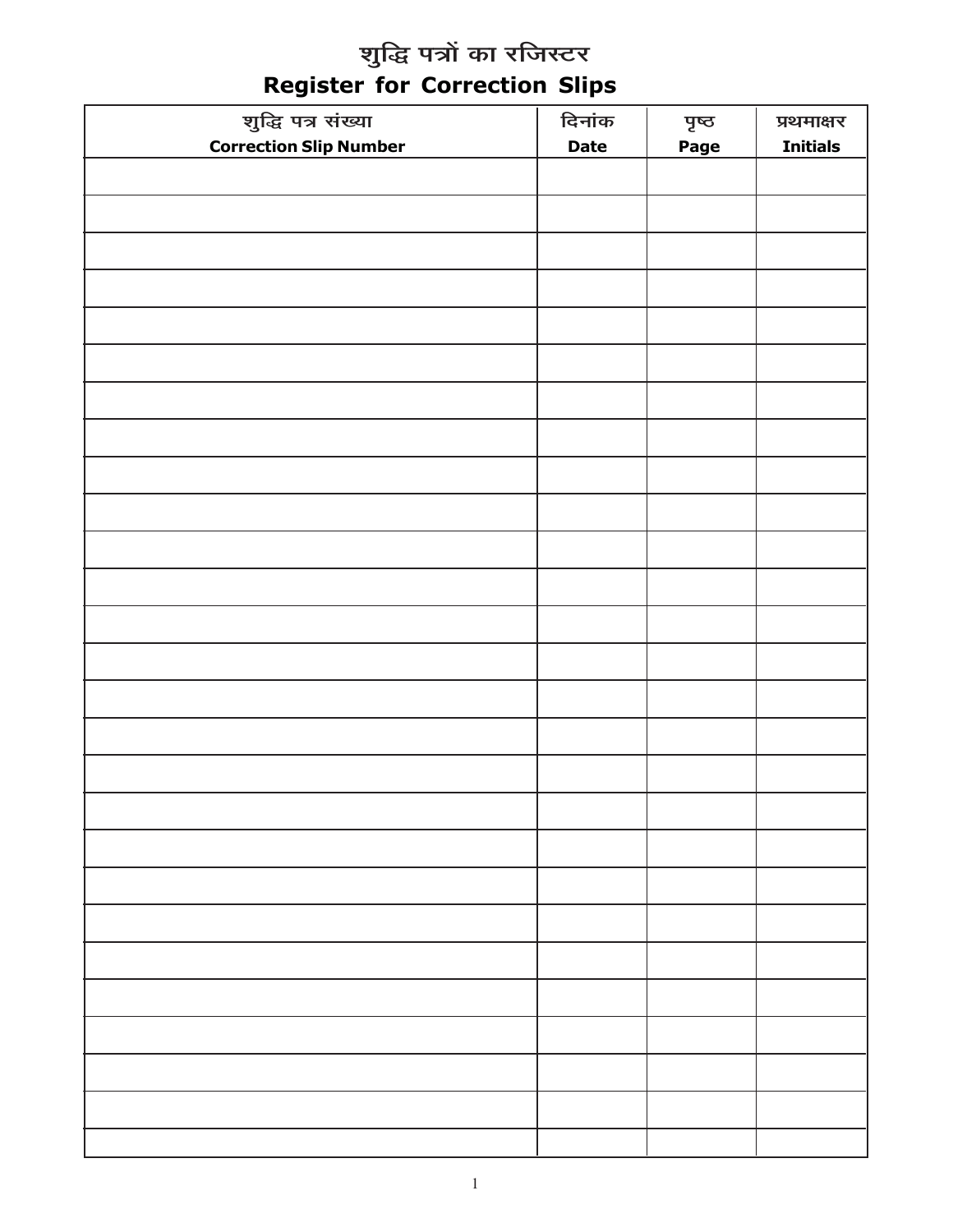#### प्राक्कथन

1. यह दर सूची निम्नलिखित रेलों पर जो कि सम्मेलन के सदस्य हैं और केन्द्रीय अन्तर्देशीय जल परिवहन निगम लि. पर, जो कि सम्मलेन का सदस्य नहीं है, उनकी चालू दर-सूचियों में अधिसूचित अपवादों के अध्यधीन लागू हैं :-

| रेलवे का नाम      | कूट               | रेलवे का नाम                    | कूट          |
|-------------------|-------------------|---------------------------------|--------------|
| मध्य              |                   | म.रे.   दक्षिण पूर्व मध्य       | द.पू.म.रे.   |
| पूर्व             | पू.रे.            | दक्षिण पश्चिम                   | द.प.रे.      |
| पूर्व मध्य        | पू.म.रे.   पश्चिम |                                 | प.रे.        |
| पूर्व तट          |                   | पू.त.रे.   पश्चिम मध्य          | प.म.रे.      |
| उत्तर             | उ.रे.             |                                 |              |
| उत्तर मध्य        |                   | उ.म.रे.   गैर-सरकारी रेलवे      | कूट          |
| पूर्वोत्तर        |                   | पू.उ.रे.   कोलकाता पोर्ट ट्रस्ट | को .पो .टू . |
| पूर्वोत्तर सीमांत |                   | पृ.सी.रे.   चैन्नई पोर्ट ट्रस्ट | चै.पो.टू.    |
| उत्तर पश्चिम      |                   | उ.प.रे. कोंकण रेलवे कार्पोरेशन  | के .आर.      |
| दक्षिण            |                   | द.रे.   मुम्बई पोर्ट ट्रस्ट     | मु.पो.टू.    |
| दक्षिम मध्य       |                   | द.म.रे.   पीपावाह पोर्ट ट्रस्ट  | पी.पो.टू.    |
| दक्षिण पूर्व      |                   | द.पू.रे.   कच्छ पोर्ट ट्रस्ट    | क.पो.टू.     |

- 2. मुम्बई पोर्ट ट्रस्ट रेलवे- मुम्बई पोर्ट ट्रस्ट रेलवे इन नियमों और शर्तों को स्वीकार करते हुए भी कुछ प्रकरणों में मुम्बई में अतिरिक्त प्रभार वसूल करती है जैसा कि उसकी माल भाड़ा दर सूची में निर्धारित किया गया है।
- 3. कोलकाता पोर्ट ट्रस्ट रेलवे- पोर्ट ट्रस्ट रेलवे के हावड़ा ब्रिज और काशीपुर के बीच के स्टेशनों का संचालन पूर्व रेलवे करती है, जबकि हल्दिया पोर्ट का संचालन दक्षिण पूर्व रेलवे करती है।

जहाँ तक डाक और जेट्टी का सम्बन्ध है, पोर्ट ट्रस्ट रेलवे क्रमशः पूर्व और दक्षिण पूर्व रेलवे के टर्मिनल एजेंट के रूप में काम करती है।

4. चैन्नई पोर्ट ट्रस्ट- चैन्नई पोर्ट के दर माल के भाग ।।। में दिए गए स्थानीय प्रभार के अतिरिक्त, रेल द्वारा चैन्नई बन्दरगाह पर आने-जाने वाले सभी माल के लिए नियम दरें और शर्तें वही होगी जो दक्षिण रेलवे (ब.ला. खण्ड) से या उसके रास्ते रोयापुरम आने-जाने वाले माल के लिए अथवा दक्षिण रेलवे (मी.ला. खण्ड) से या उसके रास्ते चैन्नई बीच आने-वाले के लिए निर्धारित है।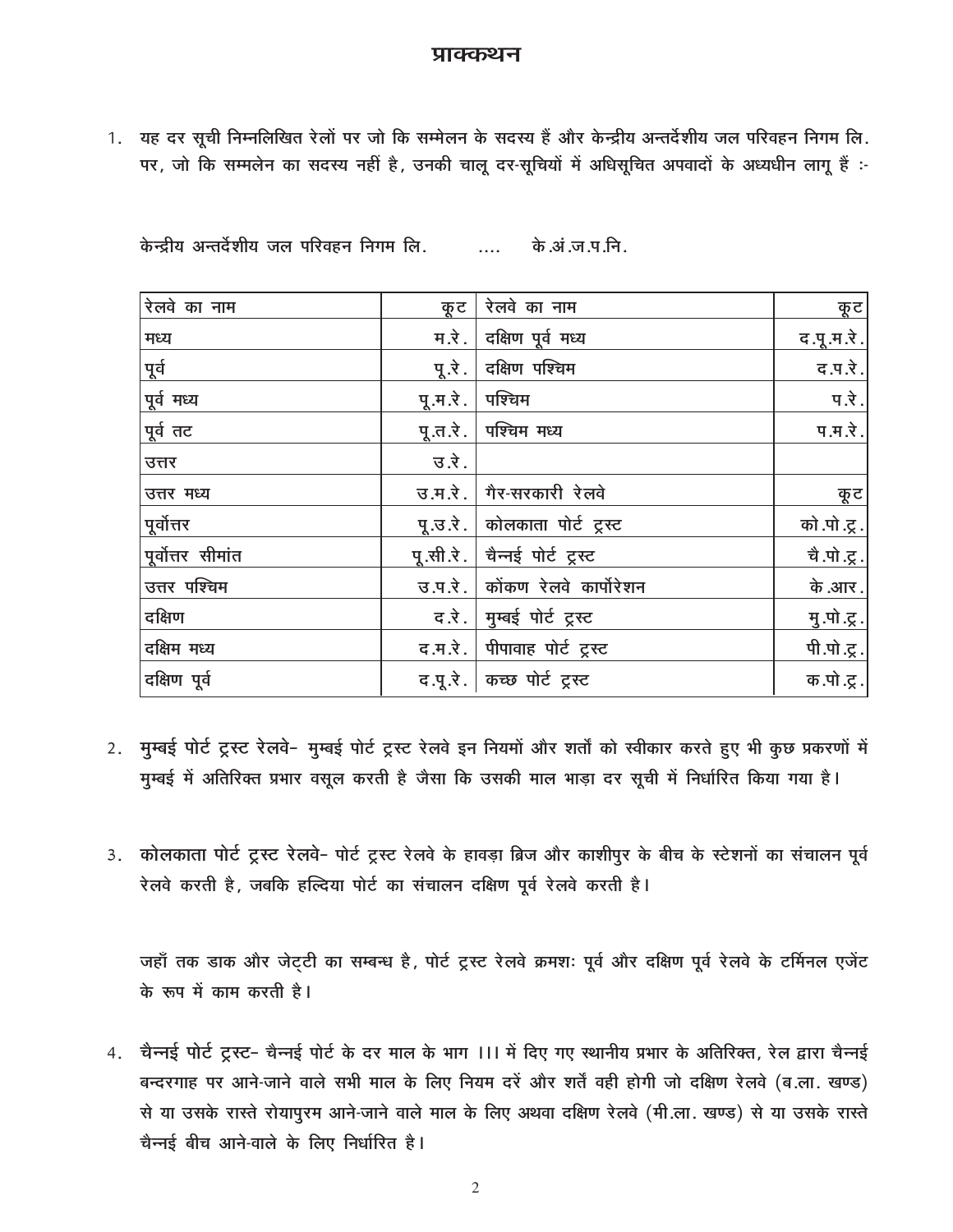#### PREFACE

1. This Tariff is in force on the under mentioned Railways, party to the Association, and on the Central Inland Water Transport Corporation Ltd., not party to the Association, subject to the exceptions notified in their current Tariffs :-

| <b>Name of Railways</b> | Code          | <b>Name of Railways</b>       | Code    |
|-------------------------|---------------|-------------------------------|---------|
| Central                 | C.R.          | South East Central            | S.E.C.R |
| Eastern                 | E.R.          | South Western                 | S.W.R.  |
| East Central            | E.C.R.        | Western                       | W.R.    |
| East Coast              | E.CoR.        | <b>West Central</b>           | W.C.R.  |
| Northern                | N.R.          |                               |         |
| North Central           | N.C.R.        | <b>Non-Government Railway</b> | Code    |
| North Eastern           | N.E.R.        | Kolkata Port Trust            | K.P.T.  |
| Northeast Frontier      | N.F.R.        | Chennai Port Trust            | C.P.T.  |
| North Western           | <b>N.W.R.</b> | Konkan Rly. Corpn. Ltd.       | K.R.    |
| Southern                | S.R.          | Mumbai Port Trust             | Mb.P.T. |
| South Central           | S.C.R.        | Pipavav Port Trust            | P.P.T.  |
| South Eastern           | <b>S.E.R.</b> | Kutch Port Trust              | K.P.T.  |

Central Inland Water Transport Corporation Ltd. … C.I.W.T.C

- **2. Mumbai Port Trust Railway -** The Port Trust Railway, while accepting the rules and conditions, collects in Mumbai an additional charge in certain cases as laid down in its Goods Tariff.
- 3. Kolkata Port Trust Railway The Eastern Railway works the stations on the Port Trust Railway between Howrah Bridge and Cossipore, while South Eastern Railway works Haldia Port.

As regards Docks and jetties, the Port Trust are the terminal agents of the Eastern and South Eastern Railways respectively.

4. Chennai Port Trust Railway - The rules, rates and conditions, for all goods entering or leaving the Chennai Harbour by rail are the same as from or to Royapuram for goods from or to and via the Southern (B.G. Section) Railway and as from or to Chennai (Beach) for goods from or to and via the Southern (M.G. Section) Railway plus the local charges as laid down in Part III of the Chennai Port Trust Scale Rates.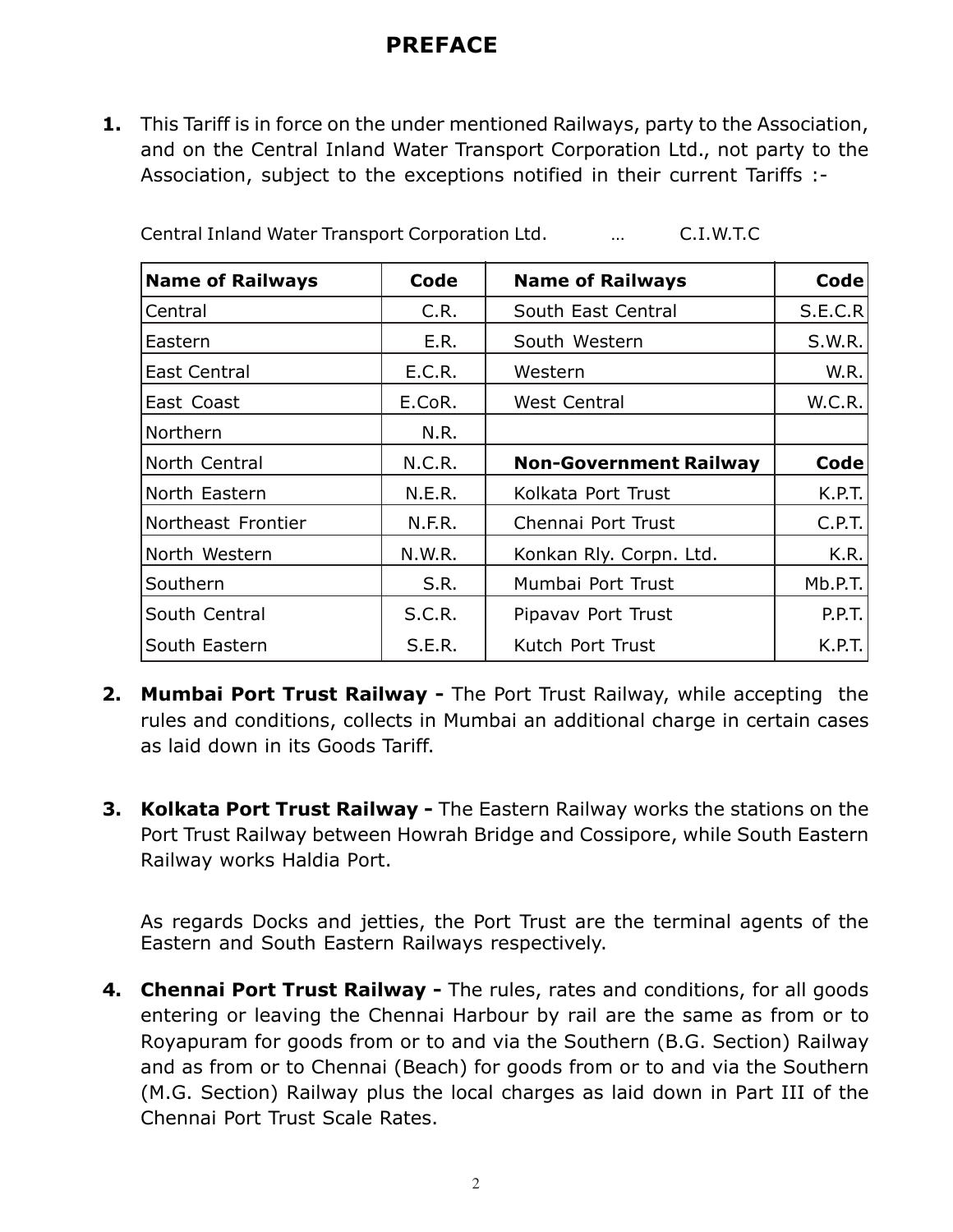## दरों के विषय में जानकारी

माल परिवहन की दरों और शर्तों के सम्बन्ध में अधिप्रमाणक सूचना निम्नलिखित से आवेदन करके प्राप्त की जा सकती है :-

| रे लवे                   | दरें बताने के लिए सक्षम प्राधिकारी                                                |
|--------------------------|-----------------------------------------------------------------------------------|
| मुम्बई पोर्ट ट्रस्ट      | प्रबन्धक मुम्बई                                                                   |
| कोलकाता पोर्ट ट्रस्ट     | मुख्य वाणिज्य प्रबन्धक, पूर्व रेलवे कोलकाता-१<br>(1)                              |
|                          | जहां तक डाक और जेट्टी से आने जाने वाले उनके अपने अपने यातायात का सम्बन्ध          |
|                          | है ।                                                                              |
|                          | * द.पू.रे. हल्दिया पोर्ट संचालन के लिए                                            |
|                          | (2) यातायात प्रबन्धक, पोर्ट ट्रस्ट कोलकाता                                        |
|                          | पोर्ट ट्रस्ट परिसरों में स्थित स्थानों के बीच स्थानीय यातायात के लिए।             |
| मध्य                     | मुख्य वाणिज्य प्रबन्धक, छत्रपति शिवाजी टर्मिनल, मुम्बई।                           |
| पूर्व                    | मुख्य वाणिज्य प्रबन्धक, कोयला घाट, कोलकाता।                                       |
| पूर्व मध्य               | मुख्य वाणिज्य प्रबन्धक, हाजीपुर                                                   |
| पूर्व तटीय               | मुख्य वाणिज्य प्रबन्धक, पूर्व तटीय रेलवे, भुबनेश्वर                               |
| पारादीप पोर्ट ट्रस्ट     |                                                                                   |
| चेन्नई पोर्ट ट्रस्ट      | मुख्य वाणिज्य प्रबन्धक, दक्षिण रेलवे (ब.ला. खण्ड), चेन्नई                         |
| उत्तर                    | मुख्य वाणिज्य प्रबन्धक, बड़ौदा हाउस, नई दिल्ली                                    |
| उत्तर पश्चिम             | मुख्य वाणिज्य प्रबन्धक, जयपुर                                                     |
| उत्तर मध्य               | मुख्य वाणिज्य प्रबन्धक, इलाहाबाद                                                  |
| पूर्वोत्तर               | मुख्य वाणिज्य प्रबन्धक, गोरखपुर                                                   |
| पूर्वोत्तर सीमान्त       | मुख्य वाणिज्य प्रबन्धक, मालीगांव, गुवाहाटी                                        |
| दक्षिण                   | मुख्य वाणिज्य प्रबन्धक, चेन्नई                                                    |
| दक्षिण मध्य              | मुख्य वाणिज्य प्रबन्धक, सिकन्दराबाद                                               |
| दक्षिण पूर्व मध्य        | मुख्य वाणिज्य प्रबन्धक, बिलासपुर                                                  |
| दक्षिण पश्चिम            | मुख्य वाणिज्य प्रबन्धक, दक्षिण पश्चिम रेलवे, हुबली                                |
| गोवा पोर्ट ट्रस्ट        |                                                                                   |
| दक्षिण पूर्व             | मुख्य वाणिज्य प्रबन्धक, द.पू. रेलवे, स्ट्रैन्ड रोड, कोलकाता                       |
| हल्दिया पोर्ट ट्रस्ट     |                                                                                   |
| पश्चिम                   | मुख्य वाणिज्य प्रबन्धक, प.रे. चर्चगेट, मुम्बई                                     |
| कच्छ पोर्ट ट्रस्ट        |                                                                                   |
| कांडला पोर्ट ट्रस्ट      | उप-मुख्य वाणिज्य प्रबन्धक (दर), पश्चिम रेलवे, चर्चगेट, मुम्बई                     |
| पश्चिम मध्य              | मुख्य वाणिज्य प्रबन्धक, जबलपुर                                                    |
| कोंकण रेलवे कार्पोरेशन   | मुख्य वाणिज्य प्रबन्धक कोंकण रेलवे, मडगाँव, गोवा                                  |
| लिमिटेड                  |                                                                                   |
| पीपावाह पोर्ट ट्रस्ट     | वाइस प्रेसीडेन्ट (टैक्नीकल), जीवन तारा बिल्डिंग, (प्रथम तल) संसद मार्ग, नई दिल्ली |
| केन्द्रीय अन्तर्देशीय जल | वाणिज्य प्रबन्धक, के.अं.ज.प.नि.लि., जुगरनाथ घाट, कोलकाता-७                        |
| परिवहन निगम लिमिटेड      |                                                                                   |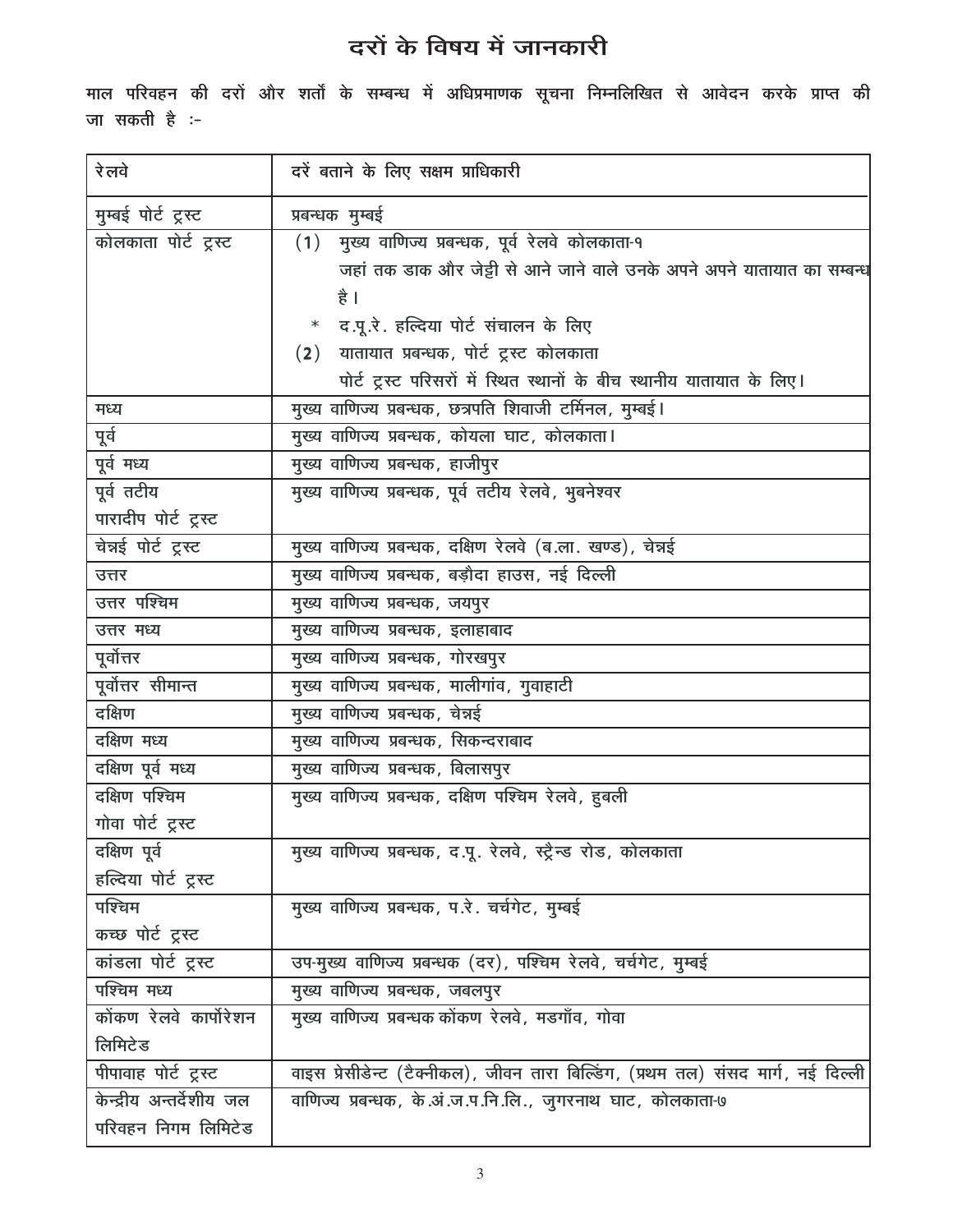## Quotation of Rates

Authentic information in regard to the rates and conditions for goods traffic may be had on application to the following :–

| <b>Railway</b>                                       | <b>Authority competent to quote rates</b>                                                                                                                                                                                                                                               |
|------------------------------------------------------|-----------------------------------------------------------------------------------------------------------------------------------------------------------------------------------------------------------------------------------------------------------------------------------------|
| Mumbai Port Trust                                    | Manager, Mumbai                                                                                                                                                                                                                                                                         |
| Kolkata Port Trust                                   | (1)<br>Chief Commercial Manager, Eastern Rly, Kolkata-1<br>So far as their respective traffic Docks and Jetties are concerned.<br>$\ast$<br><b>SER Works Haldia Port</b><br>Traffic Manager, Port Trust, Kolkata<br>(2)<br>For local traffic between points on the Port Trust Premises. |
| Central                                              | Chief Commercial Manager, Chhatrapati Shivaji Terminus. Mumbai                                                                                                                                                                                                                          |
| Eastern                                              | Chief Commercial Manager, Koilaghat, Kolkata                                                                                                                                                                                                                                            |
| <b>East Central</b>                                  | Chief Commercial Manager, Hajipur                                                                                                                                                                                                                                                       |
| East Coast<br>Paradip Port Trust                     | Chief Commercial Manager, East Coast Railway, Bhubaneswar.                                                                                                                                                                                                                              |
| Chennai Port Trust                                   | Chief Commercial Manager, Southern Railway (B.G. Section), Chennai.                                                                                                                                                                                                                     |
| Northern                                             | Chief Commercial Manager, Baroda House, New Delhi                                                                                                                                                                                                                                       |
| North Western                                        | Chief Commercial Manager, Jaipur                                                                                                                                                                                                                                                        |
| North Central                                        | Chief Commercial Manager, Allahabad                                                                                                                                                                                                                                                     |
| North Eastern                                        | Chief Commercial Manager, Gorakhpur                                                                                                                                                                                                                                                     |
| Northeast Frontier                                   | Chief Commercial Manager, Maligaon, Guwahati                                                                                                                                                                                                                                            |
| Southern                                             | Chief Commercial Manager, Chennai                                                                                                                                                                                                                                                       |
| South Central                                        | Chief Commercial Manager, Secunderabad                                                                                                                                                                                                                                                  |
| South East Central                                   | Chief Commercial Manager, Bilaspur                                                                                                                                                                                                                                                      |
| South Western                                        | Chief Commercial Manager, S.W. Railway, Hubli                                                                                                                                                                                                                                           |
| Goa Port Trust                                       |                                                                                                                                                                                                                                                                                         |
| South Eastern                                        | Chief Commercial Manager, S.E. Rly., Strand Road, Kolkata                                                                                                                                                                                                                               |
| Haldia Port Trust                                    |                                                                                                                                                                                                                                                                                         |
| Western                                              | Chief Commercial Manager, W. Rly., Churchgate, Mumbai                                                                                                                                                                                                                                   |
| Kutch Port Trust                                     |                                                                                                                                                                                                                                                                                         |
| Kandla Port Trust                                    | Dy. CCM (Rates), Western Railway, Churchgate, Mumbai                                                                                                                                                                                                                                    |
| <b>West Central</b>                                  | Chief Commercial Manager, Jabalpur                                                                                                                                                                                                                                                      |
| Konkan Rly Corpn. Ltd.                               | Chief Commercial Manager, Konkan Railway, Madgaon, Goa                                                                                                                                                                                                                                  |
| Pipavav Port Trust                                   | Vice President (Technical), Jeevan Tara Building (First Floor), Sansad Marg,                                                                                                                                                                                                            |
|                                                      | New Delhi                                                                                                                                                                                                                                                                               |
| <b>Central Inland Water</b><br>Transport Corpn. Ltd. | Commercial Manager, C.I.W.T.C. Ltd., Transport Juggarnath Ghat, Kolkata-7                                                                                                                                                                                                               |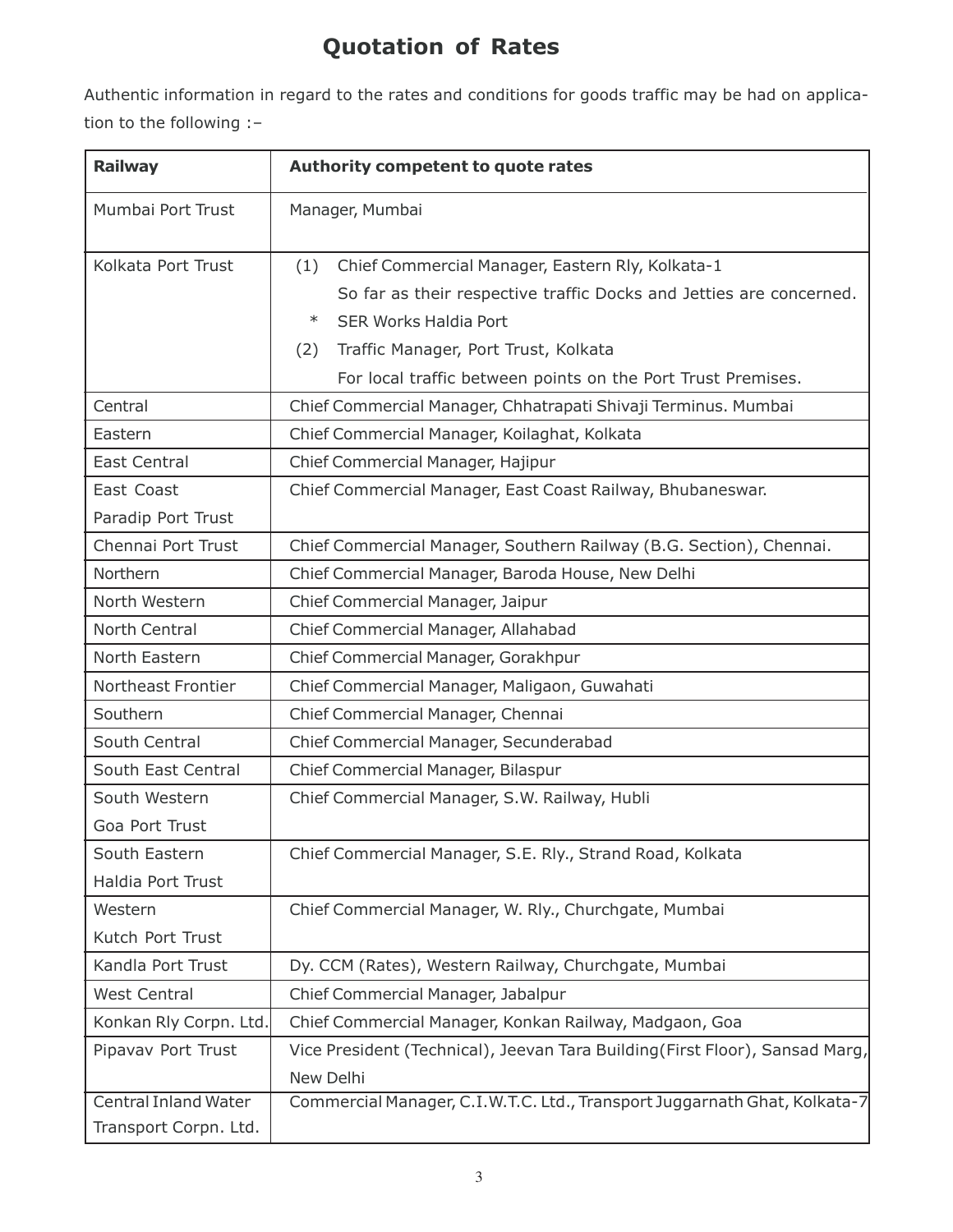## वर्गीकरण संबंधी मार्गदर्शी सिद्धांत और मालभाडा प्रभार संबंधी सामान्य नियम

- 1.0 वस्तुओं का वर्गीकरण मुख्य वस्तु शीर्ष/उपशीर्ष और निम्न दर वाली वस्तुओं को तीन भागों के अंतर्गत मालभाड़ा दर सूची में दिया गया है।
- मुख्य वस्तु शीर्ष के अंतर्गत मालभाड़ा दर सूची में दी गई विभिन्न वस्तुओं का वर्गीकरण वही होगा, जब तक विशेष  $2.0$ रूप से उल्लिखित न हों, भले ही वे विभिन्न वास्तविक रूपों/आकारों और विभिन्न स्थितियों में हों, कच्ची हो या विर्निमत आदि हो।
- 3.0 वह वस्तू जो मालभाड़ा दर सूची में दिए गए किसी मुख्य वस्तू शीर्ष के अंतर्गत अथवा कम दर वाली वस्तूओं के तीनों भागों में शामिल नही की गई है, उसको लदान किए गए माल डिब्बा के प्रकार के आधार पर लागू मिश्रित मूल माल भाड़ा दर लिया जाएगा। वह मूल माल भाड़ा दर निम्नलिखित इस प्रकार हैं :-

| वैगन के प्रकार        | उचित लागू श्रेणी |
|-----------------------|------------------|
| टैंक वैगन             | श्रेणी-200       |
| फ्लैट वैगन            | श्रेणी-180       |
| खुले (होपर सहित) वैगन | श्रेणी-160       |
| ढके हुए वैगन          | श्रेणी-150       |

- 4.0 किसी वस्तु का वर्गीकरण, जो मालभाड़ा दर सूची में नहीं दर्शाया गया है एवं स्टेशन पर ब्लॉक रेक लदान की संभावना है का प्रस्ताव विगत में संभालते हुए, यातायात की मात्रा के ब्यौरे सहित रेलवे बोर्ड को भेजा जाए।
- 5.0 मालभाड़ा दर सूची में केवल वस्तुओं को गाड़ी भार वर्गीकरण को दर्शाया गया है। वस्तु का माल भाड़ा संचालन का वर्गीकरण निम्नलिखित है :-

|     | गाड़ी भार श्रेणी                         | मालडिब्बा भार श्रेणी                                                      |
|-----|------------------------------------------|---------------------------------------------------------------------------|
| (क) | श्रेणी <b>LR</b> , तक                    | श्रेणी -120                                                               |
| (ख) | श्रेणी LR, से उच्चतर और<br>श्रेणी 190 तक | गाड़ी भार श्रेणी से एक श्रेणी अधिक या<br>श्रेणी-150, जो कोई भी उच्चतर हो। |
| ंग) | श्रेणी-200                               | श्रेणी-200का बेस माल भाड़ा दर + 5%                                        |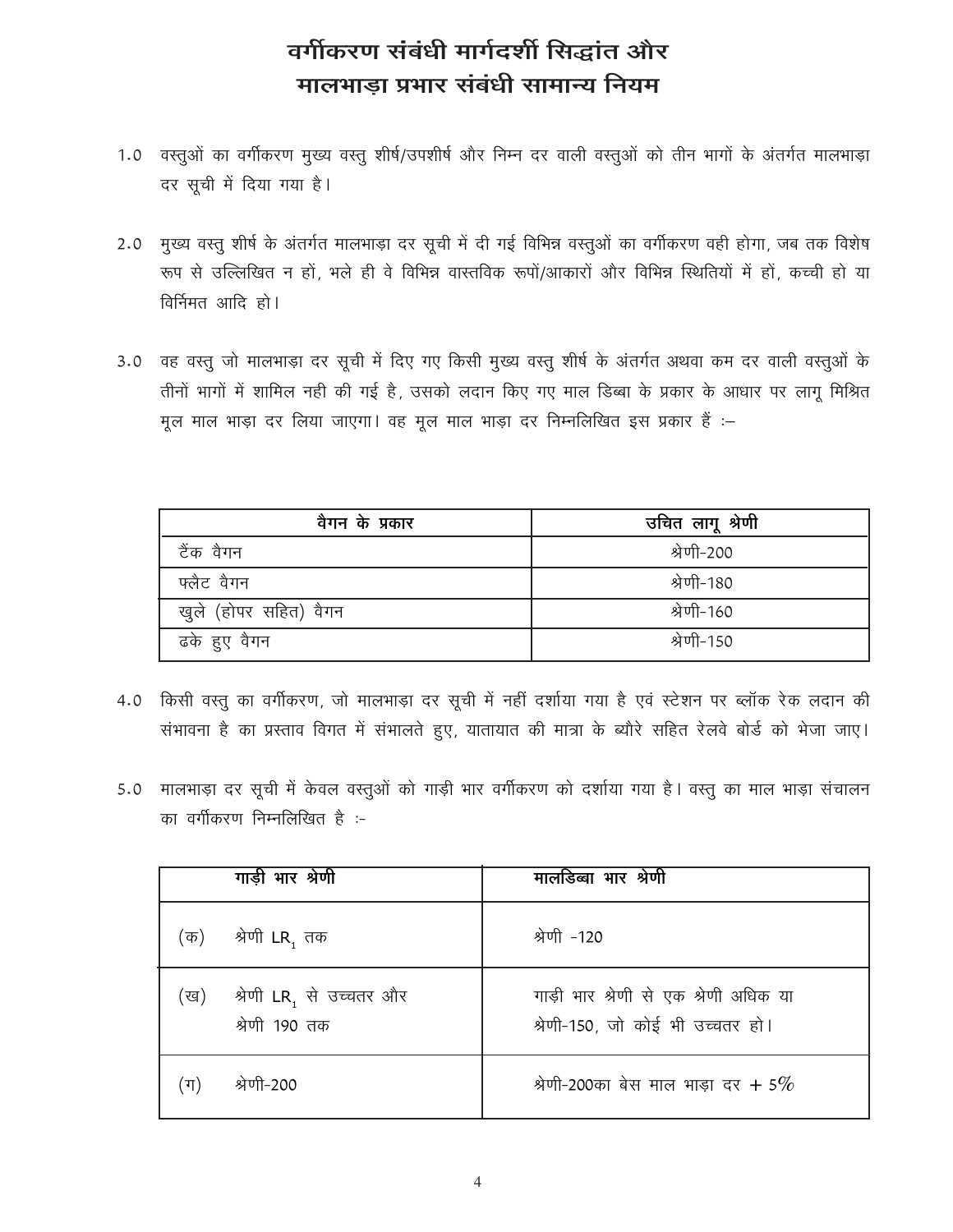#### GUIDING PRINCIPLES FOR CLASSIFICATION AND GENERAL RULES FOR CHARGING OF FREIGHT

- 1.0 Classifications of the commodities have been given in the Goods Tariff under Main Commodity Head/Subhead and three divisions of Low Rated Commodities.
- 2.0 The Classification of different commodities under the Main Commodity Head/Subhead given in the Goods Tariff, if not explicitly mentioned otherwise, will be same for their different physical forms/shapes and different conditions, (whether raw or manufactured etc).
- 3.0 A commodity, which has not been included in any of the Main Commodity Heads or three divisions of Low Rated Commodities given in the Goods Tariff, will be charged at Composite Base freight rates applicable for the wagon type in which it is loaded. The base rates are as under:-

| <b>Type of wagon</b>            | <b>Applicable Class</b> |
|---------------------------------|-------------------------|
| Tank Wagons                     | Class-200               |
| Flat Wagons                     | Class-180               |
| Open (including Hoppers) Wagons | $Class-160$             |
| Covered Wagons                  | $Class-150$             |

- 4.0 Proposal for assigning trainload classification of a commodity not indicated in the Goods Tariff but having a potential for block rake loading may be sent to Railway Board.
- 5.0 Only train load Classification of commodities has been indicated in the Goods Tariff. The Classification for wagonload movement of the commodity will be as under:-

|     | <b>Trainload Class</b>                 | <b>Wagonload Class</b>                                                          |
|-----|----------------------------------------|---------------------------------------------------------------------------------|
| (a) | Up to Class $LR_1$                     | $Class-120$                                                                     |
| (b) | Above Class LR,<br>And up to Class-190 | One Class higher than Trainload class rate<br>or Class-150, whichever is higher |
|     | $Class-200$                            | Base Freight rate of Class-200 + 5%                                             |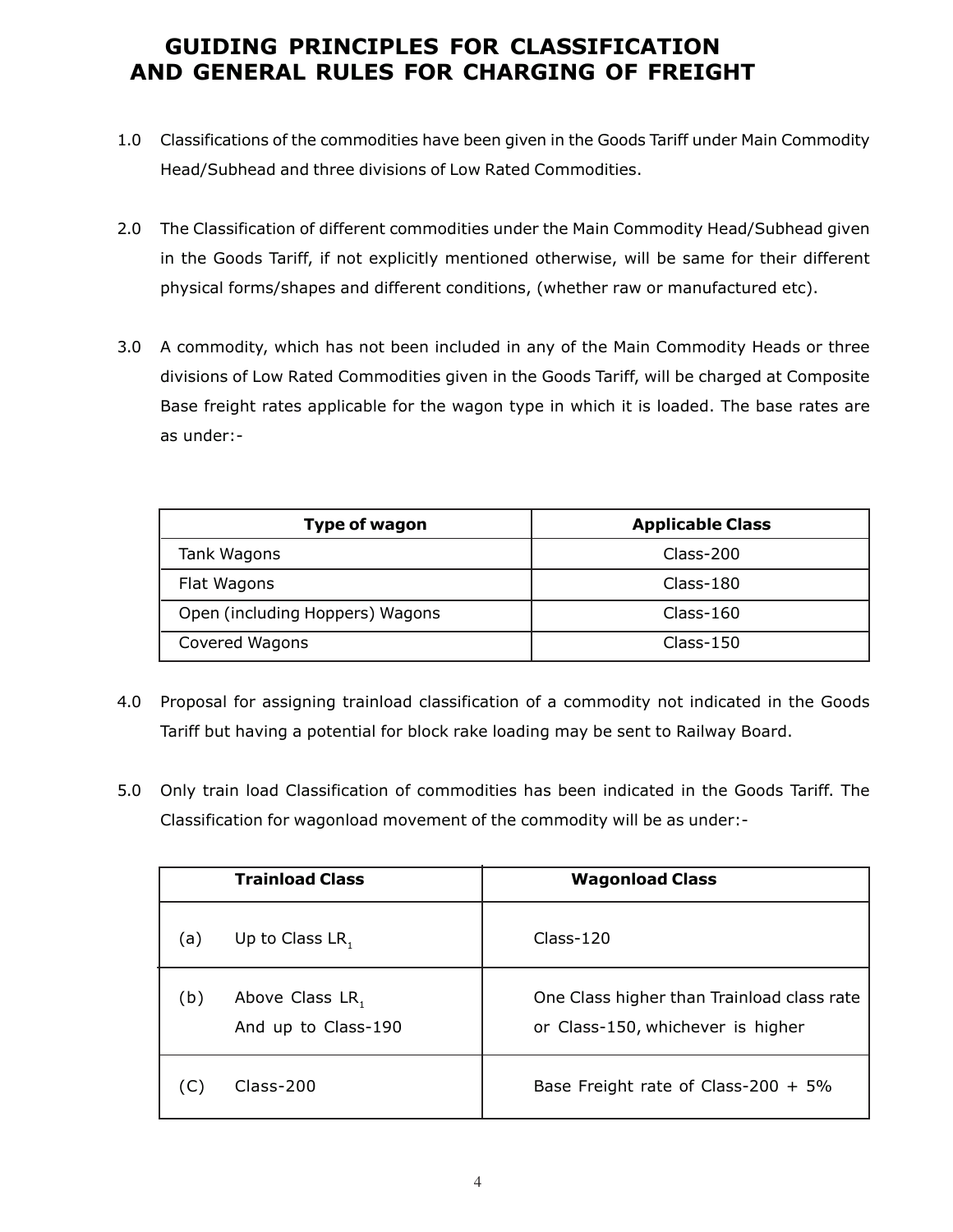- मीटर गेज और नैरो गेज प्रणाली :- उपरोक्त पैरा 5.0 के प्रावधान के अतिरिक्त मीटर गेज और नैरो गेज प्रणाली  $5.1$ पर सभी वस्तुओं की डिब्बाभार श्रेणी, उन वस्तुओं का गाड़ीभार श्रेणी से एक श्रेणी उच्च होगी। उच्चतम श्रेणी की वस्तुओं की डिब्बा भार श्रेणी, गाड़ीभार श्रेणी के समान होगी।
- 6.0 अंग्रेजी और हिन्दी संस्करण के बीच वर्गीकरण के मामले में किसी असमानता की स्थिति में, अंग्रेजी संस्करण में दिया गया वर्गीकरण मान्य होगा।
- 7.0 खतरनाक/जोखिम पूर्ण वस्तुओं को अक्षर 'डी' से दर्शाया गया है। ये वस्तुएं मुख्य वस्तु शीर्ष/उपशीर्ष के लिए दर्शायी गई श्रेणी पर प्रभारित की जाती है। जो जैसा मामला हो बहरहाल, अन्य सभी खतरनाक जोखिम पूर्ण वस्तुएं, जो मालभाड़ा दर सूची में सूचीबद्ध नहीं है लेकिन "रेड टैरिफ" में सूचीबद्ध है उच्चतम श्रेणी-200 पर प्रभारित की जाएगी। खतरनाक/जोखिम पूर्ण वस्तुएं जब तक "रेड टैरिफ" में सूचीबद्ध नहीं की गई हैं, रेल परिवहन के लिए बुक नहीं किए जाएगें।
- 7.1 खतरनाक/जोखिमपूर्ण सभी वस्तुओं की ढुलाई की उन सभी शर्तों का अवश्य पालन किया जाना चाहिए जिनका उल्लेख "रेड टैरिफ" में किया गया है।
- 8.0 सभी वस्तुओं के भाड़े की वसूली लदान किए गए वैगन की समय-समय पर की गई अनुमेय वहन क्षमता के आधार पर की जाएगी।
- 9.0 सभी पण्यों के लिए न्यूतम दूरी 125 कि.मी. प्रभार्य होगी।
- 10.0 माल भाड़ा दर सूची के प्रावधानों के अनुसार, बुक किए गए यातायात के प्रभार को अगले रुपये में पूर्णांकित किया जाएगा। ये पूर्णांकण समस्त अतिरिक्त लागू प्रभारों जैसे डायनामिक प्राईसिंग पॉलिसी सम्बन्धी प्रभार आदि जोड़ने के बाद रेलवे रसीद में मात्र एक बार किया जाएगा।
- 11.0 सभी वस्तुओं के लिए माल-भाड़ा का प्री-भुगतान अनिवार्य है। ई-भुगतान के मामले में जब बैंक से भाड़े के संग्रह के संबंध में एक सकारात्मक पुष्टि प्राप्त होती है तब टी.एम.एस. एक पेड ई-आरआर जारी करेगा। यदि बैंक से अपर्याप्त निधि का संदेश प्राप्त होता है तो प्रणाली 'टू-पे' ई-आरआर जारी करेगी। यदि बैंक से किन्ही कारणों से 150 सैकेण्डों के अन्दर कोई संदेश प्राप्त नही होता है तब प्रणाली ई-भूगतान निर्देशों के अंतर्गत 'मजबूरियों के तहत अपनाई जाने वाली प्रक्रिया' के अनुसार एक पेड ई-आर आर जारी करेगी।
- "जोखिम दर" कालम में "ओ आर" में दी गई वस्तुएं मालिक के जोखिम पर प्रभारित/बुक की जाएगी। बहरहाल,  $12.0$ ओ आर दर वाली वस्तुएं 20 प्रतिशत अधिभार के भुगतान पर आर आर दर पर बुक की जा सकती है। अन्य सभी मामलों में, जहां "ओ आर" नहीं दर्शाया गया है, वहां, वस्तूओं को रेलवे की जोखिम दर प्रभारित/बुक की गई मानी जाएगी।
- 13.0 मुख्य वस्तूशीर्ष/उपशीर्ष में दी गई पैकिंग की शर्तें उन मुख्य वस्तूशीर्ष/उपशीर्ष के अंतर्गत सभी वस्तूओं के लिए भी प्रयोग की जाएगी जब तक कोई अन्य पैकिंग शर्तें विशेष रूप से सम्बन्धित वस्तू के लिए वर्णित नहीं करता।
- 13.1 प्रेषकों को यह सुनिश्चित करना होगा कि रेलों द्वारा परिवहन के लिए लूज, थोक और बोरियों आदि में सौंपी गई वस्तुओं की पैकिंग दोष पूर्ण न हो अथवा वस्तु की प्रकृति के अनुसार अनुचित रूप में पैक न की गई हो। यह सुनिश्चित किया जाना चाहिए कि वस्तुएं इस ढंग से पैक की जाए कि उनकी परिवहन के दौरान क्षति, विकृति, रिसाव अथवा बरबादी न हो।
- यह सुनिश्चित किया जाए कि वस्तुओं को उच्च किस्म और पर्याप्त मज़बूती वाले बोरियों, कंटेनरों, ड्रुमों, डिब्बों,  $13.2$ कार्टनों आदि में पैक किया गया हो ताकि वे परिवहन के दौरान किसी भी प्रकार के झटकों को झेल सकें और उन्हें उठाने में भी आसानी हो। लूज हालत में लदान की गई वस्तूएं जैसे बांस, लकड़ी, लोहा एवं इस्पात आदि को मजबूती से बांध दिया जाना चाहिए।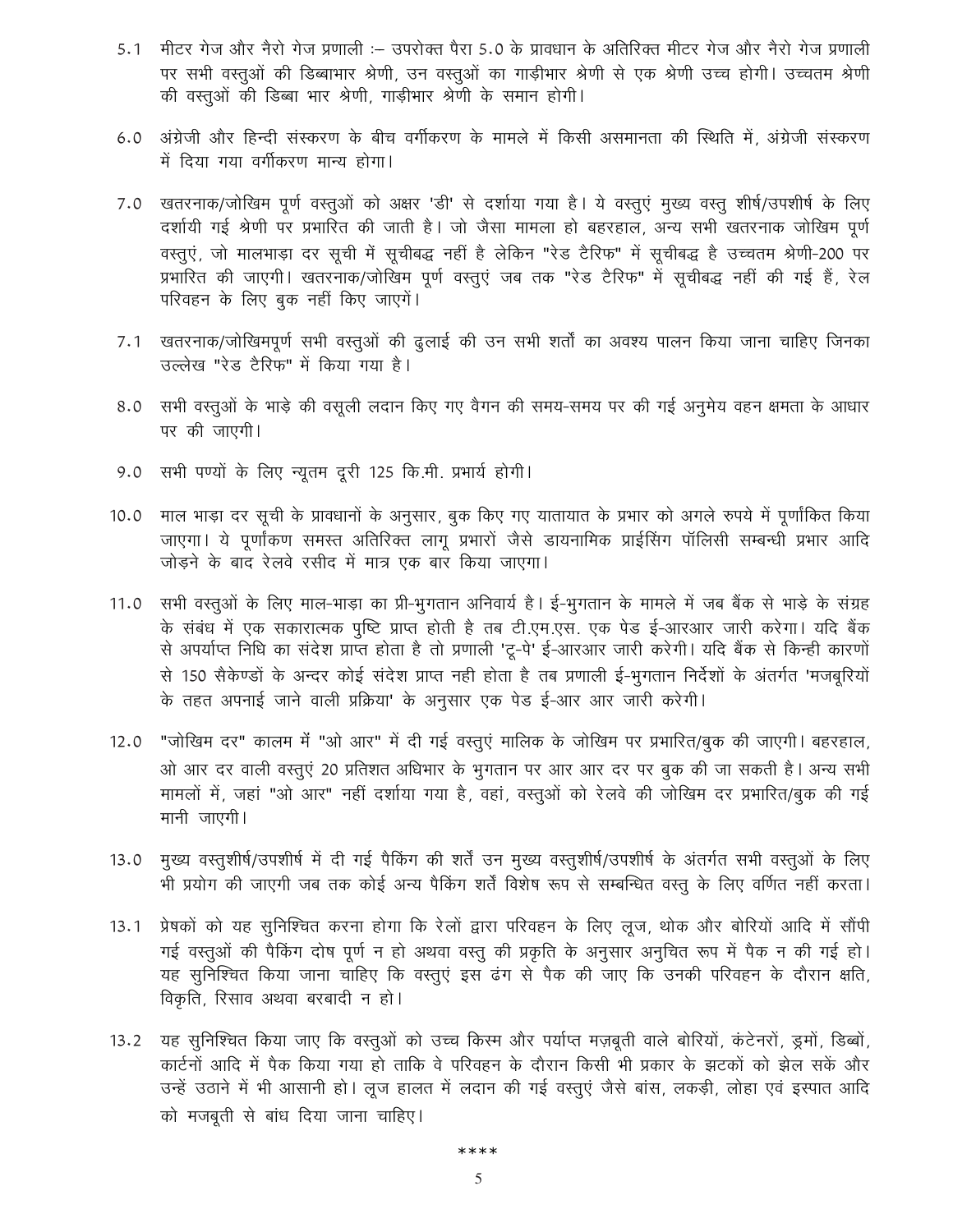- 5.1 MG and NG System: Notwithstanding anything contained in Para 5.0, the Wagonload Class of all commodities shall be one Class higher than their respective Trainload class when loaded on Metre Gauge (MG) and Narrow Gauge (NG) system. However, for the commodities in the highest Class, the Wagonload Class will be same as Trainload Class.
- 6.0 In case of any disparity in classification between English and Hindi version, the classification given in English version shall prevail.
- 7.0 Dangerous/hazardous commodities are indicated with alphabet "d" against the commodity. These commodities are to be charged at the class indicated for the Main Commodity Head/Subhead as the case may be. However, all other dangerous/hazardous commodities, not listed in the Goods Tariff but listed in the "Red Tariff", will be charged at the highest Class-200. Dangerous commodities will not be booked for transportation by Rail unless they are listed in the "Red Tariff".
- 7.1 All conditions for carriage of dangerous/hazardous commodities, as laid down in the Red Tariff, must be followed.
- 8.0 The chargeable weight for all commodities shall be Permissible Carrying Capacity (PCC) of the wagon notified from time to time.
- 9.0 Minimum distance for charge shall be 125 kms for all commodities.
- 10.0 Freight charges for traffic booked under provisions of Goods Tariff will be rounded off to the next higher rupee. Such rounding off of freight per Railway Receipt will be done only once after adding all applicable charges/surcharges like surcharges under Dynamic Pricing policy, etc.
- 11.0 Pre-payment of freight is compulsory for all commodities. In case of E-payment, TMS will permit issue of 'Paid E-RR' when a positive confirmation from Bank is received regarding collection of freight. If Bank sends a message of insufficient funds, system will issue 'Topay' E-RR. If no message is received from the Bank within 150 seconds for any reason whatever, then system will issue a Paid E-RR subject to conditions laid down for 'Procedure in case of exigencies' under e-payment guidelines.
- 12.0 The commodities attached with "OR" in the column "Risk Rate" will be charged/booked at Owner's Risk. However, commodities with OR rate can be booked at RR rate on payment of 20% surcharge. In all other cases, where "OR" does not appear, commodities be treated to have been charged/booked at Railway Risk Rate.
- 13.0 Packing condition given against the Main Commodity Head/Subhead shall also apply to all commodities mentioned under that Main Commodity Head/Subhead unless other packing condition is specifically mentioned against the respective commodity.
- 13.1 Consignors will have to ensure that the commodities offered for transportation by railways are not defectively or improperly packed depending upon the nature of the commodity and the method of transportation such as in loose condition, in bulk, in bagged condition etc. It should be ensured that the commodities are packed in such a manner that they are not liable to damage, deterioration, leakage or wastage during transit.
- 13.2 It should be ensured that the commodities are packed in bags, containers, drums, cases, cartons etc. of high quality and adequate strength, which can withstand the rigours of transportation and also provide ease of handling. Commodities loaded in loose condition such as bamboos, timber, Iron & steel etc. must be securely tied.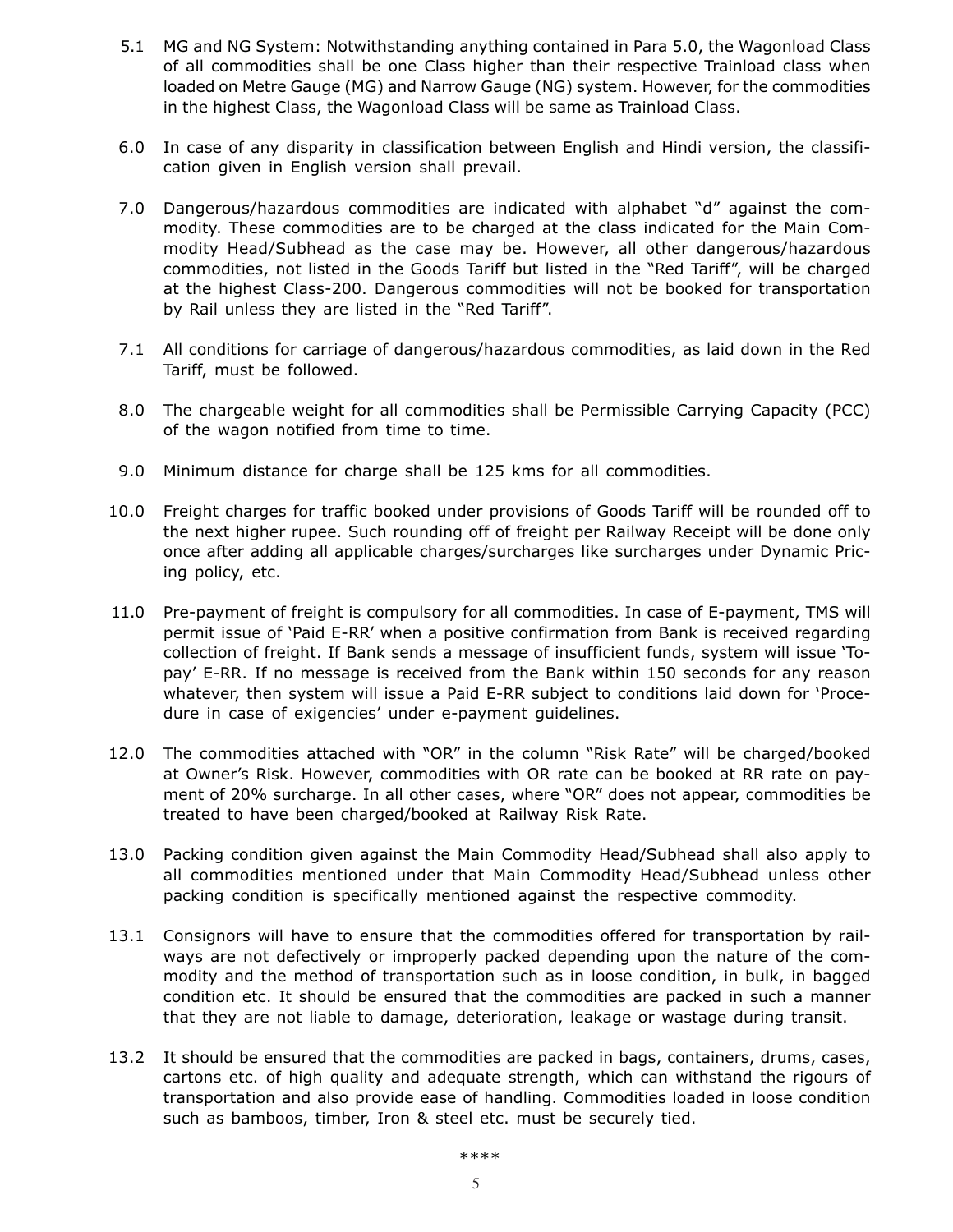# वस्तुओं की सूची

| क्र.सं.        | मुख्य वस्तु शीर्ष                                              | पृष्ठ सं. |
|----------------|----------------------------------------------------------------|-----------|
|                | सामान्य दर सूची पर                                             |           |
| $\mathbf{1}$   | तेजाब और एल्कोहल                                               | 8         |
| $\overline{2}$ | मिश्र धातु और धातुएं                                           | 8         |
| $\mathfrak{Z}$ | इंटे और पत्थर                                                  | 9         |
| 4              | कास्टिक पोटाश और सोड़ा                                         | 9         |
| 5              | सीमेन्ट                                                        | 10        |
| 6              | रासायनिक खादें                                                 | $10 - 11$ |
| $\overline{7}$ | मिट्टी और रेत                                                  | 11        |
| $8\,$          | कोयला एवं कोक                                                  | 12        |
| $\mathcal{G}$  | खाद्यान्न, आटा और दालें                                        | 13        |
| 10             | मछली भोजन                                                      | 14        |
| 11             | हाइड्रोजनीकृत और अन्य खाद्य तेल                                | 14        |
| 12             | लोहा या इस्पात                                                 | $14 - 16$ |
| 13             | चमड़ा, रबड़ और प्लास्टिक                                       | 16        |
| 14             | खनिज और अयस्क                                                  | 16        |
| 14.1           | लौह अयस्क                                                      | $16 - 17$ |
| 14.2           | खनिज और अयस्क लौह अयस्क के अतिरिक्त                            | 17        |
| 15             | मशीनें एवं मशीन औजार                                           | 18        |
| 16             | धातु रद्दी और ढलवां लोहा                                       | 18        |
| 17             | खली और तिलहन                                                   | 18        |
| 18             | पैट्रोलियम उत्पाद (पी.ओ.एल.) और गैसें                          | 19        |
| 19             | नमक                                                            | 20        |
| 20             | साबुन                                                          | 20        |
| 21             | चीनी                                                           | 20        |
| 22             | विविध                                                          | 20        |
| (i)            | सुपारी                                                         | 20        |
| (i)            | चाक कैल्शियम कार्बोनेट                                         | 20        |
| (iii)          | चाक ढेलों में या पाउडर में                                     | 20        |
| (iv)           | ग्लुकोज                                                        | 20        |
| (v)            | टाट                                                            | 20        |
| (vi)           | घरेलु सामान                                                    | 20        |
| (vii)          | शीरा                                                           | 20        |
| (viii)         | मोनो-कैल्शियम फॉसफेट, पशुओं, जल जीव एवं मुर्गीयों के खाने हेतु | 20        |
| (ix)           | पुट्टी                                                         | 20        |
| (x)            | स्टार्च                                                        | 20        |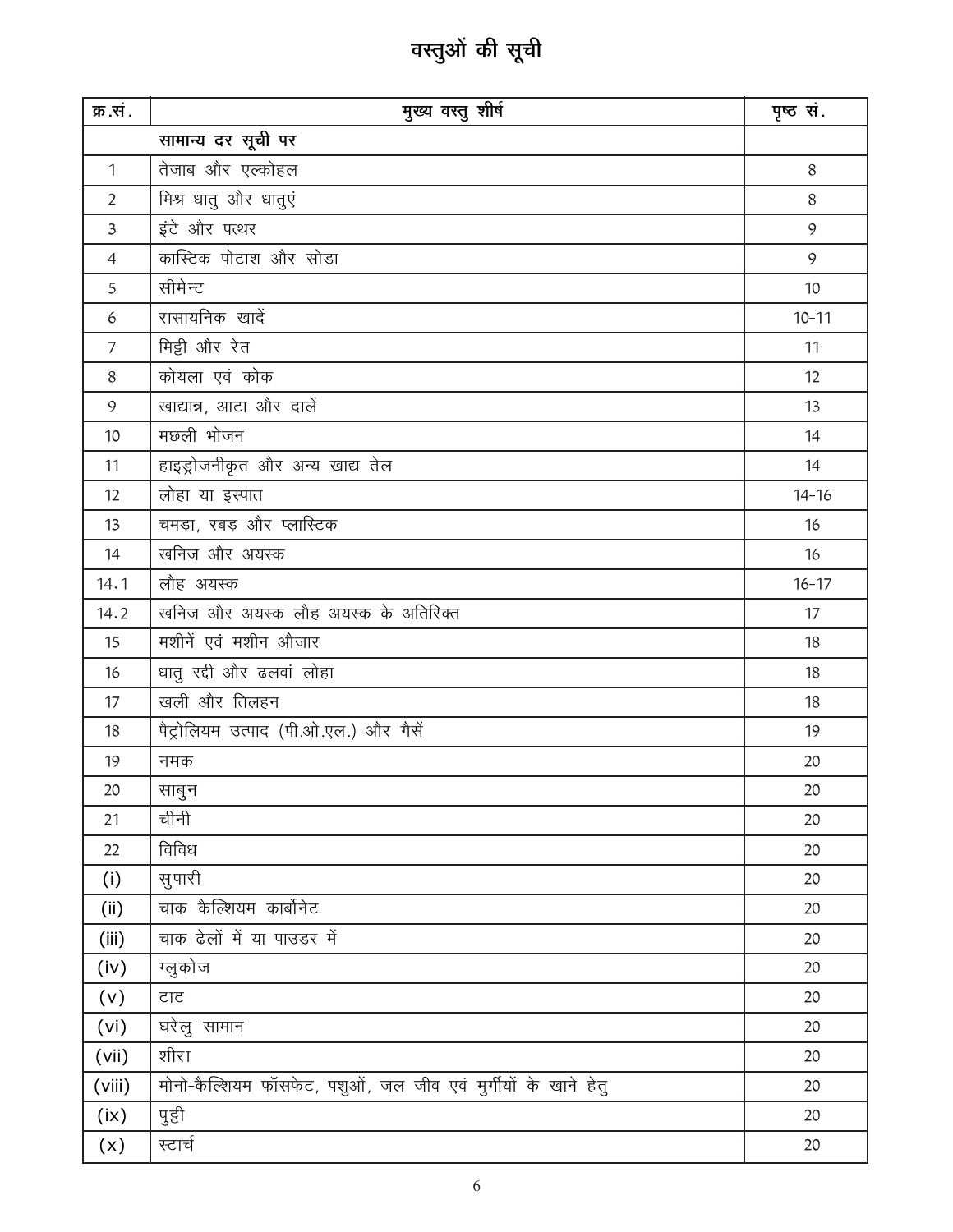## Commodity Index

| S.No            | <b>Main Commodity Head</b>                               | Page No         |
|-----------------|----------------------------------------------------------|-----------------|
|                 | <b>GENERAL TARIFF LINES</b>                              |                 |
| $\mathbf{1}$    | <b>Acids and Alcohols</b>                                | 8               |
| $\overline{2}$  | Alloys and Metals                                        | 8               |
| 3               | <b>Bricks and Stones</b>                                 | 9               |
| 4               | <b>Caustic Potash and Soda</b>                           | 9               |
| 5               | Cement                                                   | 10              |
| 6               | <b>Chemical Manures</b>                                  | $10 - 11$       |
| $\overline{7}$  | Clay and Sand                                            | 11              |
| 8               | Coal and Coke                                            | 12 <sup>2</sup> |
| 9               | Foodgrains, Flours and Pulses                            | 13              |
| 10              | <b>Fish Meal</b>                                         | 14              |
| 11              | Hydrogenated and other Edible Oils                       | $14 - 16$       |
| 12              | Iron or Steel                                            | 16              |
| 13              | Leather, Rubber and Plastic                              | 16              |
| 14              | Minerals and Ores                                        | 16              |
| 14.1            | Iron Ore                                                 | 17              |
| 14.2            | Minerals and Ores other than Iron Ore                    | 18              |
| 15              | Machinery and Machine tools                              | 18              |
| 16              | Metal Scrap and Pig Iron                                 | 18              |
| 17              | Oil Cakes and Seeds                                      | 18              |
| 18              | <b>Petroleum Products and Gases</b>                      | 19              |
| 19              | Salt                                                     | 20              |
| 20              | Soap                                                     | 20              |
| 21              | Sugar                                                    | 20              |
| 22              | Miscellaneous                                            | 20              |
| i)              | <b>Betel Nuts</b>                                        | 20              |
| $\mathsf{ii}$ ) | <b>Chalk Calcium Carbonate</b>                           | 20              |
| iii)            | Chalk in Lumps or Powder                                 | 20              |
| iv)             | Glucose                                                  | 20              |
| V)              | Gunnies                                                  | 20              |
| vi)             | Household Effects                                        | 20              |
| vii)            | Molasses                                                 | 20              |
| viii)           | Mono-Calcium Phosphate for Animal, Aqua and Poultry feed | 20              |
| ix)             | Putty                                                    | 20              |
| X)              | Starch                                                   | 20              |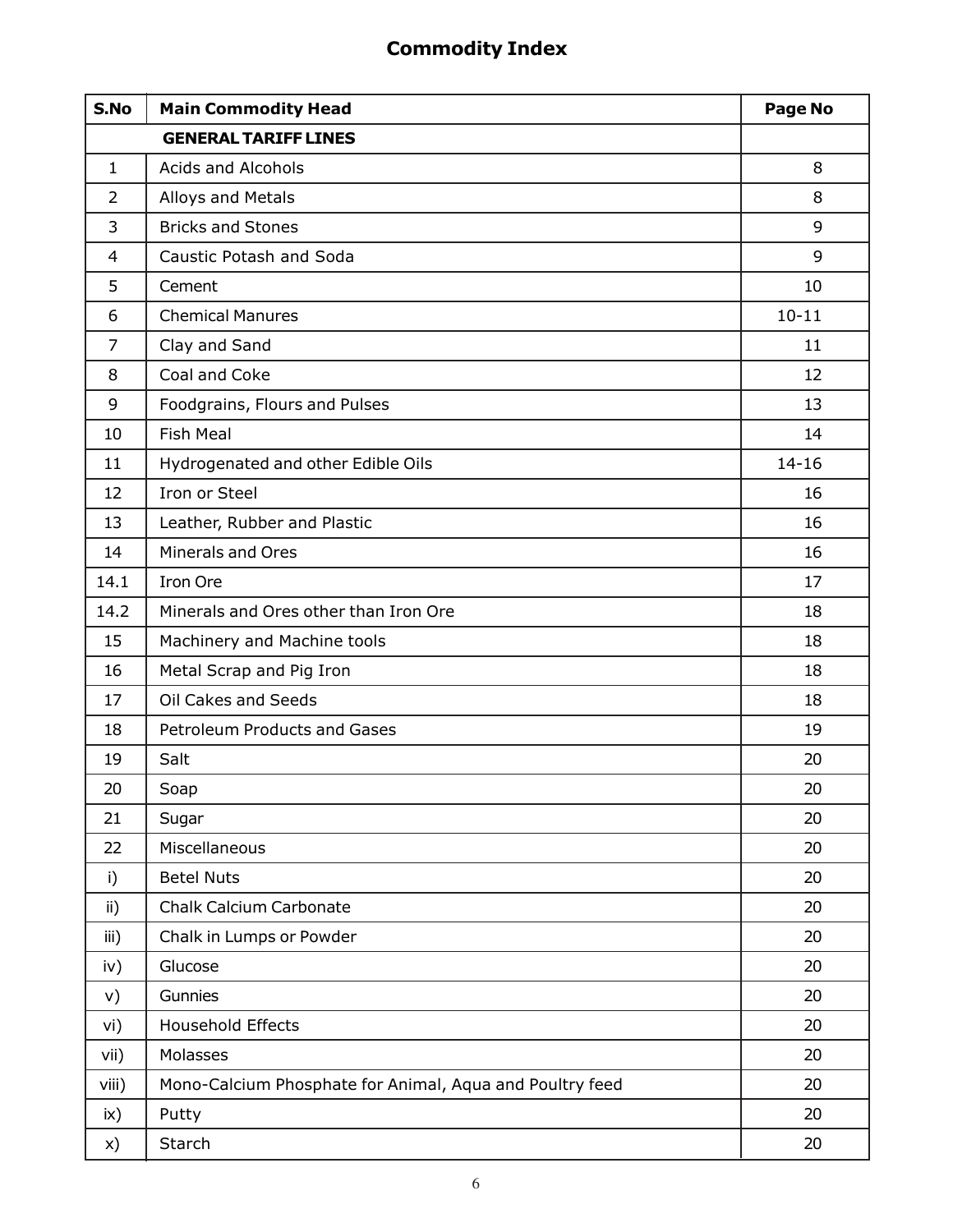# वस्तुओं की सूची

| क्र.सं. | मुख्य वस्तु शीर्ष                     | पृष्ठ सं. |
|---------|---------------------------------------|-----------|
|         | सामान्य दर सूची पर                    |           |
| 23      | डिवीजन-'ए'                            |           |
| (i)     | बिजली उपकरण और साज सामान              | 21        |
| (ii)    | खाली डिब्बे, जेरीकैन और बैरल          | 21        |
| (iii)   | गुड़ और शक्कर                         | 21        |
| (iv)    | आतिशबाजी                              | 21        |
| (v)     | पटसन                                  | 21        |
| (vi)    | दूध और दूध उत्पाद                     | 21        |
| (vii)   | जैविक खादें                           | 21        |
| (viii)  | पेंट्स और पालिश                       | 21        |
| (ix)    | लकड़ी                                 | 21        |
| (x)     | वनस्पति तेलों का डामर                 | 21        |
| (xi)    | पानी                                  | 21        |
| 24      | डिवीजन-'बी'                           |           |
| (i)     | बायलर संघटक                           | 22        |
| (ii)    | चारकोल                                | 22        |
| (iii)   | पेपर                                  | 22        |
| 25      | डिवीजन-'सी'                           |           |
| (i)     | बांस                                  | 22        |
| (i)     | झाडू                                  | 22        |
| (iii)   | कॉफी और चाय                           | 22        |
| (iv)    | नारियल की जटा                         | 22        |
| (v)     | कपास एवं दूसरे वस्त्र                 | 22        |
| (vi)    | चारा और छिल्का                        | 22        |
| (vii)   | फल एवं सब्जियां                       | 23        |
| (viii)  | किराना                                | 23        |
| (ix)    | आई.वी. और कीटनाशक दवाएं               | 23        |
| (x)     | पशुधन                                 | 23        |
| (xi)    | मोटर वाहन                             | 23        |
| (xii)   | गन्ना एवं खोई(पेरे हुए गन्ने का कचरा) | 23        |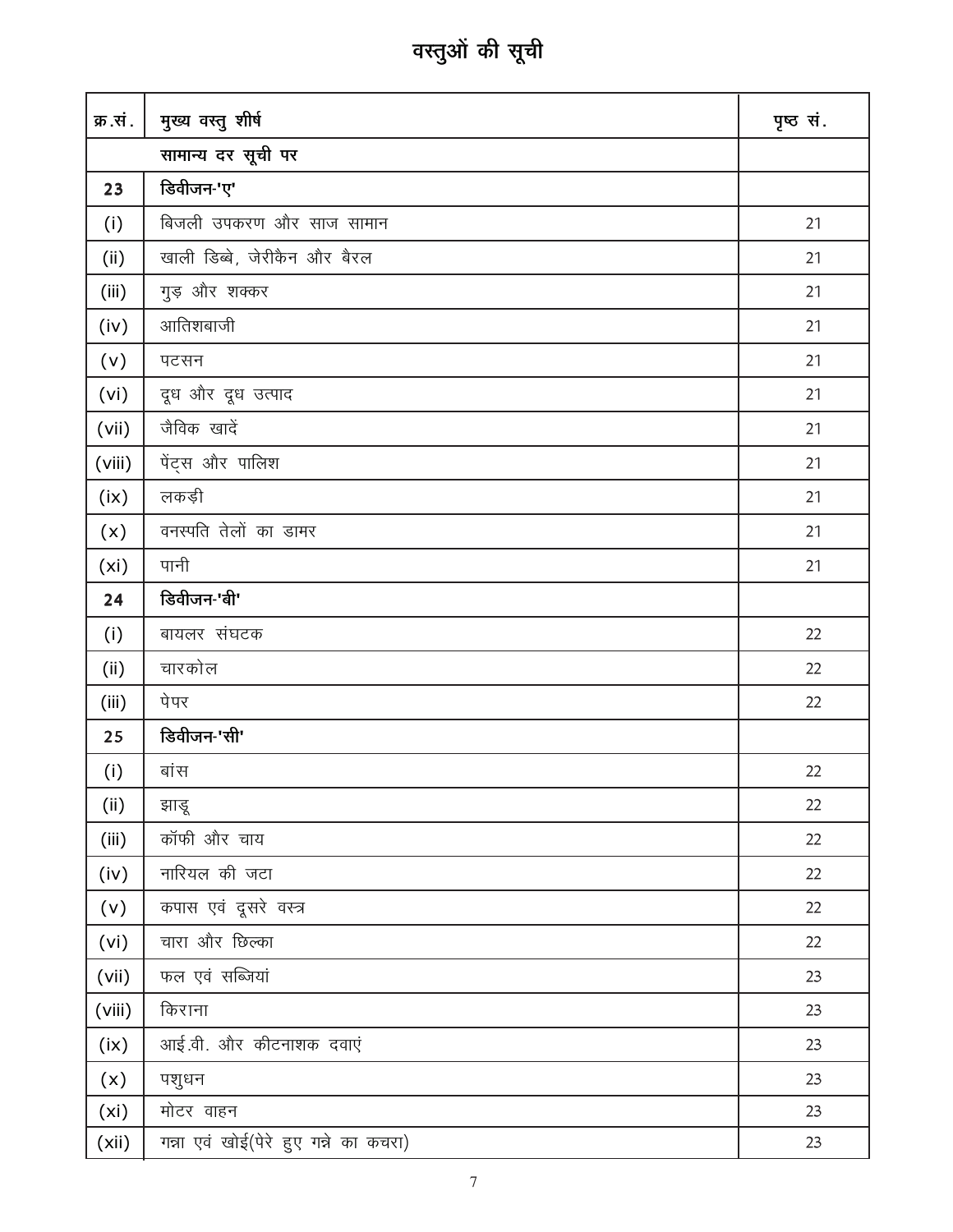## Commodity Index

| S.No   | <b>Main Commodity Head</b>         | Page No |
|--------|------------------------------------|---------|
|        | <b>GENERAL TARIFF LINES</b>        |         |
| 23.    | <b>DIVISION-'A'</b>                |         |
| (i)    | Electrical appliances and fittings | 21      |
| (ii)   | Empty drums, Jerrycans and Barrels | 21      |
| (iii)  | Jagree and Jagree Powder           | 21      |
| (iv)   | Fireworks                          | 21      |
| (v)    | Jute                               | 21      |
| (vi)   | Milk and Milk products             | 21      |
| (vii)  | <b>Organic Manures</b>             | 21      |
| (viii) | Paints and Polishes                | 21      |
| (ix)   | Timber                             | 21      |
| (x)    | Vegetable oil pitches              | 21      |
| (xi)   | Water                              | 21      |
| 24     | <b>DIVISION-'B'</b>                |         |
| (i)    | <b>Boiler Components</b>           | 22      |
| (ii)   | Charcoal                           | 22      |
| (iii)  | Paper                              | 22      |
| 25     | <b>DIVISION-'C'</b>                |         |
| (i)    | <b>Bamboos</b>                     | 22      |
| (ii)   | <b>Brooms</b>                      | 22      |
| (iii)  | Coffee and Tea                     | 22      |
| (iv)   | Coir                               | 22      |
| (v)    | Cotton and other Textiles          | 22      |
| (vi)   | Fodder and Husk                    | 22      |
| (vii)  | Fruits and Vegetables              | 23      |
| (viii) | Groceries                          | 23      |
| (ix)   | I.V. and Insecticide fluid         | 23      |
| (x)    | Live stock                         | 23      |
| (xi)   | Motor vehicle                      | 23      |
| (xii)  | Surgarcane & Bagasse               | 23      |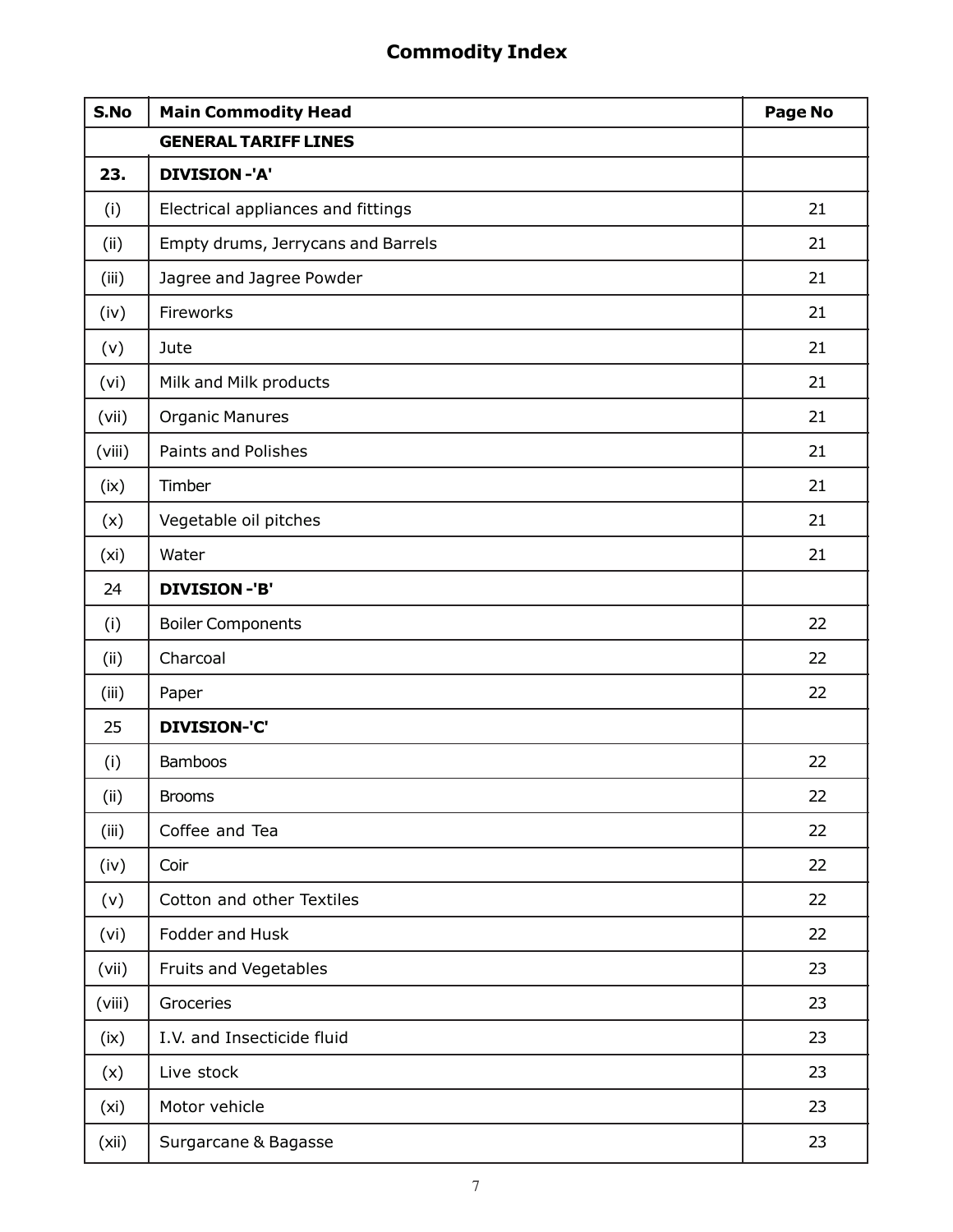|                | माल का सामान्य वर्गीकरण             |             |                |       |        |
|----------------|-------------------------------------|-------------|----------------|-------|--------|
| समूह           | वस्तु विवरण                         | वस्तु<br>की | पेकिंग         | जोखिम | बेस    |
| क्रम           |                                     |             | की             | दर    | श्रेणी |
| संख्या         |                                     | किस्म       | शर्तें         |       |        |
| (1)            | (2)                                 | (3)         | (4)            | (5)   | (6)    |
|                | सामान्य दर सूची पर                  |             |                |       |        |
| 1 <sub>1</sub> | तेजाब और एल्कोहल                    |             |                |       |        |
|                | शुद्ध एल्कोहल                       | डी          |                |       |        |
|                | एसीटिक तेजाब                        | डी          |                |       |        |
|                | बेंजोइक तेजाब                       |             |                |       |        |
|                | बेनजाइल एल्कोहल                     |             |                |       |        |
|                | बोरिक तेजाब                         |             |                |       |        |
|                | बुटाइल एल्कोहल                      |             |                |       |        |
|                | साइट्रिक तेजाब                      |             | पी५            | आरआर  | 200    |
|                | हाइड्रोक्लोरिक तेजाब                | डी          |                |       |        |
|                | नाईट्रिक तेजाब                      | डी          |                |       |        |
|                | फास्फोरिक तेजाब                     | डी          |                |       |        |
|                | स्प्रिट                             | डी          |                |       |        |
|                | गन्धक का तेजाब                      | डी          |                |       |        |
| 2.             | मिश्र धातु और धातुएं                |             |                |       |        |
|                | मिश्र धातु पाइप                     |             |                |       |        |
|                | मिश्र इस्पात                        |             |                |       |        |
|                | मिश्र इस्पात कास्टिंग               |             |                |       |        |
|                | एल्यूमिना                           |             |                |       |        |
|                | एल्यूमीनियम इंगोट                   |             |                |       |        |
|                | एल्यूमीनियम बिलेट                   |             |                |       |        |
|                | <u>एल्यूमीनियम पाउडर</u>            | डी          |                |       |        |
|                | पीतल                                |             |                |       |        |
|                | तांबे के एनोड और कैथोड              |             |                |       |        |
|                | तांबे के सान्द्र                    |             |                |       |        |
|                | तांबे के इंगोट                      |             |                |       |        |
|                | तांबे के स्लैब                      |             | पी2 $(\nabla)$ | आरआर  | 180    |
|                | फैरो क्रोम                          |             |                |       |        |
|                | फैरो मैंगनीज                        |             |                |       |        |
|                | फैरो सिलीकान                        | डी          |                |       |        |
|                | कांसा                               |             |                |       |        |
|                | सीसा                                |             |                |       |        |
|                | सिलिको क्रोम                        |             |                |       |        |
|                | सिलिकोन                             |             |                |       |        |
|                | सिलिकोन मैंगनीज                     |             |                |       |        |
|                | टिन प्लेट                           |             |                |       |        |
|                | बेयरिगं प्लेटें                     |             |                |       |        |
|                | इलैक्ट्रोप्लेट किये हुए टीन प्लेटें |             |                |       |        |
|                | जस्ता                               |             |                |       |        |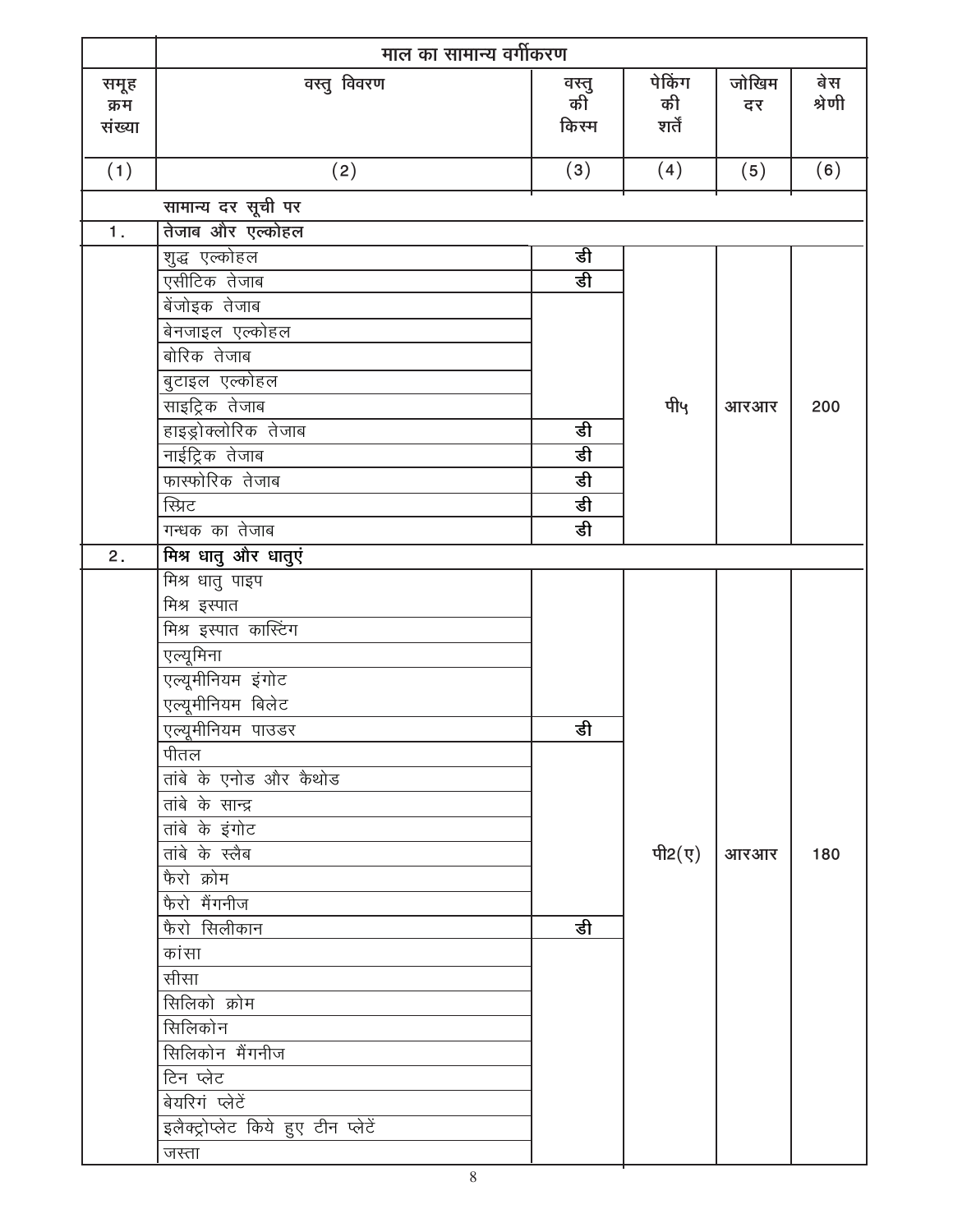|              | <b>GENERAL CLASSIFICATION OF GOODS</b> |                                            |                                    |                     |                             |  |
|--------------|----------------------------------------|--------------------------------------------|------------------------------------|---------------------|-----------------------------|--|
| Group<br>No. | <b>Commodity Description</b>           | <b>Type</b><br><b>of</b><br>Commo-<br>dity | <b>Packing</b><br><b>Condition</b> | <b>Risk</b><br>Rate | <b>Base</b><br><b>Class</b> |  |
| (1)          | (2)                                    | (3)                                        | (4)                                | (5)                 | (6)                         |  |
|              | <b>GENERAL TARIFF LINES</b>            |                                            |                                    |                     |                             |  |
| 1.           | <b>ACID AND ALCOHOLS</b>               |                                            |                                    |                     |                             |  |
|              | ABSOLUTE ALCOHOLS                      | $\mathsf{d}$                               |                                    |                     |                             |  |
|              | <b>ACETIC ACID</b>                     | $\mathbf d$                                |                                    |                     |                             |  |
|              | <b>BENZOIC ACID</b>                    |                                            |                                    |                     |                             |  |
|              | BENZYL ALCOHOL                         |                                            |                                    |                     |                             |  |
|              | <b>BORIC ACID</b>                      |                                            |                                    |                     |                             |  |
|              | <b>BUTYL ALCOHOL</b>                   |                                            |                                    |                     |                             |  |
|              | <b>CITRIC ACID</b>                     |                                            | <b>P5</b>                          | <b>RR</b>           | 200                         |  |
|              | <b>HYDROCHLORIC ACID</b>               | $\mathsf{d}$                               |                                    |                     |                             |  |
|              | NITRIC ACID                            | $\mathsf{d}$                               |                                    |                     |                             |  |
|              | PHOSPHORIC ACID                        | $\mathbf d$                                |                                    |                     |                             |  |
|              | SPIRIT                                 | $\overline{d}$                             |                                    |                     |                             |  |
|              | SULPHURIC ACID                         | $\mathsf{d}$                               |                                    |                     |                             |  |
| 2.           | <b>ALLOYS AND METALS</b>               |                                            |                                    |                     |                             |  |
|              | <b>ALLOY PIPES</b>                     |                                            |                                    |                     |                             |  |
|              | <b>ALLOY STEEL</b>                     |                                            |                                    |                     |                             |  |
|              | ALLOY STEEL CASTINGS                   |                                            |                                    |                     |                             |  |
|              | <b>ALUMINA</b>                         |                                            |                                    |                     |                             |  |
|              | ALUMINIUM INGOTS                       |                                            |                                    |                     |                             |  |
|              | ALUMINIUM BILLETS                      |                                            |                                    |                     |                             |  |
|              | ALUMINIUM POWDER                       | $\operatorname{\mathsf{d}}$                |                                    |                     |                             |  |
|              | <b>BRASS</b>                           |                                            |                                    |                     |                             |  |
|              | <b>COPPER ANODE &amp; CATHODS</b>      |                                            |                                    |                     |                             |  |
|              | <b>COPPER CONCENTRATES</b>             |                                            |                                    |                     |                             |  |
|              | <b>COPPER INGOTS</b>                   |                                            |                                    |                     |                             |  |
|              | <b>COPPER SLAB</b>                     |                                            |                                    |                     |                             |  |
|              | FERRO CHROME                           |                                            | P2(a)                              | <b>RR</b>           | 180                         |  |
|              | <b>FERRO MANGANESE</b>                 |                                            |                                    |                     |                             |  |
|              | <b>FERRO SILICON</b>                   | $\mathsf{d}$                               |                                    |                     |                             |  |
|              | <b>KANSA</b>                           |                                            |                                    |                     |                             |  |
|              | <b>LEAD</b>                            |                                            |                                    |                     |                             |  |
|              | SILICO CHROME                          |                                            |                                    |                     |                             |  |
|              | <b>SILICON</b>                         |                                            |                                    |                     |                             |  |
|              | <b>SILICON MANGANESE</b>               |                                            |                                    |                     |                             |  |
|              | <b>TIN PLATE</b>                       |                                            |                                    |                     |                             |  |
|              | <b>BEARING PLATES</b>                  |                                            |                                    |                     |                             |  |
|              | ELECTROPLATED TIN PLATES               |                                            |                                    |                     |                             |  |
|              | ZINC                                   |                                            |                                    |                     |                             |  |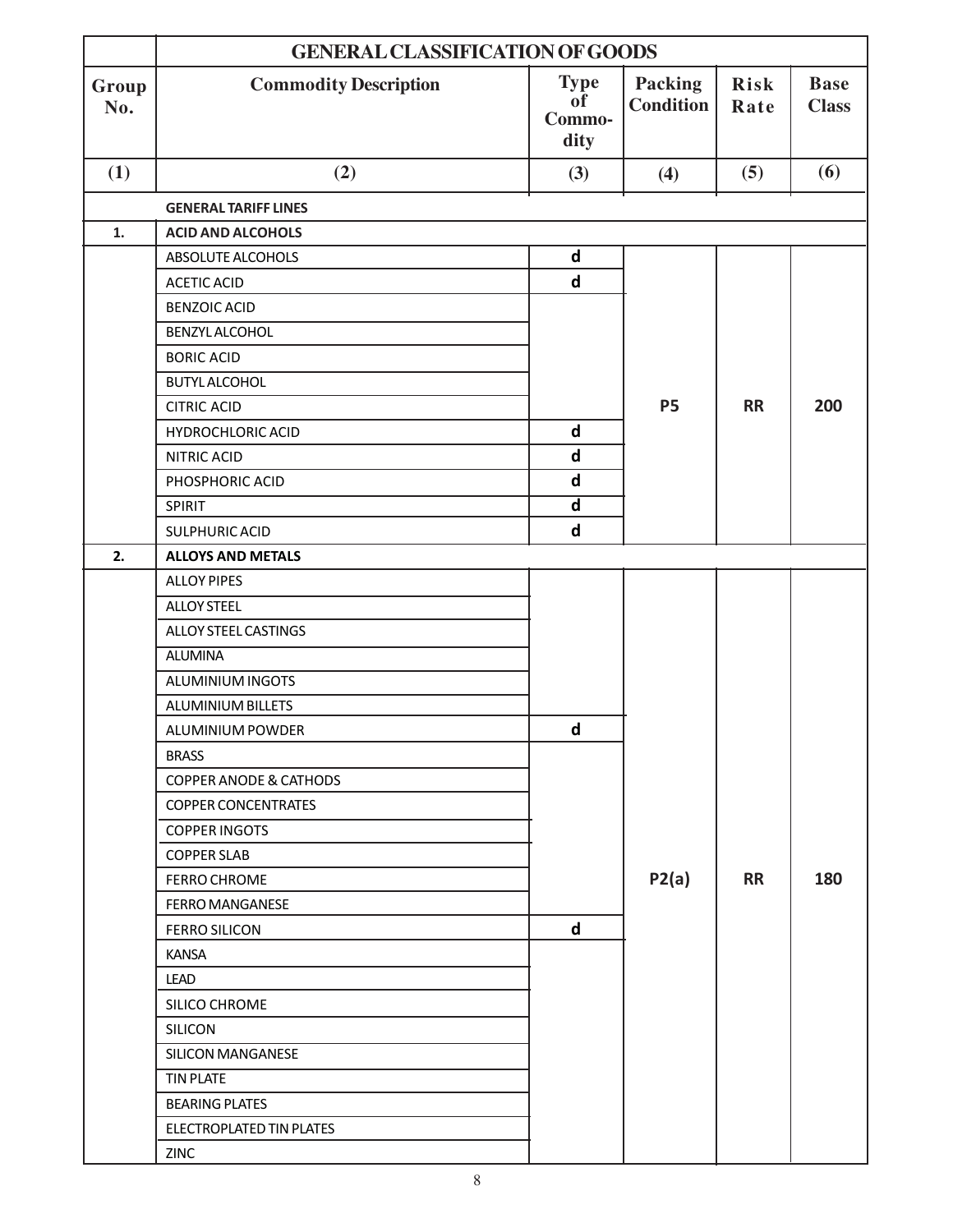|                        | माल का सामान्य वर्गीकरण                                                                                                                                                                                                                                                                                                                                                                                                                                                                                                                                                     |                      |                        |             |               |
|------------------------|-----------------------------------------------------------------------------------------------------------------------------------------------------------------------------------------------------------------------------------------------------------------------------------------------------------------------------------------------------------------------------------------------------------------------------------------------------------------------------------------------------------------------------------------------------------------------------|----------------------|------------------------|-------------|---------------|
| समूह<br>क्रम<br>संख्या | वस्तु विवरण                                                                                                                                                                                                                                                                                                                                                                                                                                                                                                                                                                 | वस्तु<br>की<br>किरम  | पैकिंग<br>की<br>शर्तें | जोखिम<br>दर | बेस<br>श्रेणी |
| (1)                    | (2)                                                                                                                                                                                                                                                                                                                                                                                                                                                                                                                                                                         | (3)                  | (4)                    | (5)         | (6)           |
| $\overline{3}$ .       | इंटें और पत्थर                                                                                                                                                                                                                                                                                                                                                                                                                                                                                                                                                              |                      |                        |             |               |
| $3(\nabla)$            | गिट्टी<br>गिटटी चिप्स<br><u>सिरामिक टाइल</u><br>चक्की<br>फर्श के पत्थर<br>फर्श की टाइल<br>काँच का पत्थर<br>ग्रेनाइट<br>ग्रेनाइट के खण्ड अनगढ़<br>ग्रेनाइट के गोला पत्थर अनगढ़<br>बजरी<br>कोटा पत्थर<br>कं कड़<br>संगमरमर की चिप्स<br><u>संगमरमर तराशा हुआ</u><br><u>संगमरमर बिना तराशा हुआ</u><br>चक्की के पाट<br>क्वार्टज (चिप्स, पत्थर, चूरा और पाउडर)<br>पत्थर के रोलर<br>सेनिटरी सामान<br>स्लेट<br>स्लेट पत्थर<br><u>स्लेट्स टाइलों में</u><br>पत्थरं धूलि<br>पत्थर, अन्य<br>पत्थर के खम्भें<br>पत्थर का सामान<br><u>पत्थर कटा और/या तराशा हुआ</u><br><u>पत्थर बजरी</u> |                      | पी2 $(y)$              | ओआर         | 150           |
| 3.(a)                  | ईट के टुकड़े<br>अग्नि सह ईंटें                                                                                                                                                                                                                                                                                                                                                                                                                                                                                                                                              |                      |                        |             | 130           |
| 4.                     | <u>कास्टिक पोटाश और सोडा</u>                                                                                                                                                                                                                                                                                                                                                                                                                                                                                                                                                |                      |                        |             |               |
|                        | <u>कास्टिक पोटाश, द्रव</u><br>कास्टिक पोटाश, ठोस<br>कास्टिक सोडा<br><u>सल्फेट, सोडे का</u><br><u>कास्टिक सोडा द्रव</u><br><u>कास्टिक सोडा लेई</u><br>कास्टिक लोडा फ्लैक<br>सोडे का क्लोरेट<br>सोडा, क्षार<br>बाईकार्बोनेट सोडा<br><u>गन्धक</u>                                                                                                                                                                                                                                                                                                                              | डी<br>डी<br>डी<br>डी | पी1 या पी5<br>पी1      | आरआर        | 140           |
|                        | धोने का सोडा                                                                                                                                                                                                                                                                                                                                                                                                                                                                                                                                                                |                      | पी1 या पी5             |             |               |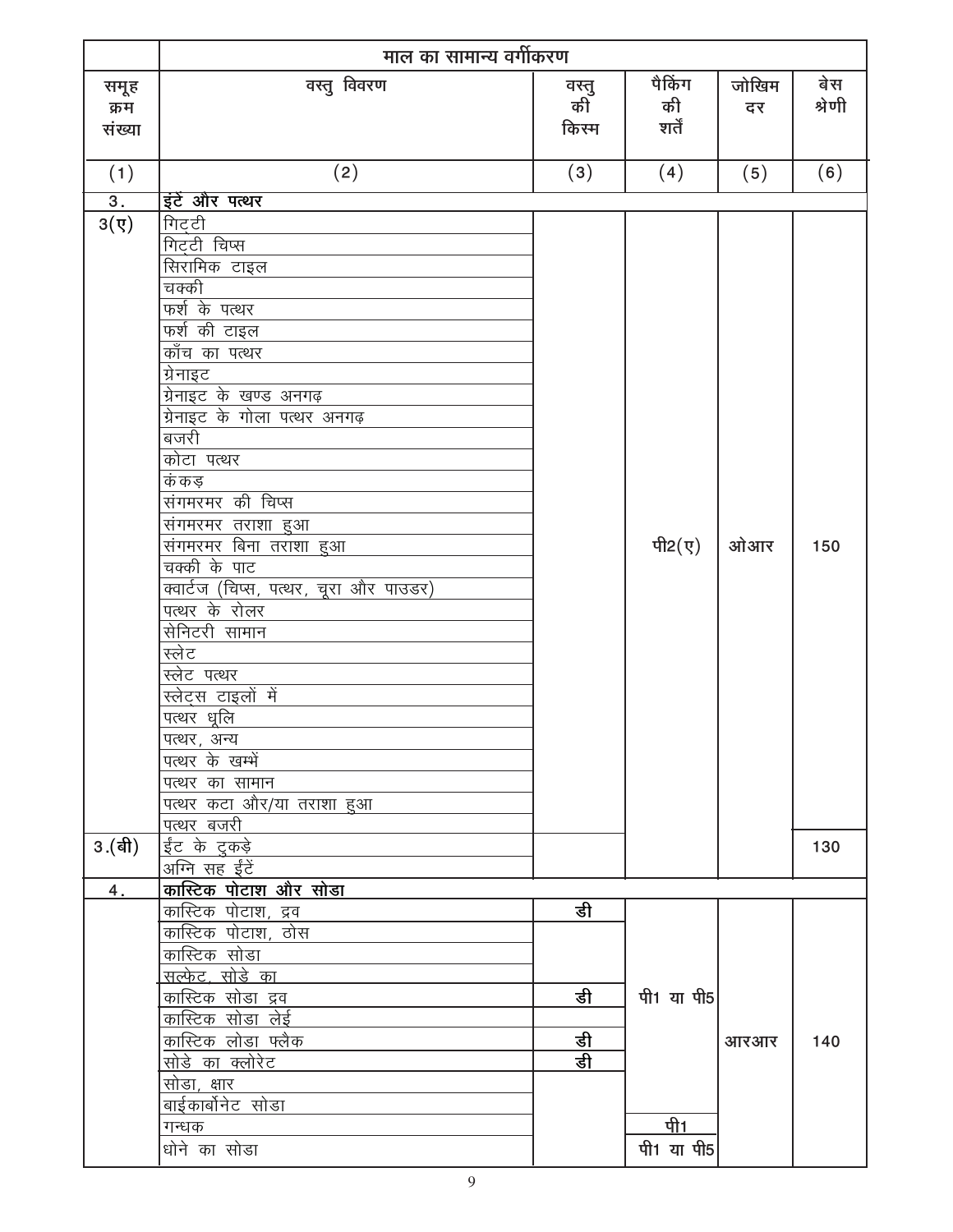|              | <b>GENERAL CLASSIFICATION OF GOODS</b>    |                                     |                                    |              |                             |
|--------------|-------------------------------------------|-------------------------------------|------------------------------------|--------------|-----------------------------|
| Group<br>No. | <b>Commodity Description</b>              | <b>Type</b><br>of<br>Commo-<br>dity | <b>Packing</b><br><b>Condition</b> | Risk<br>Rate | <b>Base</b><br><b>Class</b> |
| (1)          | (2)                                       | (3)                                 | (4)                                | (5)          | (6)                         |
| 3.           | <b>BRICKS AND STONES</b>                  |                                     |                                    |              |                             |
| 3(a)         | <b>BALLAST</b>                            |                                     |                                    |              |                             |
|              | <b>BALLAST CHIPS</b>                      |                                     |                                    |              |                             |
|              | <b>CERAMIC TILES</b>                      |                                     |                                    |              |                             |
|              | <b>CHAKKEES</b>                           |                                     |                                    |              |                             |
|              | <b>FLOORING STONE</b>                     |                                     |                                    |              |                             |
|              | <b>FLOORING TILES</b>                     |                                     |                                    |              |                             |
|              | <b>GLASS STONE</b>                        |                                     |                                    |              |                             |
|              | <b>GRANITE</b>                            |                                     |                                    |              |                             |
|              | <b>GRANITE BLOCKS UNDRESSED</b>           |                                     |                                    |              |                             |
|              | <b>GRANITE BOULDERS UNDRESSED</b>         |                                     |                                    |              |                             |
|              | <b>GRAVEL</b>                             |                                     |                                    |              |                             |
|              | <b>KOTA STONE</b>                         |                                     |                                    |              |                             |
|              | <b>KUNKER</b>                             |                                     |                                    |              |                             |
|              | <b>MARBLE CHIPS</b>                       |                                     |                                    |              |                             |
|              | <b>MARBLE DRESSED</b>                     |                                     |                                    |              |                             |
|              | <b>MARBLE UN-DRESSED</b>                  |                                     | P2(a)                              | <b>OR</b>    | 150                         |
|              | <b>MILL STONE</b>                         |                                     |                                    |              |                             |
|              | QUARTZ (Chips, Stones, Gravel and Powder) |                                     |                                    |              |                             |
|              | <b>ROLLER STONE</b>                       |                                     |                                    |              |                             |
|              | <b>SANITARY WARES</b>                     |                                     |                                    |              |                             |
|              | <b>SLATE</b>                              |                                     |                                    |              |                             |
|              | <b>SLATE STONE</b>                        |                                     |                                    |              |                             |
|              | <b>SLATES IN TILES</b>                    |                                     |                                    |              |                             |
|              | <b>STONE DUST</b>                         |                                     |                                    |              |                             |
|              | <b>STONE NOC</b>                          |                                     |                                    |              |                             |
|              | <b>STONE PILLARS</b>                      |                                     |                                    |              |                             |
|              | <b>STONE WARE</b>                         |                                     |                                    |              |                             |
|              | STONE, Cut and/or Engraved                |                                     |                                    |              |                             |
|              | <b>STONE GRIT</b>                         |                                     |                                    |              |                             |
| 3.(b)        | <b>BRICKS BROKEN</b>                      |                                     |                                    |              | 130                         |
|              | <b>FIRE BRICKS</b>                        |                                     |                                    |              |                             |
| 4.           | <b>CAUSTIC POTASH AND SODA</b>            |                                     |                                    |              |                             |
|              | CAUSTIC POTASH LIQUOR                     | $\mathbf d$                         |                                    |              |                             |
|              | <b>CAUSTIC POTASH SOLID</b>               |                                     |                                    |              |                             |
|              | <b>CAUSTIC SODA</b>                       |                                     |                                    |              |                             |
|              | SULPHATE OF SODA                          |                                     |                                    |              |                             |
|              | CAUSTIC SODA LIQUOR                       | $\mathbf d$                         | P1 or P5                           |              |                             |
|              | CAUSTIC SODA LYE                          |                                     |                                    |              |                             |
|              | <b>CAUSTIC SODA FLAKES</b>                | $\overline{\mathsf{d}}$             |                                    | <b>RR</b>    | 140                         |
|              | <b>CHLORATE OF SODA</b>                   | $\mathbf d$                         |                                    |              |                             |
|              | SODA ASH                                  |                                     |                                    |              |                             |
|              | <b>SODA BICARBONATE</b>                   |                                     |                                    |              |                             |
|              | <b>SULPHUR</b>                            |                                     | <b>P1</b>                          |              |                             |
|              | WASHING SODA                              |                                     | P1 or P5                           |              |                             |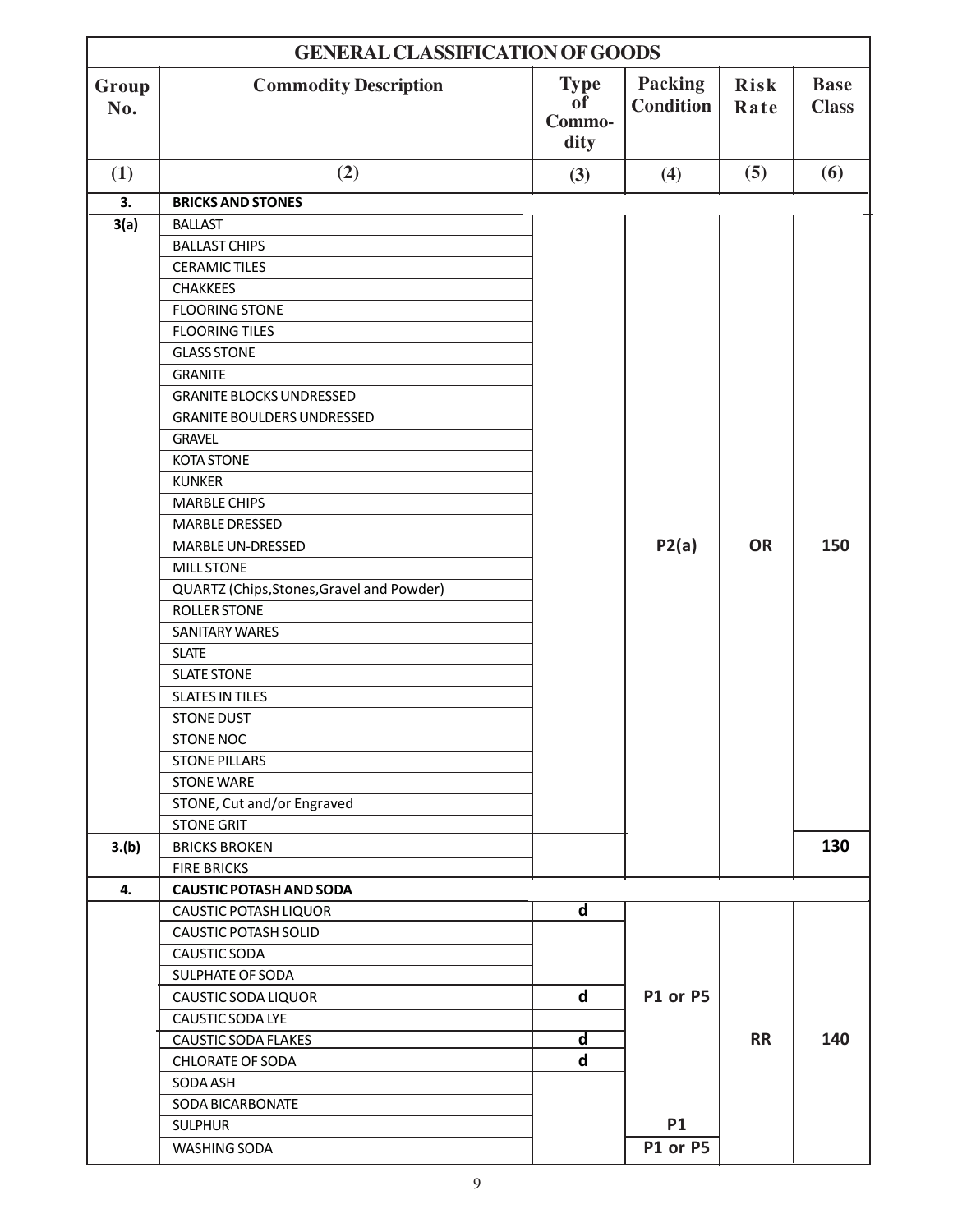|                        | माल का सामान्य वर्गीकरण                           |                      |                                                                                           |             |               |  |
|------------------------|---------------------------------------------------|----------------------|-------------------------------------------------------------------------------------------|-------------|---------------|--|
| समूह<br>क्रम<br>संख्या | वस्तु विवरण                                       | वस्तु<br>कीँ<br>किरम | पैकिंग<br>की<br>शर्तें                                                                    | जोखिम<br>दर | बेस<br>श्रेणी |  |
| (1)                    | (2)                                               | (3)                  | (4)                                                                                       | (5)         | (6)           |  |
| 5.                     | सीमें ट                                           |                      |                                                                                           |             |               |  |
| $5(\nabla)$            | तेजाब रोधी सीमेंट                                 |                      | पी5                                                                                       |             |               |  |
|                        | एस्बेस्टस                                         |                      |                                                                                           |             |               |  |
|                        | एस्बेस्टस को जोड़ने या पैक करने की चदरें          |                      |                                                                                           |             |               |  |
|                        | बिना ग्रेफाइट की हुई।                             |                      |                                                                                           |             |               |  |
|                        | धरन (प्रिस्ट्रेस्ड सीमेंट कंक्रीट के रूप में)     |                      | पी1                                                                                       |             |               |  |
|                        | सीमें ट                                           |                      |                                                                                           |             |               |  |
|                        | सीमेंट के ढ़ांचें<br>क्लिंकर                      |                      |                                                                                           |             |               |  |
|                        | सीमेंट निर्मित                                    |                      | प $2(\bar{y})$<br>$\overline{\mathfrak{q}_2(\mathfrak{q})}$ , $\overline{\mathfrak{q}_4}$ |             |               |  |
|                        | सीमेंट के पाइप                                    |                      | पी2 $(d)$                                                                                 |             |               |  |
|                        | सीमेंट प्लास्टर                                   |                      |                                                                                           |             |               |  |
|                        | सीमेंट की चादरें                                  |                      | पी1                                                                                       |             |               |  |
|                        | सीमेंट के टाइल                                    |                      | पी4                                                                                       | आरआर        | 120           |  |
|                        | रंगीन सीमेंट                                      |                      |                                                                                           |             |               |  |
|                        | स्तम्भ (प्रिस्ट्रेस्ड सीमेंट कंक्रीट)             |                      |                                                                                           |             |               |  |
|                        | तेल कुँएं में काम आने वाला सीमेंट                 |                      |                                                                                           |             |               |  |
|                        | पोस्ट स्लीपर्स (प्रिस्ट्रेस्ड सीमेंट कंक्रीट)     |                      | पी1                                                                                       |             |               |  |
|                        | पोजोलोना सीमेंट                                   |                      |                                                                                           |             |               |  |
|                        | प्रिस्ट्रेस्ड सीमेंट कंक्रीट                      |                      |                                                                                           |             |               |  |
|                        | सुपरफाइन सीमेंट                                   |                      |                                                                                           |             |               |  |
|                        | सुपर मैसोन्री सीमेंट                              |                      |                                                                                           |             |               |  |
|                        | सफेद सीमेंट                                       |                      |                                                                                           |             |               |  |
| 5. (बी)                | चिमनी राख                                         |                      | पी2 $(y)$                                                                                 |             | 120           |  |
| 6.                     | <u>रासायनिक खादें</u>                             |                      |                                                                                           |             |               |  |
|                        | अमोनियम नाईट्रो फास्फेट                           |                      |                                                                                           |             |               |  |
|                        | अमोनियम फास्फेट                                   |                      |                                                                                           |             |               |  |
|                        | अमोनियम सल्फेट नाइट्रेट<br>अमोनियम सल्फेट फास्फेट |                      |                                                                                           |             |               |  |
|                        | बेनटोनाईट सल्फर पेसटिल्स                          |                      |                                                                                           |             |               |  |
|                        | (स्ट्रेट सल्फर खाद)                               |                      |                                                                                           |             |               |  |
|                        | बोरोनेटेड सुफला                                   |                      |                                                                                           |             |               |  |
|                        | कैल्शियम अमोनियम नाइट्रेट                         |                      |                                                                                           |             |               |  |
|                        | कैल्शियम अमोनियम नाइट्रो फास्फेट                  |                      |                                                                                           |             |               |  |
|                        | रासायनिक खाद, अन्य *                              |                      |                                                                                           |             |               |  |
|                        | कैल्शियम नाइट्रेट                                 | डी                   | पी1                                                                                       | आरआर        | 130           |  |
|                        | कैल्शियम सल्फेट                                   |                      |                                                                                           |             |               |  |
|                        | कॉम्पलेक्स खाद                                    |                      |                                                                                           |             |               |  |
|                        | साइनामाइड                                         |                      |                                                                                           |             |               |  |
|                        | डाई-अमोनियम फास्फेट                               |                      |                                                                                           |             |               |  |
|                        | पिसा हुआ फास्फेट                                  |                      |                                                                                           |             |               |  |
|                        | कायानाइट                                          |                      |                                                                                           |             |               |  |
|                        | चूना नाईट्रोजन                                    |                      |                                                                                           |             |               |  |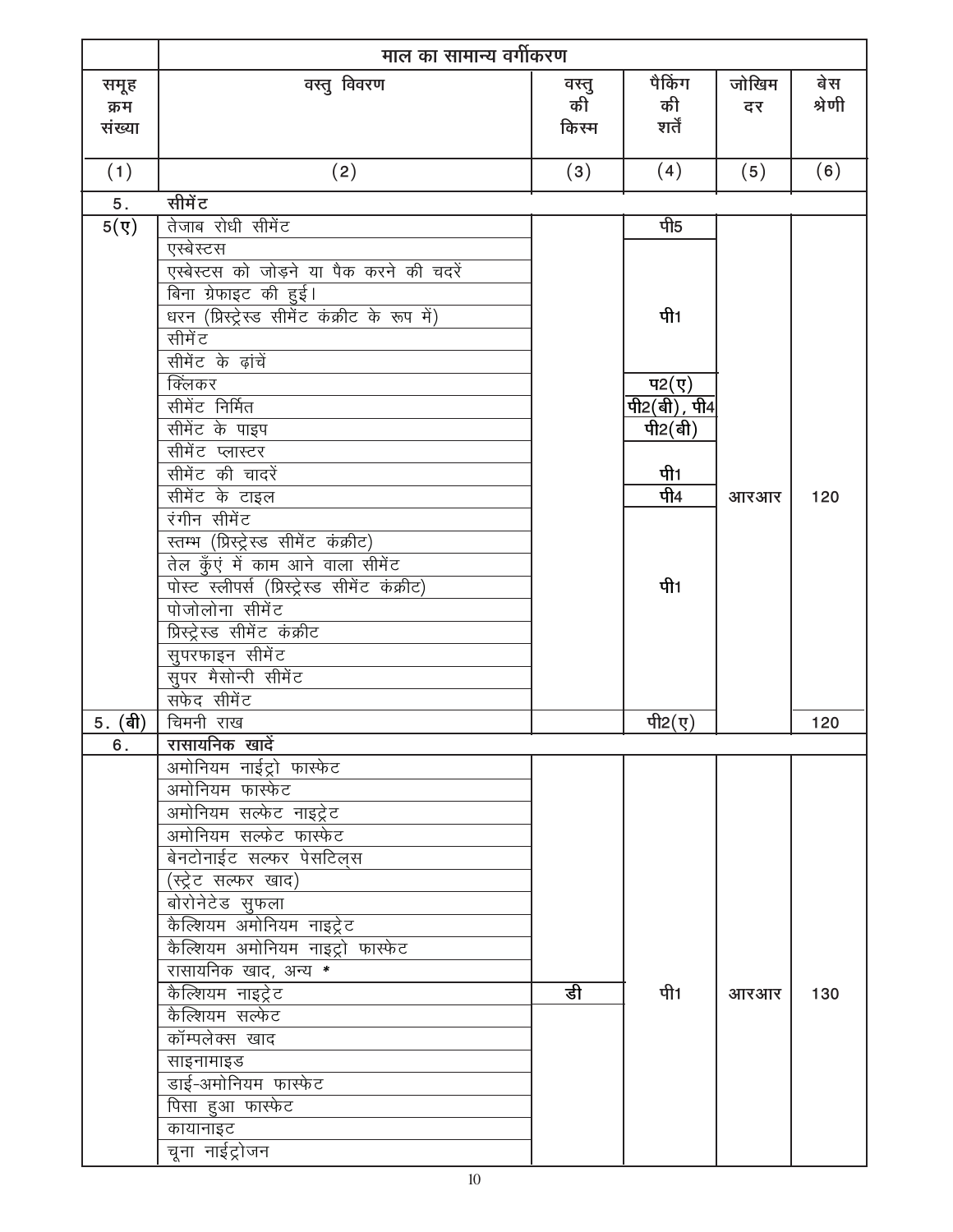|              | <b>GENERAL CLASSIFICATION OF GOODS</b>            |                                            |                             |                     |                             |  |
|--------------|---------------------------------------------------|--------------------------------------------|-----------------------------|---------------------|-----------------------------|--|
| Group<br>No. | <b>Commodity Description</b>                      | <b>Type</b><br><b>of</b><br>Commo-<br>dity | Packing<br><b>Condition</b> | <b>Risk</b><br>Rate | <b>Base</b><br><b>Class</b> |  |
| (1)          | (2)                                               | (3)                                        | (4)                         | (5)                 | (6)                         |  |
| 5.           | <b>CEMENT</b>                                     |                                            |                             |                     |                             |  |
| 5(a)         | <b>ACID RESISTING CEMENT</b>                      |                                            | P <sub>5</sub>              |                     |                             |  |
|              | <b>ASBESTOS</b>                                   |                                            |                             |                     |                             |  |
|              | ASBESTOS JOINTING AND PACKING SHEETS NONGRAPHITED |                                            |                             |                     |                             |  |
|              | BEAMS (PRESTRESSED CEMENT CONCRETE)               |                                            | <b>P1</b>                   |                     |                             |  |
|              | <b>CEMENT</b>                                     |                                            |                             |                     |                             |  |
|              | <b>CEMENT BLOCKS</b>                              |                                            |                             |                     |                             |  |
|              | <b>CLINKER</b>                                    |                                            | P2(a)                       |                     |                             |  |
|              | CEMENT MANUFACTURED                               |                                            | P2(b), P4                   |                     |                             |  |
|              | <b>CEMENT PIPES</b>                               |                                            | P2(b)                       |                     |                             |  |
|              | <b>CEMENT PLASTER</b>                             |                                            |                             |                     |                             |  |
|              | <b>CEMENT SHEETS</b>                              |                                            | <b>P1</b>                   |                     |                             |  |
|              | <b>CEMENT TILES</b>                               |                                            | <b>P4</b>                   | <b>RR</b>           | 140                         |  |
|              | <b>COLOURED CEMENT</b>                            |                                            |                             |                     |                             |  |
|              | COLUMNS (PRESTRESSED CEMENT CONCRETE)             |                                            |                             |                     |                             |  |
|              | OIL WELL CEMENT                                   |                                            |                             |                     |                             |  |
|              | POST SLEEPERS(PRESTRESSED CEMENT CONCRETE)        |                                            | <b>P1</b>                   |                     |                             |  |
|              | POZZOLONA CEMENT                                  |                                            |                             |                     |                             |  |
|              | PRESTRESSED CEMENT CONCRETE                       |                                            |                             |                     |                             |  |
|              | <b>SUPER FINE CEMENT</b>                          |                                            |                             |                     |                             |  |
|              | <b>SUPER MASONRY CEMENT</b>                       |                                            |                             |                     |                             |  |
|              | <b>WHITE CEMENT</b>                               |                                            |                             |                     |                             |  |
| 5. (b)       | <b>FLY ASH</b>                                    |                                            | P2(a)                       |                     | 120                         |  |
| 6.           | <b>CHEMICAL MANURES</b>                           |                                            |                             |                     |                             |  |
|              | AMMONIUM NITRO PHOSPHATE                          |                                            |                             |                     |                             |  |
|              | AMMONIUM PHOSPHATE                                |                                            |                             |                     |                             |  |
|              | AMMONIUM SULPHATE NITRATE                         |                                            |                             |                     |                             |  |
|              | AMMONIUM SULPHATE PHOSPHATE                       |                                            |                             |                     |                             |  |
|              | BENTONITE SULPHER PASTILLES                       |                                            |                             |                     |                             |  |
|              | (STRAIGHT SULPHUR FERTILIZER)                     |                                            |                             |                     |                             |  |
|              | <b>BORONATED SUPHALA</b>                          |                                            |                             |                     |                             |  |
|              | CALCIUM AMMONIUM NITRATE                          |                                            |                             |                     |                             |  |
|              | CALCIUM AMMONIUM NITRO PHOSPHATE                  |                                            |                             |                     |                             |  |
|              | CHEMICAL MANURE NOC*                              |                                            |                             |                     |                             |  |
|              | <b>CALCIUM NITRATE</b>                            | $\mathbf d$                                | <b>P1</b>                   | <b>RR</b>           | 130                         |  |
|              | <b>CALCIUM SULPHATE</b>                           |                                            |                             |                     |                             |  |
|              | <b>COMPLEX FERTILIZER</b>                         |                                            |                             |                     |                             |  |
|              | CYANAMIDE                                         |                                            |                             |                     |                             |  |
|              | DI-AMMONIUM PHOSPHATE                             |                                            |                             |                     |                             |  |
|              | <b>GROUND PHOSPHATE</b>                           |                                            |                             |                     |                             |  |
|              | <b>KAINITE</b>                                    |                                            |                             |                     |                             |  |
|              | <b>LIME NITROGEN</b>                              |                                            |                             |                     |                             |  |
|              |                                                   |                                            |                             |                     |                             |  |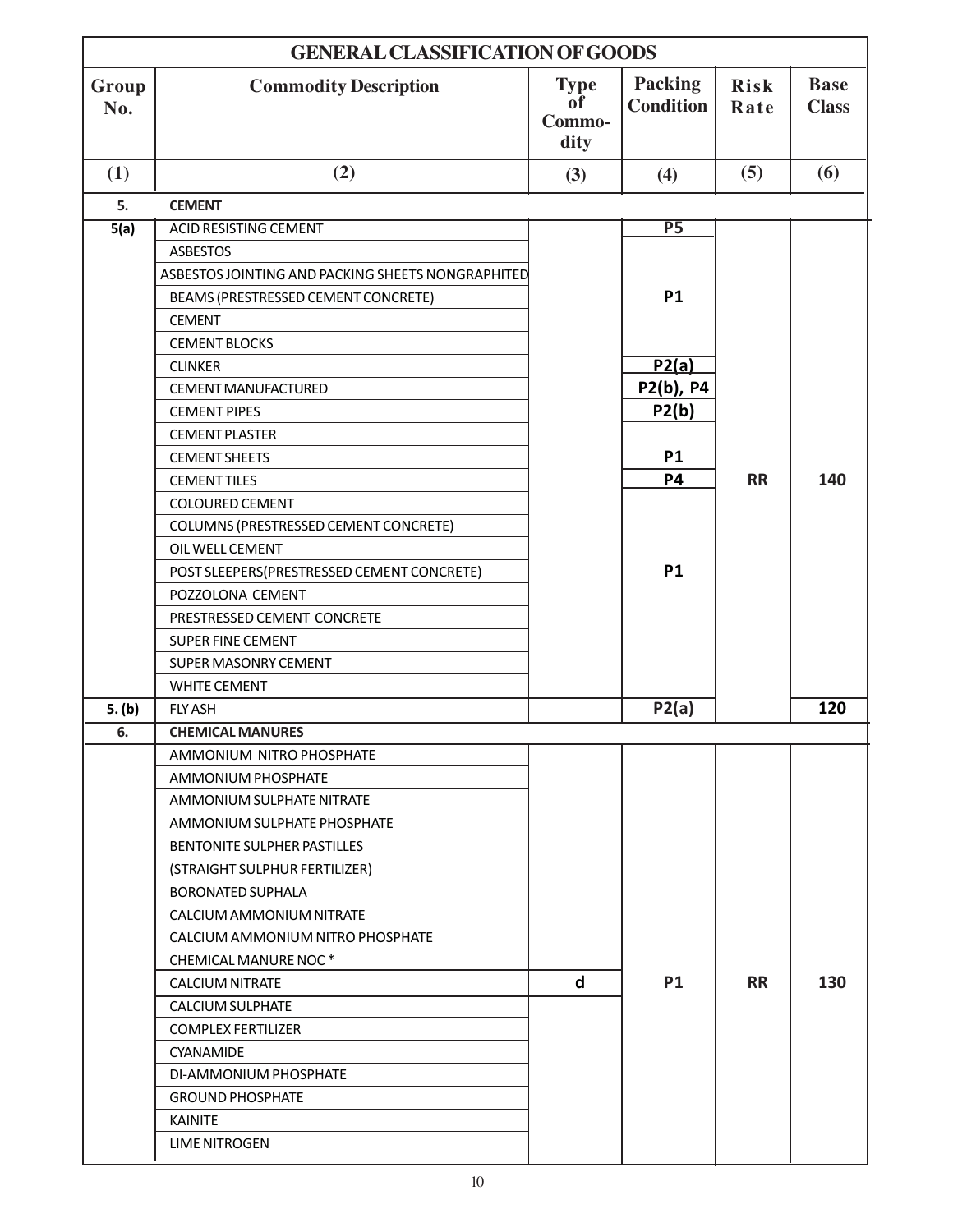|                               | माल का सामान्य वर्गीकरण                                                                                                                                                                                                                                                                                                                                                                                                                                                                 |                      |                               |             |               |
|-------------------------------|-----------------------------------------------------------------------------------------------------------------------------------------------------------------------------------------------------------------------------------------------------------------------------------------------------------------------------------------------------------------------------------------------------------------------------------------------------------------------------------------|----------------------|-------------------------------|-------------|---------------|
| समूह<br>क्रम<br>संख्या        | वस्तु विवरण                                                                                                                                                                                                                                                                                                                                                                                                                                                                             | वस्तु<br>कीँ<br>किरम | पेकिंग<br>की<br>शर्तें        | जोखिम<br>दर | बेस<br>श्रेणी |
| (1)                           | (2)                                                                                                                                                                                                                                                                                                                                                                                                                                                                                     | (3)                  | (4)                           | (5)         | (6)           |
|                               | खाद मिश्रण<br>खनिज फार्स्फेट<br>मोनो-अमोनियम फास्फेट<br>म्यूरिएट अमोनिया का<br>म्यूरिएट पोटाश का<br>म्यूरिएट पोटाश का, अन्य<br>माइसेलियम<br>नीम कोटेड यूरिया<br>नाइट्रो फास्फेट<br>नाइट्रोफोस्का<br>एन.पी.के. खाद<br>रॉक फास्फेट (बोरे में)<br>रॉक फास्फेट (खुला)<br>सिंगल सुपर फास्फेट<br>एस.एन.पी.के. खाद<br>सोडियम सल्फाइड<br>अमोनिया का सल्फेट<br>जस्ते का सल्फेट<br>सुपर फास्फेट<br>ट्रिपल सुपर फास्फेट<br>यूरिया<br>यूरिया अमोनियम फास्फेट २०.२०.०<br>उर्वरा<br>जल धुलनशील उर्वरक |                      | पी1<br>पी2 $(\bar{q})$<br>पी1 | आरआर        | 130           |
| नोट-                          | *वह रासायनिक खादें जो कृषि एवम् ग्रामीण विकास मंत्रालय (कृषि एवम् सहकारी विभाग) द्वारा जारी खाद<br>नियन्त्रण आदेश में शामिल हों , उन्हें रासायनिक खादें माना जाएगा एवम् रासायनिक खादें अन्य श्रेणी में वसूला                                                                                                                                                                                                                                                                            |                      |                               |             |               |
| 7.                            | जाएगा ।<br>मिट्टी और रेत                                                                                                                                                                                                                                                                                                                                                                                                                                                                |                      |                               |             |               |
| $7.(\overline{y})$<br>7. (बी) | मिट्टी, अन्य<br>पिसा हुआ सिलिका<br>ल्यूटिंग रेत<br>मूरम<br>गेरू ढ़ेलों में<br>गेरू पाउडर<br>गेरू अन्य<br>रेड मड<br>रे त<br>सिलिका रेत<br>सफेद मिट्टी (ढेले/पाउडर)<br>बेन्टोनाइट<br>बेन्टोनाइट पाउडर<br>चीनी मिट्टी<br>अग्निसह मिट्टी                                                                                                                                                                                                                                                    |                      | पी2 $(\nabla)$                | आरआर        | 150<br>120    |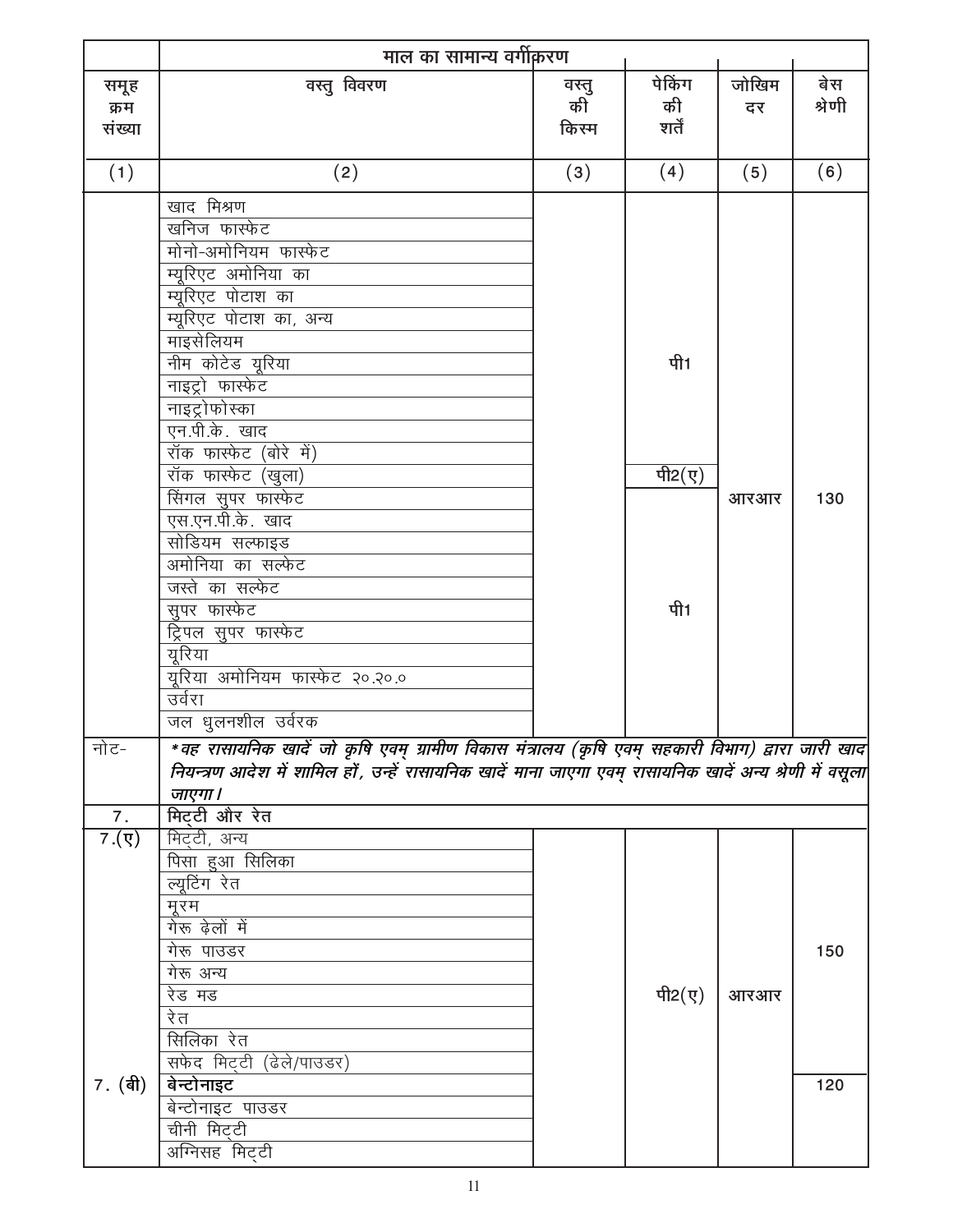|                  | <b>GENERAL CLASSIFICATION OF GOODS</b>                                                                                                                                                                                         |                                     |                             |                     |                             |
|------------------|--------------------------------------------------------------------------------------------------------------------------------------------------------------------------------------------------------------------------------|-------------------------------------|-----------------------------|---------------------|-----------------------------|
| Group<br>No.     | <b>Commodity Description</b>                                                                                                                                                                                                   | <b>Type</b><br>of<br>Commo-<br>dity | Packing<br><b>Condition</b> | <b>Risk</b><br>Rate | <b>Base</b><br><b>Class</b> |
| (1)              | (2)                                                                                                                                                                                                                            | (3)                                 | (4)                         | (5)                 | (6)                         |
|                  | <b>MANURE MIXTURE</b>                                                                                                                                                                                                          |                                     |                             |                     |                             |
|                  | MINERAL PHOSPHATE                                                                                                                                                                                                              |                                     |                             |                     |                             |
|                  | MONO-AMMONIUM PHOSPHATE                                                                                                                                                                                                        |                                     |                             |                     |                             |
|                  | <b>MURIATE OF AMMONIA</b>                                                                                                                                                                                                      |                                     |                             |                     |                             |
|                  | MURIATE OF POTASH                                                                                                                                                                                                              |                                     |                             |                     |                             |
|                  | MURIATE OF POTASH NOC                                                                                                                                                                                                          |                                     |                             |                     |                             |
|                  | <b>MYCEILUM</b>                                                                                                                                                                                                                |                                     |                             |                     |                             |
|                  | NEEM COATED UREA                                                                                                                                                                                                               |                                     | <b>P1</b>                   |                     |                             |
|                  | NITRO PHOSPHATE                                                                                                                                                                                                                |                                     |                             |                     |                             |
|                  | NITROPHOSKA                                                                                                                                                                                                                    |                                     |                             |                     |                             |
|                  | <b>NPK FERTILIZER</b>                                                                                                                                                                                                          |                                     |                             |                     |                             |
|                  | ROCK PHOSPHATE (IN BAG)                                                                                                                                                                                                        |                                     |                             |                     |                             |
|                  | ROCK PHOSPHATE (LOOSE)                                                                                                                                                                                                         |                                     | P2(a)                       |                     |                             |
|                  | SINGLE SUPER PHOSPHATE                                                                                                                                                                                                         |                                     |                             | <b>RR</b>           | 130                         |
|                  | <b>SNPK FERTILIZERS</b>                                                                                                                                                                                                        |                                     |                             |                     |                             |
|                  | SODIUM SULPHIDE                                                                                                                                                                                                                |                                     |                             |                     |                             |
|                  | SULPHATE OF AMMONIA                                                                                                                                                                                                            |                                     |                             |                     |                             |
|                  | SULPHATE OF ZINC                                                                                                                                                                                                               |                                     |                             |                     |                             |
|                  | <b>SUPER PHOSPHATE</b>                                                                                                                                                                                                         |                                     | <b>P1</b>                   |                     |                             |
|                  | <b>TRIPLE SUPERPHOSPHATE</b>                                                                                                                                                                                                   |                                     |                             |                     |                             |
|                  | <b>UREA</b>                                                                                                                                                                                                                    |                                     |                             |                     |                             |
|                  | UREA AMMONIUM PHOSPHATE 20.20.0                                                                                                                                                                                                |                                     |                             |                     |                             |
|                  | <b>URVARA</b>                                                                                                                                                                                                                  |                                     |                             |                     |                             |
|                  | <b>WATER SOLUBLE FERTILIZER</b>                                                                                                                                                                                                |                                     |                             |                     |                             |
| $Note -$         | * The Chemical Manures included in the Fertiliser Control Order issued by the Ministry of Agriculture and Rural<br>Development (Department of Agriculture and Co-operation), would ONLY be treated as Chemical Manures<br>NOC. |                                     |                             |                     |                             |
| $\overline{7}$ . | <b>CLAY AND SAND</b>                                                                                                                                                                                                           |                                     |                             |                     |                             |
| 7.(a)            | <b>CLAY NOC</b>                                                                                                                                                                                                                |                                     |                             |                     |                             |
|                  | <b>GROUND SILICA</b>                                                                                                                                                                                                           |                                     |                             |                     |                             |
|                  | <b>LUTING SAND</b>                                                                                                                                                                                                             |                                     |                             |                     |                             |
|                  | <b>MOORUM</b>                                                                                                                                                                                                                  |                                     |                             |                     |                             |
|                  | <b>OCHRE IN LUMPS</b>                                                                                                                                                                                                          |                                     |                             |                     |                             |
|                  | <b>OCHRE IN POWDER</b>                                                                                                                                                                                                         |                                     |                             |                     | 150                         |
|                  | OCHRE, NOC                                                                                                                                                                                                                     |                                     |                             |                     |                             |
|                  | <b>RED MUD</b>                                                                                                                                                                                                                 |                                     | P2(a)                       | <b>RR</b>           |                             |
|                  | SAND                                                                                                                                                                                                                           |                                     |                             |                     |                             |
|                  | SILICA SAND                                                                                                                                                                                                                    |                                     |                             |                     |                             |
|                  | WHITE CLAY (LUMPS/POWDER)                                                                                                                                                                                                      |                                     |                             |                     |                             |
| 7. (b)           | <b>BENTONITE</b>                                                                                                                                                                                                               |                                     |                             |                     | 120                         |
|                  | <b>BENTONITE POWDER</b>                                                                                                                                                                                                        |                                     |                             |                     |                             |
|                  | <b>CHINA CLAY</b>                                                                                                                                                                                                              |                                     |                             |                     |                             |
|                  | <b>FIRE CLAY</b>                                                                                                                                                                                                               |                                     |                             |                     |                             |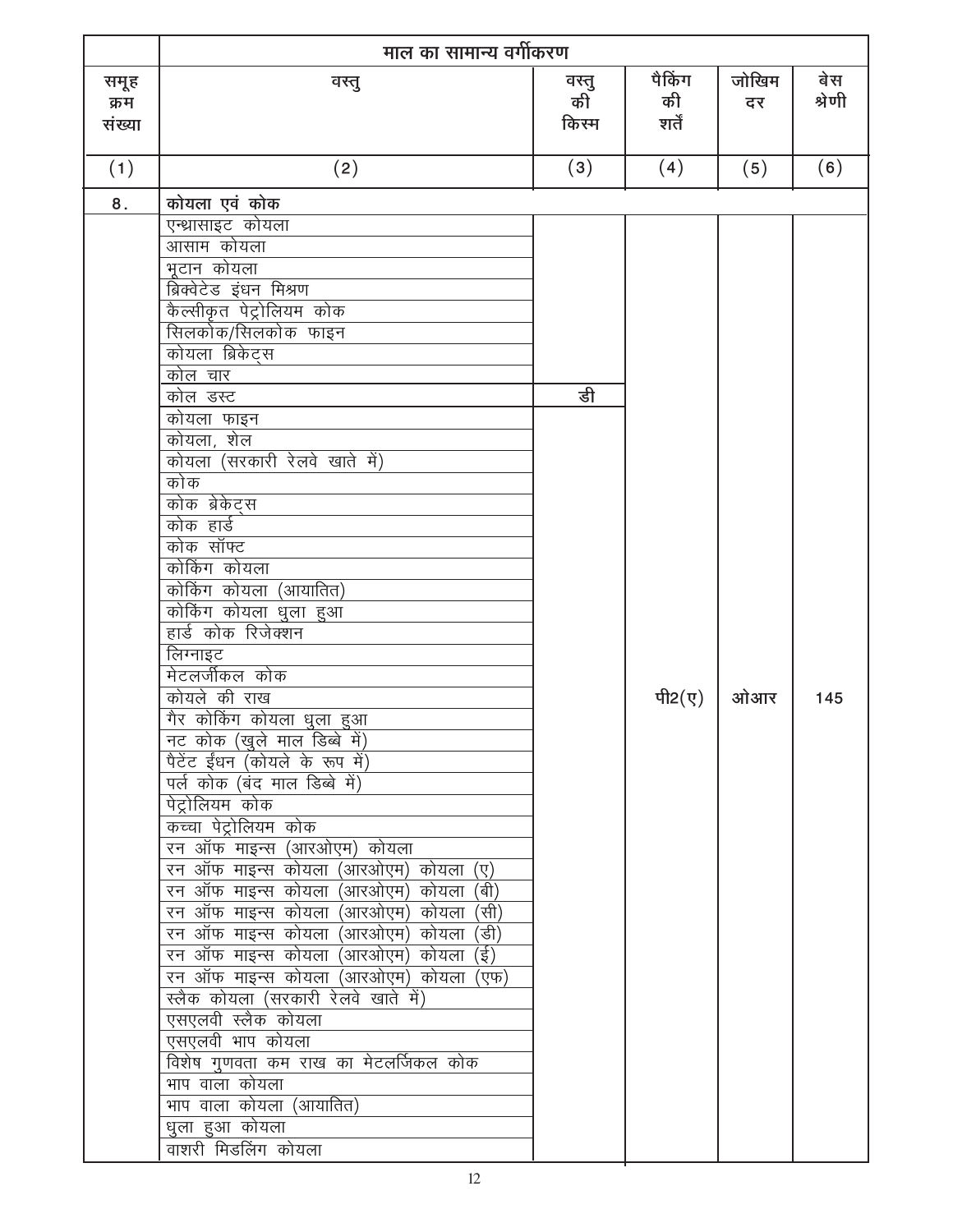|              | <b>GENERAL CLASSIFICATION OF GOODS</b>     |                                     |                                    |                     |                             |  |
|--------------|--------------------------------------------|-------------------------------------|------------------------------------|---------------------|-----------------------------|--|
| Group<br>No. | <b>Commodity Description</b>               | <b>Type</b><br>оf<br>Commo-<br>dity | <b>Packing</b><br><b>Condition</b> | <b>Risk</b><br>Rate | <b>Base</b><br><b>Class</b> |  |
| (1)          | (2)                                        | (3)                                 | (4)                                | (5)                 | (6)                         |  |
| 8.           | <b>COAL AND COKE</b>                       |                                     |                                    |                     |                             |  |
|              | <b>ANTHRACITE COAL</b>                     |                                     |                                    |                     |                             |  |
|              | ASSAM COAL                                 |                                     |                                    |                     |                             |  |
|              | <b>BHUTAN COAL</b>                         |                                     |                                    |                     |                             |  |
|              | <b>BRIQUETTED FUEL MIXTURE</b>             |                                     |                                    |                     |                             |  |
|              | <b>CALCINED PETROLEUM COKE</b>             |                                     |                                    |                     |                             |  |
|              | <b>CILCOKE / CILCOKE FINES</b>             |                                     |                                    |                     |                             |  |
|              | <b>COAL BRIQUETTES</b>                     |                                     |                                    |                     |                             |  |
|              | <b>COAL CHAR</b>                           |                                     |                                    |                     |                             |  |
|              | <b>COAL DUST</b>                           | $\mathsf{d}$                        |                                    |                     |                             |  |
|              | <b>COAL FINES</b>                          |                                     |                                    |                     |                             |  |
|              | <b>COAL SHALE</b>                          |                                     |                                    |                     |                             |  |
|              | COAL (GOVT RLY ACCOUNT)                    |                                     |                                    |                     |                             |  |
|              | <b>COKE</b>                                |                                     |                                    |                     |                             |  |
|              | <b>COKE BRIQUETTES</b>                     |                                     |                                    |                     |                             |  |
|              | <b>COKE HARD</b>                           |                                     |                                    |                     |                             |  |
|              | <b>COKE SOFT</b>                           |                                     |                                    |                     |                             |  |
|              | <b>COKING COAL</b>                         |                                     |                                    |                     |                             |  |
|              | <b>COKING COAL (IMPORTED)</b>              |                                     |                                    |                     |                             |  |
|              | <b>COKING COAL WASHED</b>                  |                                     |                                    |                     |                             |  |
|              | <b>HARD COKE REJECTIONS</b>                |                                     |                                    |                     |                             |  |
|              | <b>LIGNITE</b>                             |                                     |                                    |                     |                             |  |
|              | METALLURGICAL COKE                         |                                     |                                    |                     |                             |  |
|              | MIDDLING COAL                              |                                     | P2(a)                              | <b>OR</b>           | 145                         |  |
|              | NON COKING COAL WASHED                     |                                     |                                    |                     |                             |  |
|              | NUT COKE (IN OPEN WAGON)                   |                                     |                                    |                     |                             |  |
|              | PATENT FUEL (AS COAL)                      |                                     |                                    |                     |                             |  |
|              | PEARL COKE (IN COVERED WAGON)              |                                     |                                    |                     |                             |  |
|              | PETROLEUM COKE                             |                                     |                                    |                     |                             |  |
|              | RAW PETROLEUM COKE                         |                                     |                                    |                     |                             |  |
|              | RUN OFF MINES (ROM) COAL                   |                                     |                                    |                     |                             |  |
|              | RUN OFF MINES (ROM) COAL (A)               |                                     |                                    |                     |                             |  |
|              | RUN OFF MINES (ROM) COAL (B)               |                                     |                                    |                     |                             |  |
|              | RUN OFF MINES (ROM) COAL (C)               |                                     |                                    |                     |                             |  |
|              | RUN OFF MINES (ROM) COAL (D)               |                                     |                                    |                     |                             |  |
|              | RUN OFF MINES (ROM) COAL (E)               |                                     |                                    |                     |                             |  |
|              | RUN OFF MINES (ROM) COAL (F)               |                                     |                                    |                     |                             |  |
|              | SLACK COAL (GOVT RLY ACCOUNT)              |                                     |                                    |                     |                             |  |
|              | <b>SLV SLACK COAL</b>                      |                                     |                                    |                     |                             |  |
|              | SLV STEAM COAL                             |                                     |                                    |                     |                             |  |
|              | SPECIAL QUALITY LOW ASH METALLURGICAL COKE |                                     |                                    |                     |                             |  |
|              | STEAM COAL                                 |                                     |                                    |                     |                             |  |
|              | STEAM COAL (IMPORTED)                      |                                     |                                    |                     |                             |  |
|              | WASHED COAL                                |                                     |                                    |                     |                             |  |
|              | WASHERY MIDDLING COAL                      |                                     |                                    |                     |                             |  |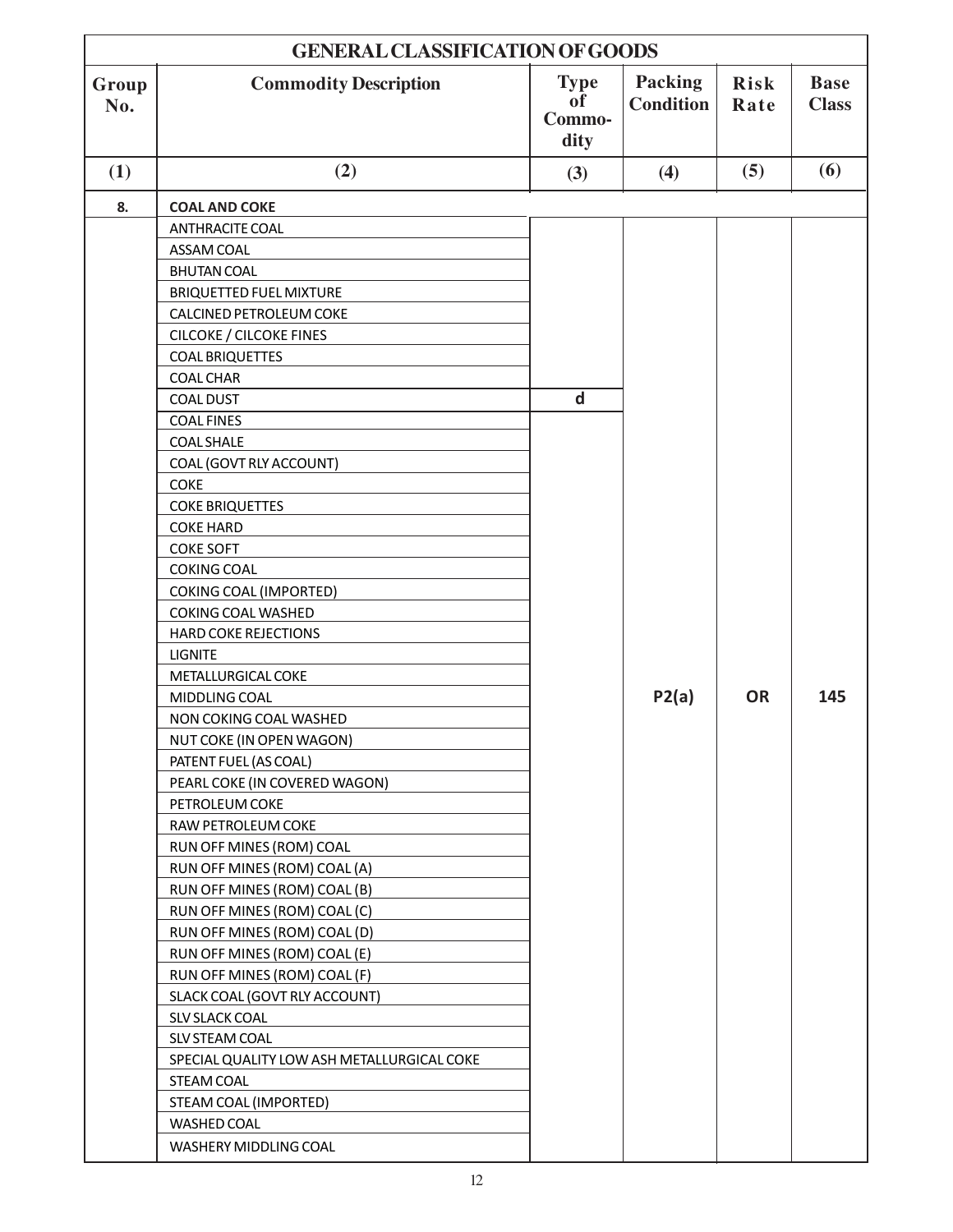|                        | माल का सामान्य वर्गीकरण       |                     |                        |             |               |
|------------------------|-------------------------------|---------------------|------------------------|-------------|---------------|
| समूह<br>क्रम<br>संख्या | वस्तु विवरण                   | वस्तु<br>की<br>किरम | पैकिंग<br>की<br>शर्तें | जोखिम<br>दर | बेस<br>श्रेणी |
| (1)                    | (2)                           | (3)                 | (4)                    | (5)         | (6)           |
| 1.                     | खाद्यान्न, आटा और दालें       |                     |                        |             |               |
|                        | आटा                           |                     |                        |             |               |
|                        | बाज़रा                        |                     |                        |             |               |
|                        | बेसन                          |                     |                        |             |               |
|                        | चना दाल                       |                     |                        |             |               |
|                        | मक्का के बीज (कार्न जर्म्स)   |                     |                        |             |               |
|                        | अरहर दाल                      |                     |                        |             |               |
|                        | खाद्यान्न एवं दालें, अन्य     |                     |                        |             |               |
|                        | चना                           |                     |                        |             |               |
|                        | चने की दाल                    |                     |                        |             |               |
|                        | ज्वार                         |                     |                        |             |               |
|                        | मैदा                          |                     |                        |             |               |
|                        | मक्का के बीज                  |                     |                        |             |               |
|                        | माइलो (मिलेट्स)               |                     |                        |             |               |
|                        | मूंग की दाल                   |                     |                        |             |               |
|                        | मसूर की दाल                   |                     |                        |             |               |
|                        | धान                           |                     |                        |             |               |
|                        | धान भुना हुआ                  |                     |                        |             |               |
|                        | मटर                           |                     | पी1 और                 | आरआर        | 130           |
|                        | दालें                         |                     | एस2                    |             |               |
|                        | चावल                          |                     |                        |             |               |
|                        | चावल उबला हुआ ग्रेड-ए (बीआरए) |                     |                        |             |               |
|                        | चावल (दूटे हुए)               |                     |                        |             |               |
|                        | चावल (आईआर-८)                 |                     |                        |             |               |
|                        | चावल बासमती                   |                     |                        |             |               |
|                        | चावल बासमती (टूटे हुए)        |                     |                        |             |               |
|                        | चावल कॉमन (आर)                |                     |                        |             |               |
|                        | चावल कॉमन उबला हुआ (बीआर)     |                     |                        |             |               |
|                        | चावल परमल (टूटे हुए)          |                     |                        |             |               |
|                        | चावल कच्चा ग्रेड-ए (आरआरए)    |                     |                        |             |               |
|                        | सूजी                          |                     |                        |             |               |
|                        | तूर की दाल                    |                     |                        |             |               |
|                        | उड़द की दाल                   |                     |                        |             |               |
|                        | <u>गेहूँ</u>                  |                     |                        |             |               |
|                        | गेहूँ (पीएफजी)                |                     |                        |             |               |
|                        | गेहूँ (एसएफजी)                |                     |                        |             |               |
| 10.                    | मछली भोजन                     |                     |                        |             |               |
|                        | अस्थायी मछली फीड              |                     | पी1                    | <u>आरआर</u> | 100           |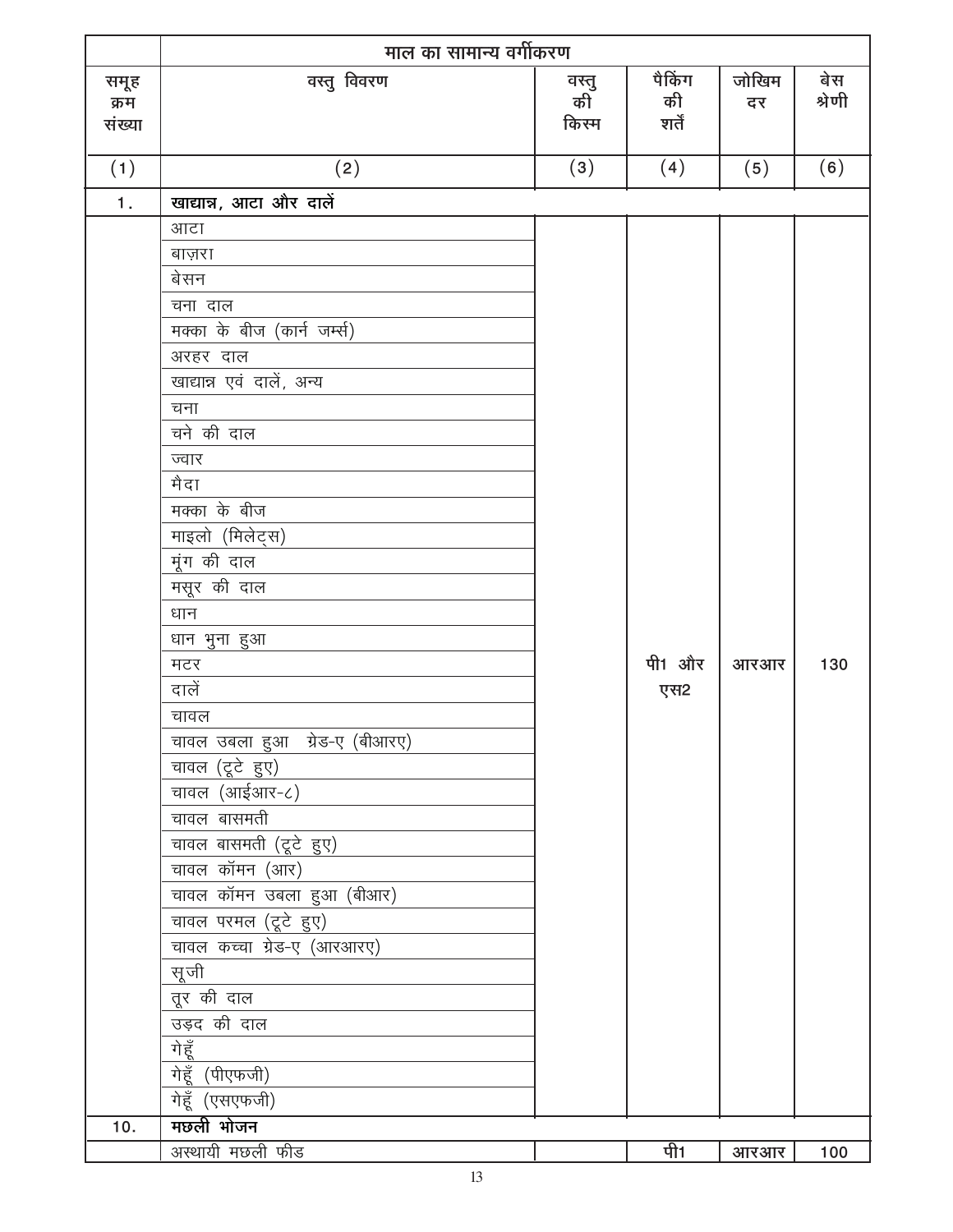| <b>GENERAL CLASSIFICATION OF GOODS</b> |                                      |                                            |                                    |                     |                             |
|----------------------------------------|--------------------------------------|--------------------------------------------|------------------------------------|---------------------|-----------------------------|
| Group<br>No.                           | <b>Commodity Description</b>         | <b>Type</b><br><b>of</b><br>Commo-<br>dity | <b>Packing</b><br><b>Condition</b> | <b>Risk</b><br>Rate | <b>Base</b><br><b>Class</b> |
| (1)                                    | (2)                                  | (3)                                        | (4)                                | (5)                 | (6)                         |
| 9.                                     | <b>FOODGRAINS, FLOURS AND PULSES</b> |                                            |                                    |                     |                             |
|                                        | <b>ATTA</b>                          |                                            |                                    |                     |                             |
|                                        | <b>BAJRA</b>                         |                                            |                                    |                     |                             |
|                                        | <b>BESAN</b>                         |                                            |                                    |                     |                             |
|                                        | <b>CHANADAL</b>                      |                                            |                                    |                     |                             |
|                                        | <b>CORN GERMS</b>                    |                                            |                                    |                     |                             |
|                                        | <b>DHALL</b>                         |                                            |                                    |                     |                             |
|                                        | <b>GRAINS AND PULSES NOC</b>         |                                            |                                    |                     |                             |
|                                        | <b>GRAM</b>                          |                                            |                                    |                     |                             |
|                                        | <b>GRAM DAL</b>                      |                                            |                                    |                     |                             |
|                                        | <b>JOWAR</b>                         |                                            |                                    |                     |                             |
|                                        | <b>MAIDA</b>                         |                                            |                                    |                     |                             |
|                                        | <b>MAIZE</b>                         |                                            |                                    |                     |                             |
|                                        | <b>MAIZE GERMS</b>                   |                                            |                                    |                     |                             |
|                                        | MILO (MILLETS)                       |                                            |                                    |                     |                             |
|                                        | MOONG DAL                            |                                            |                                    |                     |                             |
|                                        | MUSOOR DAL                           |                                            |                                    |                     |                             |
|                                        | <b>PADDY</b>                         |                                            |                                    |                     |                             |
|                                        | PADDY PARCHED                        |                                            |                                    |                     |                             |
|                                        | <b>PEAS</b>                          |                                            | P1 & S2                            | <b>RR</b>           | 130                         |
|                                        | <b>PULSES</b>                        |                                            |                                    |                     |                             |
|                                        | <b>RICE</b>                          |                                            |                                    |                     |                             |
|                                        | RICE BOILED GR-A (BRA)               |                                            |                                    |                     |                             |
|                                        | RICE (BROKEN)                        |                                            |                                    |                     |                             |
|                                        | RICE (IR-8)                          |                                            |                                    |                     |                             |
|                                        | RICE BASMATI                         |                                            |                                    |                     |                             |
|                                        | RICE BASMATI (BROKEN)                |                                            |                                    |                     |                             |
|                                        | RICE COMMON (R)                      |                                            |                                    |                     |                             |
|                                        | RICE COMMON BOILED (BR)              |                                            |                                    |                     |                             |
|                                        | RICE PARMAL (BROKEN)                 |                                            |                                    |                     |                             |
|                                        | RICE RAW GR-A (RRA)                  |                                            |                                    |                     |                             |
|                                        | SUJI                                 |                                            |                                    |                     |                             |
|                                        | <b>TOOR DAL</b>                      |                                            |                                    |                     |                             |
|                                        | URAD DAL                             |                                            |                                    |                     |                             |
|                                        | <b>WHEAT</b>                         |                                            |                                    |                     |                             |
|                                        | WHEAT (PFG)                          |                                            |                                    |                     |                             |
|                                        | <b>WHEAT (SFG)</b>                   |                                            |                                    |                     |                             |
| 10.                                    | <b>FISH MEAL</b>                     |                                            |                                    |                     |                             |
|                                        | FLOATING FISH FEED                   |                                            | <b>P1</b>                          | <b>RR</b>           | 100                         |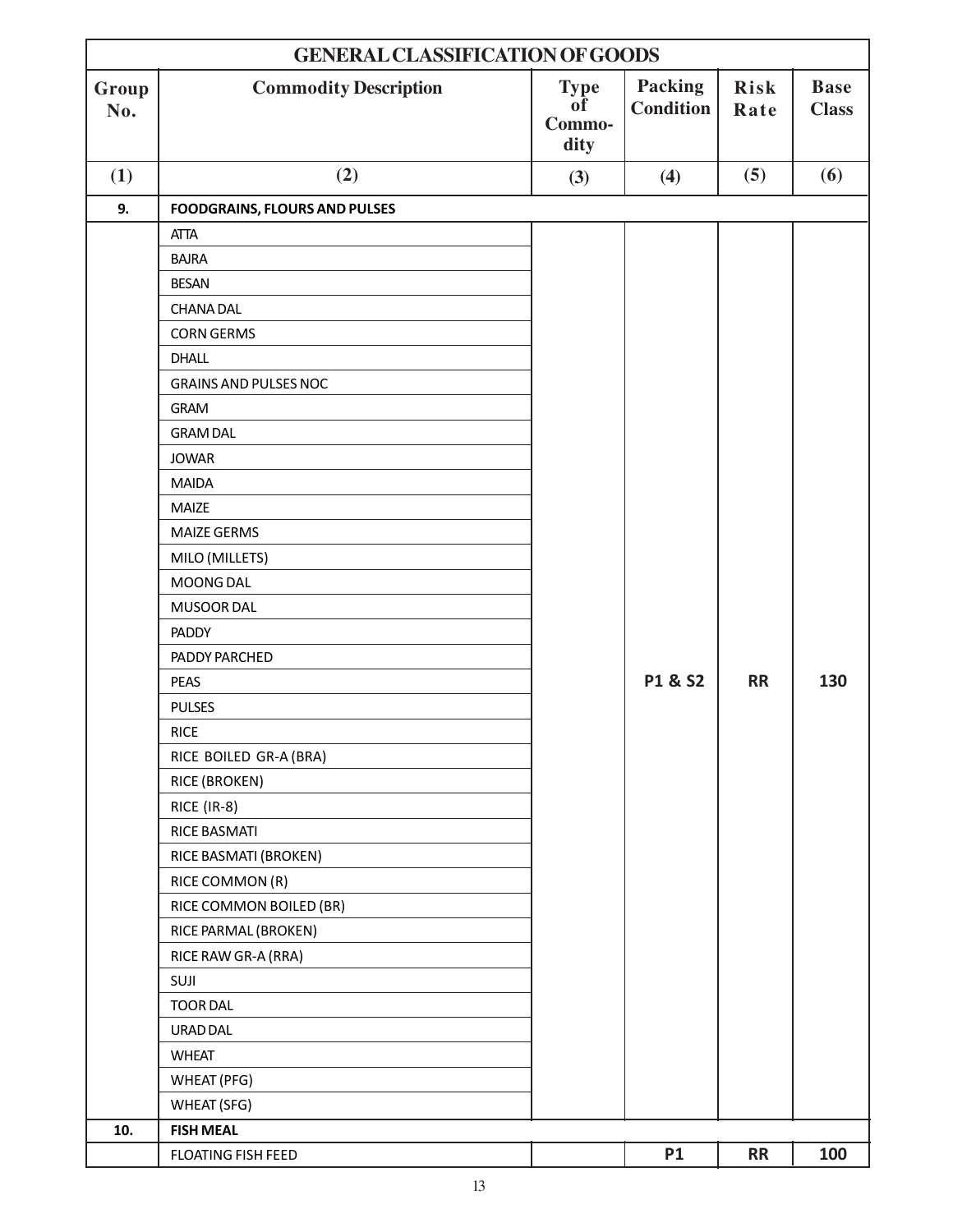|                        | माल का सामान्य वर्गीकरण                                                                                                                                                                                                                                                                                                                                                                                                                                                                        |                     |                        |             |               |
|------------------------|------------------------------------------------------------------------------------------------------------------------------------------------------------------------------------------------------------------------------------------------------------------------------------------------------------------------------------------------------------------------------------------------------------------------------------------------------------------------------------------------|---------------------|------------------------|-------------|---------------|
| समूह<br>क्रम<br>संख्या | वस्तु विवरण                                                                                                                                                                                                                                                                                                                                                                                                                                                                                    | वस्तु<br>की<br>किरम | पैकिंग<br>की<br>शर्तें | जोखिम<br>दर | बेस<br>श्रेणी |
| (1)                    | (2)                                                                                                                                                                                                                                                                                                                                                                                                                                                                                            | (3)                 | (4)                    | (5)         | (6)           |
| 11.                    | हाईड्रोजनीकृत और अन्य खाद्य तेल                                                                                                                                                                                                                                                                                                                                                                                                                                                                |                     |                        |             |               |
| $11.(\nabla)$          | सभी परिष्कृत/अपरिष्कृत खाद्य तेल<br>अरंडी का तेल<br>मक्के का तेल<br>क्रूड डिगम्मड सोया<br>क्रुड पामोलिन<br>् <u>म</u><br>मूंगफली क <u>ा तेल</u><br><del></del><br>संरसों का तेल<br>पाम (खजूर) का तेल<br>सोयाबीन का तेल<br>सूरजमूखी का तेल<br>वनस्पति घी                                                                                                                                                                                                                                        |                     | पी2                    | आरआर        | 140           |
| 11.(बी)                | मक्के का तेल (बन्द मालगाड़ी डिब्बों में)<br>मूंगफली का तेल (बन्द मालगाड़ी डिब्बों में)<br>हाईड्रोजनीकृत तेल (बन्द मालगाड़ी डिब्बों में)<br>पाम (खजूर) (बन्द मालगाड़ी डिब्बों में)<br>सोयाबीन का तेल (बन्द मालगाड़ी डिब्बों में)                                                                                                                                                                                                                                                                |                     | पी5                    | आरआर        | एलआर5         |
| 12.<br>12.(7)          | लोहा या इस्पात<br>मिश्र निर्माण स्टील                                                                                                                                                                                                                                                                                                                                                                                                                                                          |                     |                        |             |               |
|                        | ऐंगल<br>धूरी, लोहा या इस्पात अन्य<br>बैंड स<br>बार, स्टील बार सहित<br>बार लोहा या इस्पात गेलवेनाइज्ड<br>खंभें<br>बिलेट<br>ब्लूम<br>केबल तार<br>कास्टिंग, अन्य<br>लोहे की कड़ी, अन्य<br>चैनल<br>कोल्ड रोल्ड तारें<br>कोल्ड रोल्ड चादरें<br>कोल्ड रोल्ड चादरें/कॉयल<br>कोलरी आर्क एवं जेड पिलिंग<br>कोरीगेटिड चादरें<br>डॉंग स्पाइक्स<br>इलास्टिक रेल क्लिप्स (एस टाइप)<br>फिश प्लेटस<br>फिटिंग पाइप<br>फ्लैट लोहे या इस्पात के गर्डर<br>फ्लैट, लोहा अथवा इस्पात<br>गेलवेनाइज्ड चादरें (नालीदार) |                     | पी2 $(\hat{d})$        | आरआर        | 165           |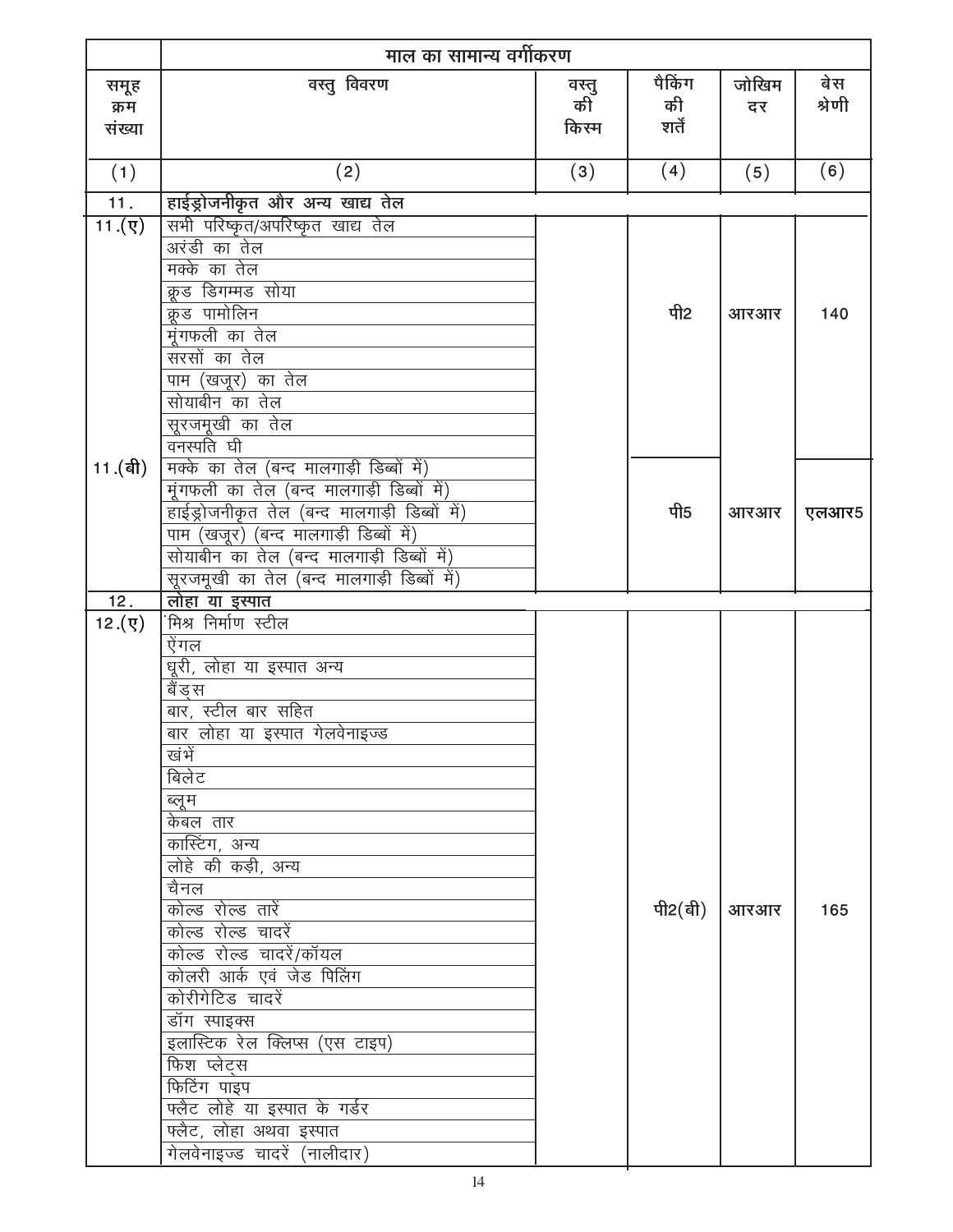| <b>GENERAL CLASSIFICATION OF GOODS</b> |                                           |                                     |                                    |                     |                             |
|----------------------------------------|-------------------------------------------|-------------------------------------|------------------------------------|---------------------|-----------------------------|
| Group<br>No.                           | <b>Commodity Description</b>              | <b>Type</b><br>of<br>Commo-<br>dity | <b>Packing</b><br><b>Condition</b> | <b>Risk</b><br>Rate | <b>Base</b><br><b>Class</b> |
| (1)                                    | (2)                                       | (3)                                 | (4)                                | (5)                 | (6)                         |
| 11.                                    | <b>HYDROGENATED AND OTHER EDIBLE OILS</b> |                                     |                                    |                     |                             |
| 11.(a)                                 | ALL REFINED & NON REFINED EDIBLE OILS     |                                     |                                    |                     |                             |
|                                        | <b>CASTOR OIL</b>                         |                                     |                                    |                     |                             |
|                                        | <b>CORN OIL</b>                           |                                     |                                    |                     |                             |
|                                        | CRUDE DEGUMMED SOYA                       |                                     |                                    |                     |                             |
|                                        | <b>CRUDE PALMOLEIN</b>                    |                                     |                                    |                     |                             |
|                                        | <b>GROUNDNUT OIL</b>                      |                                     | $P-2$                              | <b>RR</b>           | 140                         |
|                                        | <b>MUSTARD OIL</b>                        |                                     |                                    |                     |                             |
|                                        | PALM OIL                                  |                                     |                                    |                     |                             |
|                                        | SOYABEAN OIL                              |                                     |                                    |                     |                             |
|                                        | SUNFLOWER OIL                             |                                     |                                    |                     |                             |
|                                        | <b>VANASPATI GHEE</b>                     |                                     |                                    |                     |                             |
| 11.(b)                                 | CORN OIL (In covered wagons)              |                                     |                                    |                     |                             |
|                                        | GROUND NUT OIL(In covered wagons)         |                                     |                                    |                     |                             |
|                                        | HYDROGENATED OILS (in covered wagons)     |                                     | <b>P5</b>                          | <b>RR</b>           | LR3                         |
|                                        | PALM OIL (in covered wagon)               |                                     |                                    |                     |                             |
|                                        | SOYABEAN OIL (In covered wagons)          |                                     |                                    |                     |                             |
|                                        | SUNFLOWER OIL (In covered wagons)         |                                     |                                    |                     |                             |
| 12.                                    | <b>IRON OR STEEL</b>                      |                                     |                                    |                     |                             |
| 12.(a)                                 | ALLOY CONSTRUCTIONAL STEELS               |                                     |                                    |                     |                             |
|                                        | <b>ANGLES</b>                             |                                     |                                    |                     |                             |
|                                        | AXLES IRON OR STEEL NOC                   |                                     |                                    |                     |                             |
|                                        | <b>BANDS</b>                              |                                     |                                    |                     |                             |
|                                        | BARS INCLUDING CARBON STEEL BARS          |                                     |                                    |                     |                             |
|                                        | BARS IRON OR STEEL GALVANISED             |                                     |                                    |                     |                             |
|                                        | <b>BEAMS</b>                              |                                     |                                    |                     |                             |
|                                        | <b>BILLETS</b>                            |                                     |                                    |                     |                             |
|                                        | <b>BLOOMS</b>                             |                                     |                                    |                     |                             |
|                                        | <b>CABLES WIRE</b>                        |                                     |                                    |                     |                             |
|                                        | <b>CASTINGS NOC</b>                       |                                     |                                    |                     |                             |
|                                        | <b>CHAINS IRON NOC</b>                    |                                     |                                    |                     |                             |
|                                        | <b>CHANNELS</b>                           |                                     | P2(b)                              | <b>RR</b>           | 165                         |
|                                        | <b>COLD ROLLED COILS</b>                  |                                     |                                    |                     |                             |
|                                        | <b>COLD ROLLED SHEETS</b>                 |                                     |                                    |                     |                             |
|                                        | COLLIERY ARCH AND Z-PILLING               |                                     |                                    |                     |                             |
|                                        | <b>CORRUGATED SHEETS</b>                  |                                     |                                    |                     |                             |
|                                        | <b>DOG SPIKES</b>                         |                                     |                                    |                     |                             |
|                                        | <b>ELASTIC RAIL CLIPS (STYPE)</b>         |                                     |                                    |                     |                             |
|                                        | <b>FISH PLATES</b>                        |                                     |                                    |                     |                             |
|                                        | <b>FITTINGS PIPES</b>                     |                                     |                                    |                     |                             |
|                                        | FLAT IRON OR STEEL GIRDERS                |                                     |                                    |                     |                             |
|                                        | FLAT, IRON OR STEEL                       |                                     |                                    |                     |                             |
|                                        | GALVANISED SHEETS (CORRUGATED)            |                                     |                                    |                     |                             |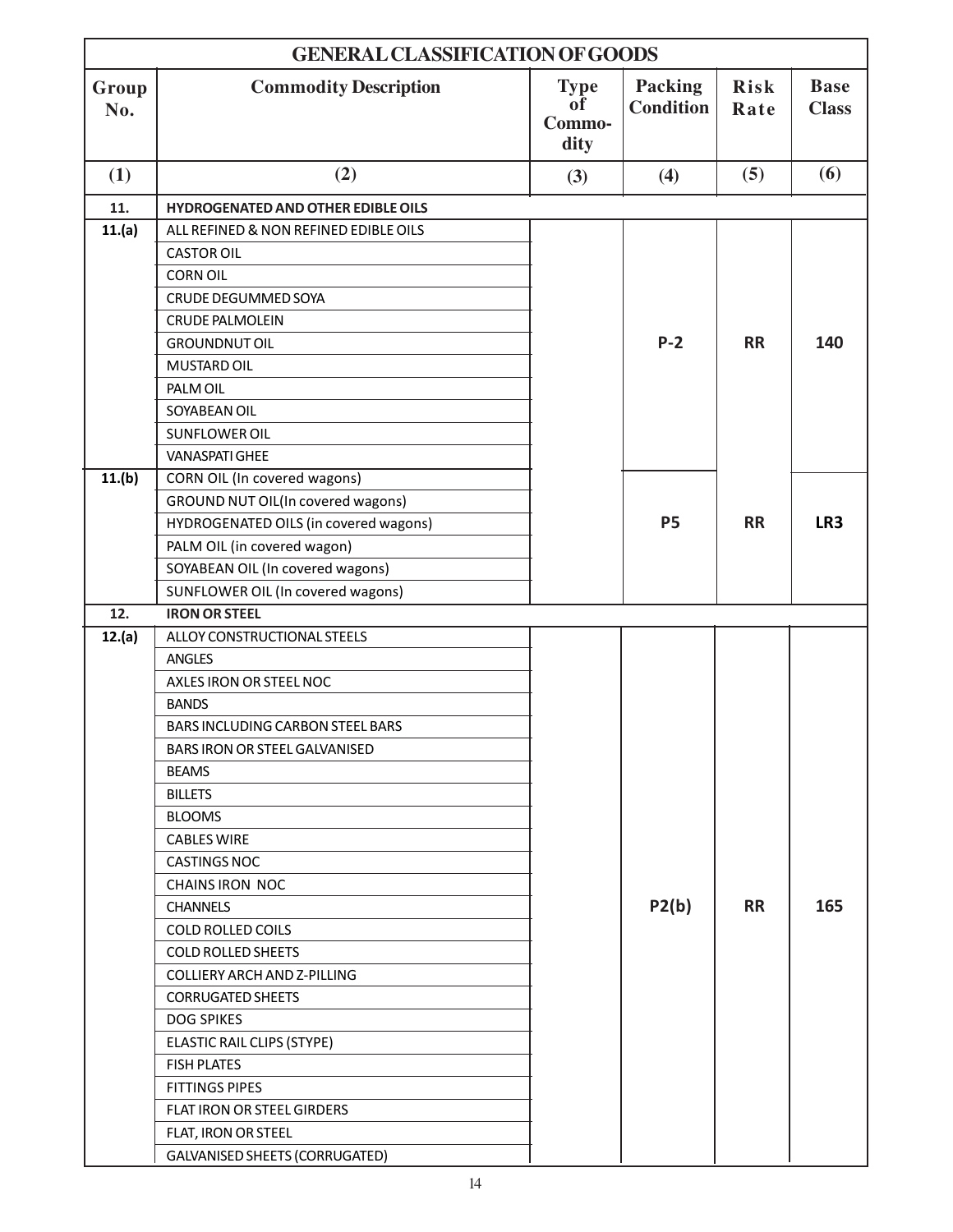|                        | माल का सामान्य वर्गीकरण                                                                                                                                                                                                                                                                                                                                                                                                                                                                                                                                                                                                                                                                                                                                                                                                                                                                                                                                                                        |                     |                        |                                   |               |
|------------------------|------------------------------------------------------------------------------------------------------------------------------------------------------------------------------------------------------------------------------------------------------------------------------------------------------------------------------------------------------------------------------------------------------------------------------------------------------------------------------------------------------------------------------------------------------------------------------------------------------------------------------------------------------------------------------------------------------------------------------------------------------------------------------------------------------------------------------------------------------------------------------------------------------------------------------------------------------------------------------------------------|---------------------|------------------------|-----------------------------------|---------------|
| समूह<br>क्रम<br>संख्या | वस्तु विवरण                                                                                                                                                                                                                                                                                                                                                                                                                                                                                                                                                                                                                                                                                                                                                                                                                                                                                                                                                                                    | वस्तु<br>की<br>किरम | पैकिंग<br>की<br>शर्तें | जोखिम<br>दर                       | बेस<br>श्रेणी |
| (1)                    | (2)                                                                                                                                                                                                                                                                                                                                                                                                                                                                                                                                                                                                                                                                                                                                                                                                                                                                                                                                                                                            | (3)                 | (4)                    | (5)                               | (6)           |
|                        | गेलवेनाइज्ड चादरें (सादा)<br>गेलवेनाइज्ड कॉयल<br>गटर्स<br>भा <u>री रौलस स्पॉइल्स</u><br>हाट रोल्ड कॉयल<br><u>हॉट रो</u> ल्ड चादरें<br>इंगोट<br>पुनः गलाने हेतु लोहा अथवा इस्पात का पुराना माल<br>लोहा अथवा इस्पात स्लैब<br><u>लोहा अथवा इस्पात पाइप के टुकड़े</u><br>लोहा के चादरों के टुकड़े<br>जोड़ें<br>लैटि्स/संचार टावर के पुर्जे<br>लोहा अथवा इस्पात के मिल स्कैल<br>निकल्ड स्टील बार<br>स्थायी पथ सामग्री एनओसी.<br><u>पाइलस स्क्रूज</u><br>प्लेट्स<br>पोल्स<br>रेल के स्थायी पथ सामग्री एनओसी<br>छड़े, उच्च कार्बोनेटिंड स्टील की छड़ों सहित<br>राउन्डस<br>सेफ्स लोहा<br>सेफस स्टील<br>चादरें<br>शैल ब्लूम्स<br>स्लीपर्स (कास्ट_आयरन)<br>स्लीपर्स (कास्ट आयरन के अलावा)<br>स्पून्स् (आयरन)<br>स्प्रिंगुस<br>चौकोर (कास्ट आयरन)<br>चौकोर (कास्ट आयरन के अलावा)<br>स्टैन्लेस स्टील<br>स्टैन्लेस स्टील बार<br>स्टैन्लेस स्टील रॉड<br>स्टैन्लेस स्टील चादरें<br>स्टैन्लेस स्टील स्लैब<br>स्टैन्लेस स्टील वेयर<br>स्टील शीट कटिंग<br>स्टील शीट पीलिंग<br>स्ट्रक्चरल कौबल्स<br>टेक्स<br>टाइज |                     |                        | पी2 $(\hat{\mathfrak{q}})$   आरआर | 165           |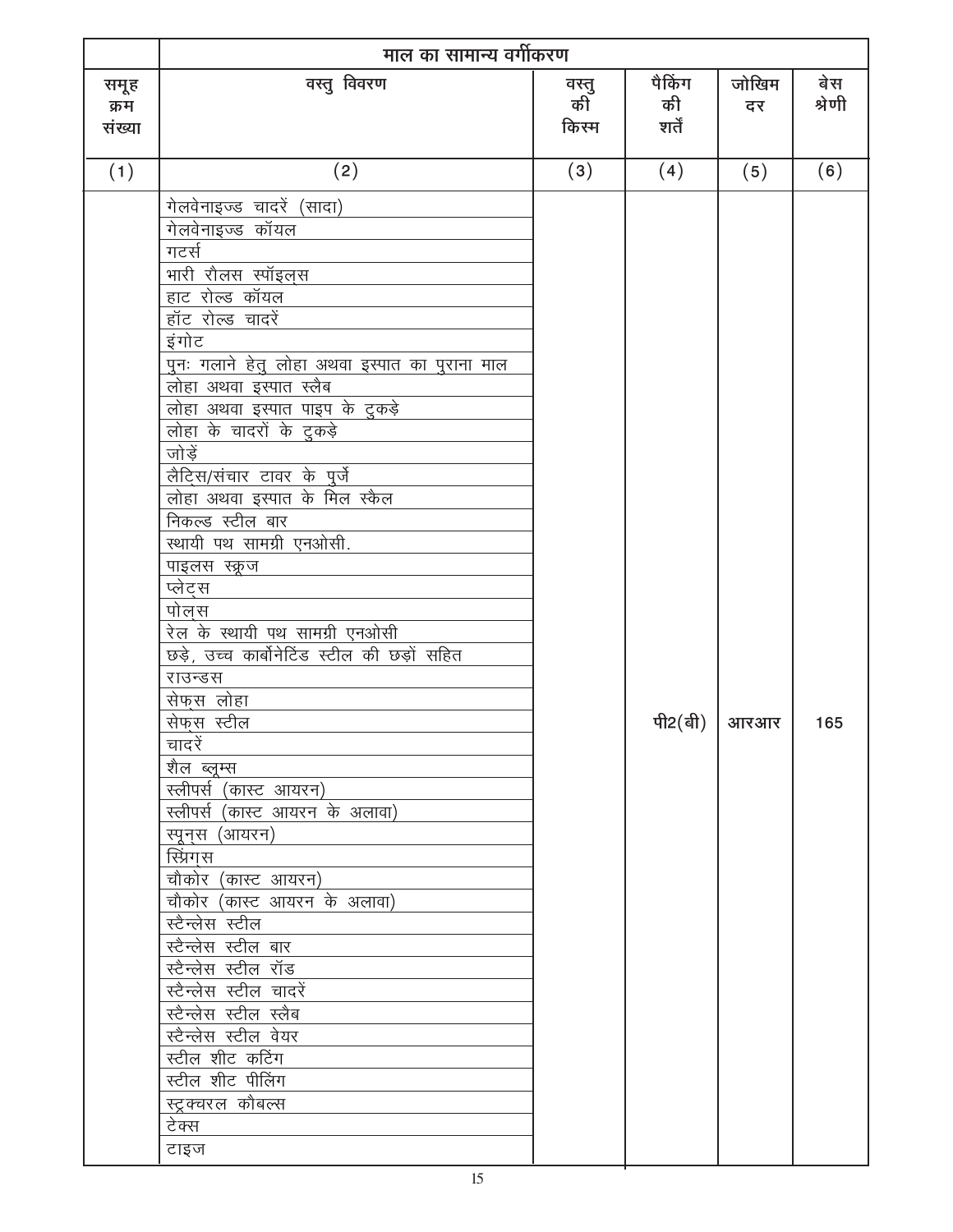| <b>GENERAL CLASSIFICATION OF GOODS</b> |                                              |                                            |                             |                     |                             |  |
|----------------------------------------|----------------------------------------------|--------------------------------------------|-----------------------------|---------------------|-----------------------------|--|
| Group<br>No.                           | <b>Commodity Description</b>                 | <b>Type</b><br><b>of</b><br>Commo-<br>dity | Packing<br><b>Condition</b> | <b>Risk</b><br>Rate | <b>Base</b><br><b>Class</b> |  |
| (1)                                    | (2)                                          | (3)                                        | (4)                         | (5)                 | (6)                         |  |
|                                        | <b>GALVANISED SHEETS (PLAIN)</b>             |                                            |                             |                     |                             |  |
|                                        | <b>GALVANSED COILS</b>                       |                                            |                             |                     |                             |  |
|                                        | <b>GUTTERS</b>                               |                                            |                             |                     |                             |  |
|                                        | <b>HEAVY ROLLS SPOILS</b>                    |                                            |                             |                     |                             |  |
|                                        | HOT ROLLED COILS                             |                                            |                             |                     |                             |  |
|                                        | <b>HOT ROLLED SHEETS</b>                     |                                            |                             |                     |                             |  |
|                                        | <b>INGOTS</b>                                |                                            |                             |                     |                             |  |
|                                        | IRON OR STEEL MATERIAL USED OLD DEFACTED FOR |                                            |                             |                     |                             |  |
|                                        | <b>REROLNG MELTING</b>                       |                                            |                             |                     |                             |  |
|                                        | <b>IRON OR STEEL SLAB</b>                    |                                            |                             |                     |                             |  |
|                                        | <b>IRON OR STEEL PIPE CUTTINGS</b>           |                                            |                             |                     |                             |  |
|                                        | <b>IRON SHEET CUTTINGS</b>                   |                                            |                             |                     |                             |  |
|                                        | <b>JOINTS</b>                                |                                            |                             |                     |                             |  |
|                                        | LATTICE/TRANSMISSION TOWER PARTS             |                                            |                             |                     |                             |  |
|                                        | MILL SCALE IRON OR STEEL                     |                                            |                             |                     |                             |  |
|                                        | NICKLED STEEL BARS                           |                                            |                             |                     |                             |  |
|                                        | PERMANENT WAY MATERIALS NOC                  |                                            |                             |                     |                             |  |
|                                        | PILES SCREWS                                 |                                            |                             |                     |                             |  |
|                                        | <b>PLATES</b>                                |                                            |                             |                     |                             |  |
|                                        | <b>POLES</b>                                 |                                            |                             |                     |                             |  |
|                                        | RAILS P WAY MATERIAL NOC                     |                                            |                             |                     |                             |  |
|                                        | RODS INCLUDING HIGH CARBON STEEL RODS        |                                            |                             |                     |                             |  |
|                                        | <b>ROUNDS</b>                                |                                            |                             |                     |                             |  |
|                                        | <b>SAFES IRON</b>                            |                                            |                             |                     |                             |  |
|                                        | <b>SAFES STEEL</b>                           |                                            | P2(b)                       | <b>RR</b>           | 165                         |  |
|                                        | <b>SHEETS</b>                                |                                            |                             |                     |                             |  |
|                                        | SHELL BLOOMS                                 |                                            |                             |                     |                             |  |
|                                        | <b>SLEEPERS (CAST IRON)</b>                  |                                            |                             |                     |                             |  |
|                                        | SLEEPERS (OTHER THAN CAST IRON)              |                                            |                             |                     |                             |  |
|                                        | SPOONS (IRON)                                |                                            |                             |                     |                             |  |
|                                        | <b>SPRINGS</b>                               |                                            |                             |                     |                             |  |
|                                        | <b>SQUARES (CAST IRON)</b>                   |                                            |                             |                     |                             |  |
|                                        | SQUARES (OTHER THAN CAST IRON)               |                                            |                             |                     |                             |  |
|                                        | <b>STAINLESS STEEL</b>                       |                                            |                             |                     |                             |  |
|                                        | STAINLESS STEEL BARS                         |                                            |                             |                     |                             |  |
|                                        | STAINLESS STEEL RODS                         |                                            |                             |                     |                             |  |
|                                        | STAINLESS STEEL SHEETS                       |                                            |                             |                     |                             |  |
|                                        | STAINLESS STEEL SLABS                        |                                            |                             |                     |                             |  |
|                                        | STAINLESS STEEL WARE                         |                                            |                             |                     |                             |  |
|                                        | STEEL SHEET CUTTINGS                         |                                            |                             |                     |                             |  |
|                                        | <b>STEEL SHEETS PILINGS</b>                  |                                            |                             |                     |                             |  |
|                                        | STRUCTURAL COBBLES                           |                                            |                             |                     |                             |  |
|                                        | <b>TACKS</b>                                 |                                            |                             |                     |                             |  |
|                                        | <b>TIES</b>                                  |                                            |                             |                     |                             |  |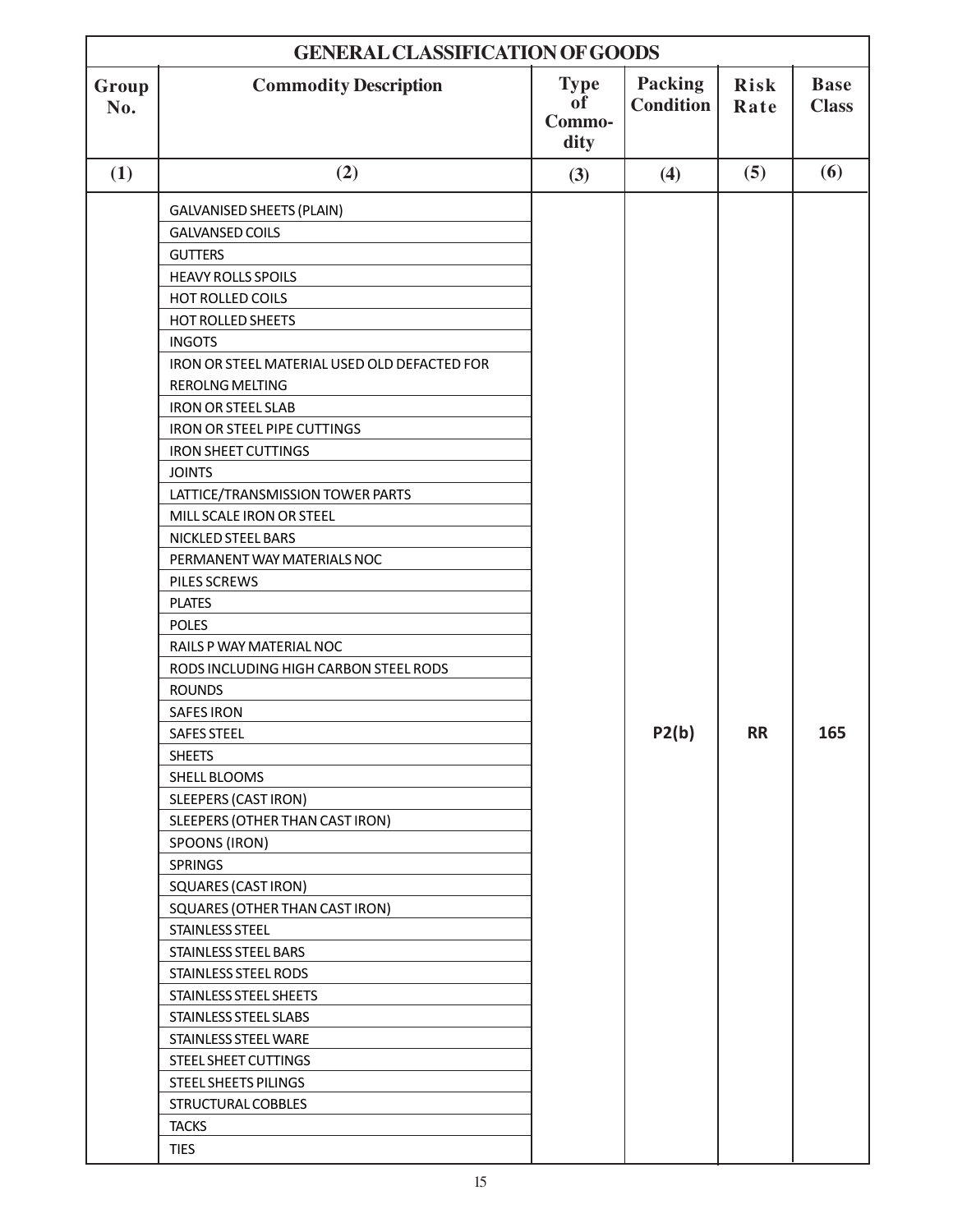|                        | माल का सामान्य वर्गीकरण                         |                     |                        |             |               |
|------------------------|-------------------------------------------------|---------------------|------------------------|-------------|---------------|
| समूह<br>क्रम<br>संख्या | वस्तु विवरण                                     | वस्तु<br>की<br>किरम | पैकिंग<br>की<br>शर्तें | जोखिम<br>दर | बेस<br>श्रेणी |
| (1)                    | (2)                                             | (3)                 | (4)                    | (5)         | (6)           |
|                        | टिन बार                                         |                     |                        |             |               |
|                        | टायर (आयरन)                                     |                     | पी2 $(d)$              | आरआर        | 165           |
|                        | भार                                             |                     |                        |             |               |
|                        | पहिये                                           |                     |                        |             |               |
| 12. (बी)               | पाईप (एपीजे) किसी भी लम्बाई अथवा मोटाई के       |                     |                        |             |               |
|                        | पाईप (स्टील) किसी भी लम्बाई अथवा मोटाई के       |                     |                        |             |               |
|                        | (८० एमएम से अधिक)                               |                     |                        |             |               |
|                        | कॉयल में धिसे हुए तारों की रॉड                  |                     |                        |             |               |
|                        | स्पाइरल वैल्डिड पाईप डाया सहित (६१० एमएम से कम) |                     | पी2 $(\hat{d})$        | आरआर        | 130           |
|                        | स्टेनलेस स्टील पाईप                             |                     |                        |             |               |
|                        | स्टील पाईप                                      |                     |                        |             |               |
|                        | कॉयल में तारों की रॉड                           |                     |                        |             |               |
| 13.                    | चमड़ा, रबड़ और प्लास्टिक                        |                     |                        |             |               |
| $13.(\nabla)$          | खाल और चमड़े                                    |                     | पी3                    |             |               |
|                        | चमड़े के वस्त्र                                 |                     |                        |             |               |
|                        | चमड़े का सामान                                  |                     |                        |             |               |
|                        | चमड़े की रद्दी                                  |                     |                        |             |               |
|                        | प्लास्टिक का सामान                              |                     |                        |             |               |
|                        | पी.वी.सी. कम्पाउण्ड                             |                     | पी2 $(\hat{d})$        | ओआर         | 100           |
|                        | पी.वी.सी. पाईप                                  |                     | या पी4                 |             |               |
|                        | रबड़ अपरिष्कृत                                  |                     |                        |             |               |
|                        | रबड़ टायर एवं ट्यूब                             |                     |                        |             |               |
| 13. (बी)               | पी.वी.सी. पाउडर                                 |                     | पी1                    |             | 110           |
| 14.                    | खनिज और अयस्क                                   |                     |                        |             |               |
| 14.1                   | लौह अयस्क                                       |                     |                        |             |               |
|                        | लौह अयस्क                                       |                     |                        |             |               |
|                        | केलीबरेटीड लम्प लौह अयस्क                       |                     |                        |             |               |
|                        | लौह अयस्क प्राकृतिक पेलैट                       |                     |                        |             |               |
|                        | नॉन केलीबरेटीड लम्प लौह अयस्क                   |                     |                        |             |               |
|                        | लौह अयस्क पेलैट्स                               |                     |                        |             |               |
|                        | आयातित लौह अयस्क                                |                     |                        |             |               |
|                        | सिन्टर                                          |                     | पी2 $(\bar{q})$        | आरआर        | 165           |
|                        | लौह अयस्क पाउडर                                 |                     |                        |             |               |
|                        | लौह अयस्क लम्प                                  |                     |                        |             |               |
|                        | लौह अयस्क फाइन्स                                |                     |                        |             |               |
|                        | ब्ल्यू डस्ट                                     |                     |                        |             |               |
|                        | ढली हुई लोहे की सिल्ली                          |                     |                        |             |               |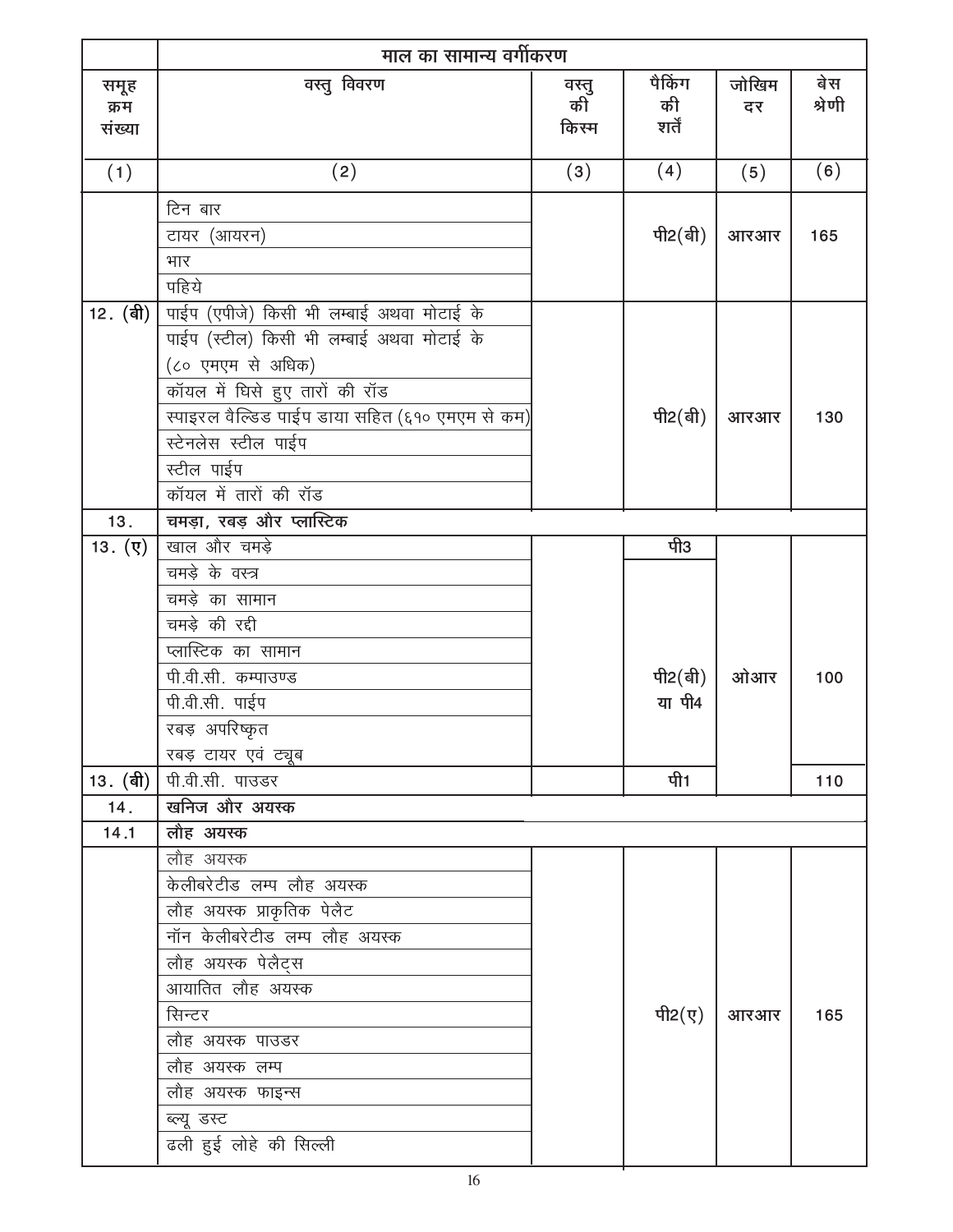| <b>GENERAL CLASSIFICATION OF GOODS</b> |                                                       |                                     |                                    |                     |                             |  |
|----------------------------------------|-------------------------------------------------------|-------------------------------------|------------------------------------|---------------------|-----------------------------|--|
| Group<br>No.                           | <b>Commodity Description</b>                          | <b>Type</b><br>0f<br>Commo-<br>dity | <b>Packing</b><br><b>Condition</b> | <b>Risk</b><br>Rate | <b>Base</b><br><b>Class</b> |  |
| (1)                                    | (2)                                                   | (3)                                 | (4)                                | (5)                 | (6)                         |  |
|                                        | <b>TIN BARS</b>                                       |                                     |                                    |                     |                             |  |
|                                        | TYRES (IRON)                                          |                                     | P2(b)                              | <b>RR</b>           | 165                         |  |
|                                        | <b>WEIGHTS</b>                                        |                                     |                                    |                     |                             |  |
|                                        | <b>WHEELS</b>                                         |                                     |                                    |                     |                             |  |
| 12. (b)                                | PIPES (APJ) OF ANY LENGTH & DIA LOADED                |                                     |                                    |                     |                             |  |
|                                        | PIPES(STEEL) OF ANY LEN & DIA (ABOVE 80 MM)           |                                     |                                    |                     |                             |  |
|                                        | RIBBED WIRE ROD IN COILS                              |                                     |                                    |                     |                             |  |
|                                        | SPIRAL WELDED STEEL PIPES (WITH DIA LESS THAN 610 MM) |                                     | P2(b)                              | <b>RR</b>           | 130                         |  |
|                                        | <b>STAINLESS STEEL PIPES</b>                          |                                     |                                    |                     |                             |  |
|                                        | <b>STEEL PIPES</b>                                    |                                     |                                    |                     |                             |  |
|                                        | WIRE ROD IN COILS                                     |                                     |                                    |                     |                             |  |
| 13.                                    | LEATHER, RUBBER AND PLASTIC                           |                                     |                                    |                     |                             |  |
| 13. (a)                                | <b>HIDES &amp; SKINS</b>                              |                                     | P <sub>3</sub>                     |                     |                             |  |
|                                        | <b>LEATHER CLOTH</b>                                  |                                     |                                    |                     |                             |  |
|                                        | <b>LEATHER GOODS</b>                                  |                                     |                                    |                     |                             |  |
|                                        | <b>LEATHER REFUSE</b>                                 |                                     |                                    |                     |                             |  |
|                                        | PLASTIC GOODS                                         |                                     |                                    |                     |                             |  |
|                                        | PVC COMPOUND                                          |                                     | P2(b)or P4                         | <b>OR</b>           | 100                         |  |
|                                        | <b>PVC PIPES</b>                                      |                                     |                                    |                     |                             |  |
|                                        | <b>RUBBER CRUDE</b>                                   |                                     |                                    |                     |                             |  |
|                                        | RUBBER TYRES AND TUBES                                |                                     |                                    |                     |                             |  |
| 13. (b)                                | <b>PVC POWDER</b>                                     |                                     | P1                                 |                     | 110                         |  |
| 14.                                    | <b>MINERALS AND ORES</b>                              |                                     |                                    |                     |                             |  |
| 14.1                                   | <b>IRON ORE</b>                                       |                                     |                                    |                     |                             |  |
|                                        | <b>IRON ORE</b>                                       |                                     |                                    |                     |                             |  |
|                                        | <b>CALIBRATED LUMP IRON ORE</b>                       |                                     |                                    |                     |                             |  |
|                                        | <b>IRON ORE NATURAL PELLET</b>                        |                                     |                                    |                     |                             |  |
|                                        | NON CALIBRATED LUMP IRON ORE                          |                                     |                                    |                     |                             |  |
|                                        | <b>IRON ORE PELLETS</b>                               |                                     |                                    |                     |                             |  |
|                                        | <b>IMPORTED IRON ORE</b>                              |                                     |                                    |                     |                             |  |
|                                        | <b>SINTER</b>                                         |                                     | P2(a)                              | <b>RR</b>           | 165                         |  |
|                                        | <b>IRON ORE POWDER</b>                                |                                     |                                    |                     |                             |  |
|                                        | <b>IRON ORE LUMP</b>                                  |                                     |                                    |                     |                             |  |
|                                        | <b>IRON ORE FINES</b>                                 |                                     |                                    |                     |                             |  |
|                                        | <b>BLUE DUST</b>                                      |                                     |                                    |                     |                             |  |
|                                        | HOT BRIQUETTED IRON                                   |                                     |                                    |                     |                             |  |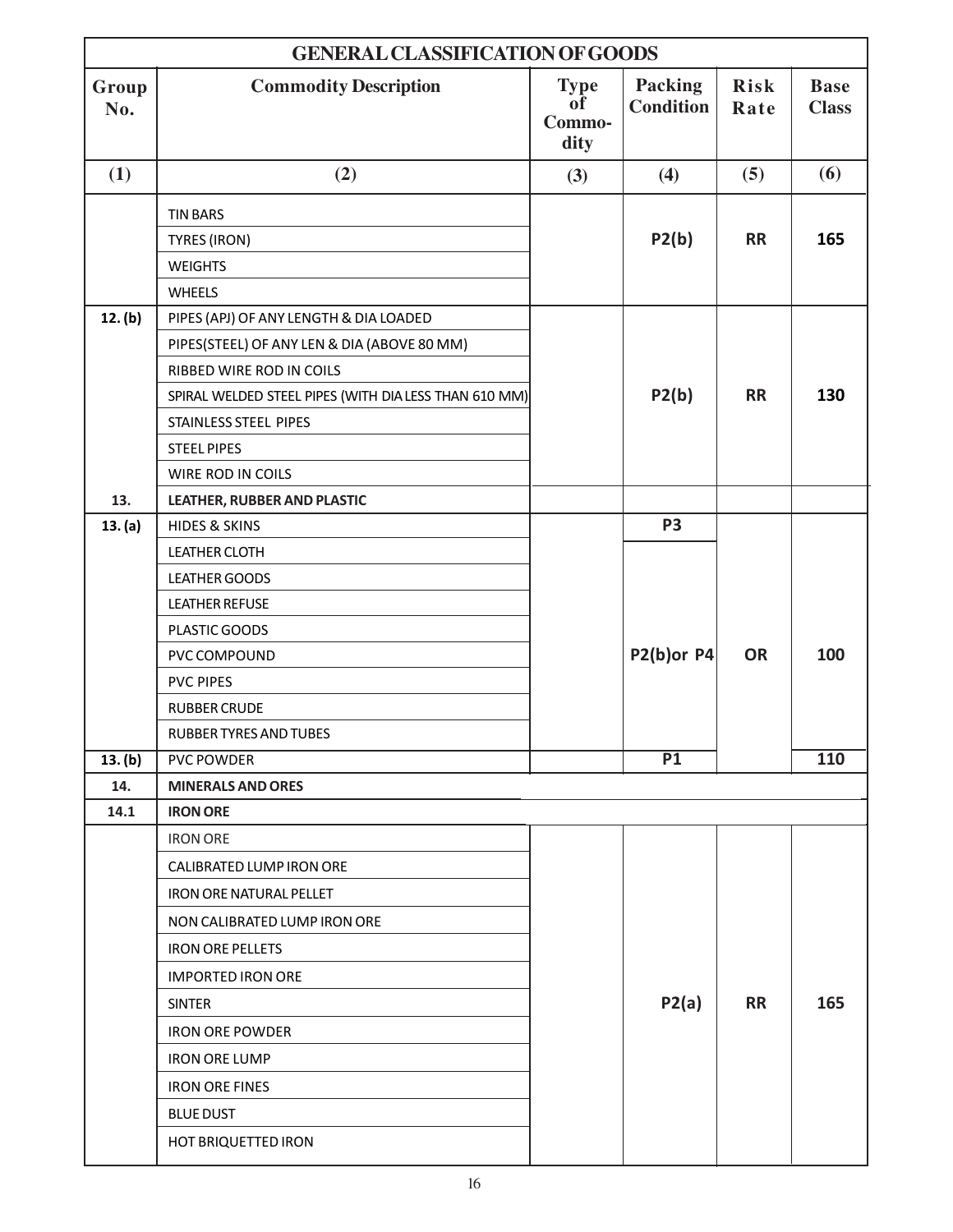|                        | माल का सामान्य वर्गीकरण                          |                      |                        |             |                |
|------------------------|--------------------------------------------------|----------------------|------------------------|-------------|----------------|
| समूह<br>क्रम<br>संख्या | वस्तु विवरण                                      | वस्तु<br>कीँ<br>किरम | पेकिंग<br>की<br>शर्तें | जोखिम<br>दर | बे स<br>श्रेणी |
| (1)                    | (2)                                              | (3)                  | (4)                    | (5)         | (6)            |
| 14.2                   | लौह अयस्क के अतिरिक्त खनिज और अयस्क              |                      |                        |             |                |
| 14.2 $(\nabla)$        | एल्युनाइट                                        |                      |                        |             |                |
|                        | बेराइट्स                                         |                      |                        |             |                |
|                        | बेराइट्स पाउडर                                   |                      |                        |             |                |
|                        | बॉक्साइट                                         |                      |                        |             |                |
|                        | कैलसाइट                                          |                      |                        |             |                |
|                        | क्रोम अयस्क                                      |                      |                        |             |                |
|                        | फेल्सपार                                         |                      |                        |             |                |
|                        | इलेमेनाइट अयस्क                                  |                      |                        |             |                |
|                        | लौह पाईराइट्स                                    |                      | पी2 $(\nabla)$         | आरआर        | 160            |
|                        | लेटराइट                                          |                      |                        |             |                |
|                        | लिथियम अयस्क                                     |                      |                        |             |                |
|                        | पायरोक्सिनाइट                                    |                      |                        |             |                |
|                        | सोप-स्टोन                                        |                      |                        |             |                |
|                        | सोप स्टोन पाउडर                                  |                      |                        |             |                |
|                        | सोप स्टोन टाइल्स                                 |                      |                        |             |                |
|                        | जिंक अयस्क                                       |                      |                        |             |                |
| 14.2 (बी)              | रासायनिक जिप्सम                                  |                      |                        |             |                |
|                        | जिप्सम                                           |                      |                        |             |                |
|                        | जिप्सम के ढेले                                   |                      |                        |             |                |
|                        | जिप्सम पाउडर                                     |                      | पी2 $(\nabla)$         | आरआर        | 150            |
|                        | मरीन जिप्सम                                      |                      |                        |             |                |
|                        | खनिज जिप्सम                                      |                      |                        |             |                |
| 14.2(सी)               | डोलामाइट                                         |                      |                        |             |                |
|                        | डोलामाइट चिप्स                                   |                      |                        |             |                |
|                        | डोलामाइट ढेले                                    |                      |                        |             |                |
|                        | डोलामाइट पाउडर                                   |                      |                        |             |                |
|                        | डुनाइट                                           |                      |                        |             |                |
|                        | चूना (हॉइड्रेटेड चूना, क्विक चूना, जला हुआ चूना, |                      |                        |             |                |
|                        | चूना पाउडर सहित)                                 |                      | पी2 $(\nabla)$         | आरआर        | 145            |
|                        | चूना पत्थर                                       |                      |                        |             |                |
|                        | चूना पत्थर चिप्स                                 |                      |                        |             |                |
|                        | चूना पत्थर पाउडर/ढेले                            |                      |                        |             |                |
|                        | मैंगनीज अयस्क                                    |                      |                        |             |                |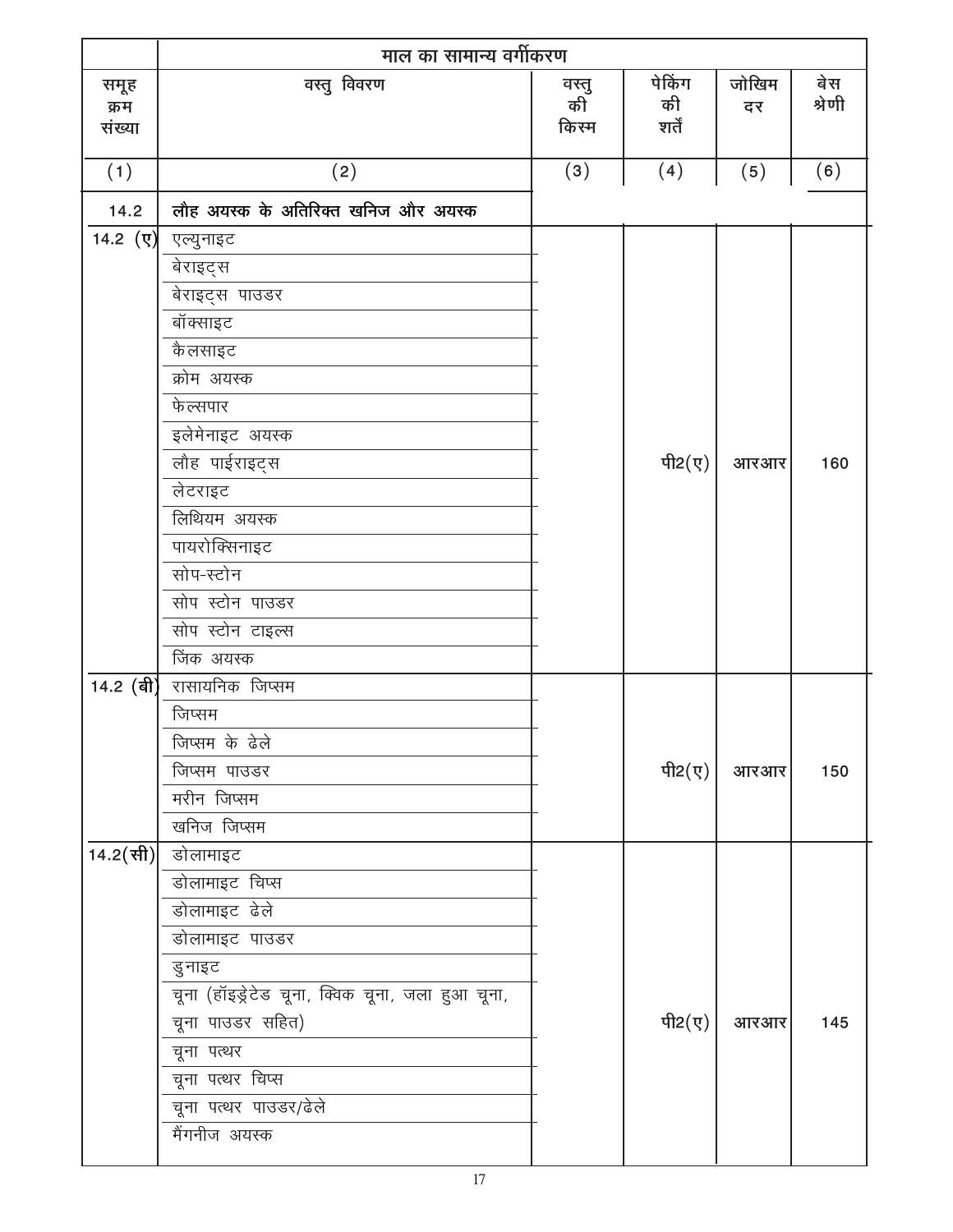| <b>GENERAL CLASSIFICATION OF GOODS</b> |                                            |                                     |                                    |                     |                                |  |
|----------------------------------------|--------------------------------------------|-------------------------------------|------------------------------------|---------------------|--------------------------------|--|
| Group<br>No.                           | <b>Commodity Description</b>               | <b>Type</b><br>оf<br>Commo-<br>dity | <b>Packing</b><br><b>Condition</b> | <b>Risk</b><br>Rate | <b>Base</b><br><b>Class</b>    |  |
| (1)                                    | (2)                                        | (3)                                 | (4)                                | (5)                 | $\boldsymbol{\left( 6\right)}$ |  |
|                                        |                                            |                                     |                                    |                     |                                |  |
| 14.2                                   | MINERALS AND ORES OTHER THAN IRON ORE      |                                     |                                    |                     |                                |  |
| 14.2(a)                                | <b>ALUNITE</b>                             |                                     |                                    |                     |                                |  |
|                                        | <b>BARYTES</b>                             |                                     |                                    |                     |                                |  |
|                                        | <b>BARYTES POWDER</b>                      |                                     |                                    |                     |                                |  |
|                                        | <b>BAUXITE</b>                             |                                     |                                    |                     |                                |  |
|                                        | <b>CALCITE</b>                             |                                     |                                    |                     |                                |  |
|                                        | <b>CHROME ORE</b>                          |                                     |                                    |                     |                                |  |
|                                        | <b>FELSPAR</b>                             |                                     |                                    |                     |                                |  |
|                                        | <b>ILIMENITE ORE</b>                       |                                     |                                    |                     |                                |  |
|                                        | <b>IRON PYRITES</b>                        |                                     | P2(a)                              | <b>RR</b>           | 160                            |  |
|                                        | LATERITE                                   |                                     |                                    |                     |                                |  |
|                                        | <b>LITHIUM ORE</b>                         |                                     |                                    |                     |                                |  |
|                                        | PYROXINITE                                 |                                     |                                    |                     |                                |  |
|                                        | <b>SOAP STONE</b>                          |                                     |                                    |                     |                                |  |
|                                        | <b>SOAP STONE POWDER</b>                   |                                     |                                    |                     |                                |  |
|                                        | <b>SOAP STONE TILES</b>                    |                                     |                                    |                     |                                |  |
|                                        | ZINC ORES                                  |                                     |                                    |                     |                                |  |
| 14.2(b)                                | CHEMICAL GYPSUM                            |                                     |                                    |                     |                                |  |
|                                        | <b>GYPSUM</b>                              |                                     |                                    |                     |                                |  |
|                                        | <b>GYPSUM IN LUMPS</b>                     |                                     |                                    |                     |                                |  |
|                                        | <b>GYPSUM IN POWDER</b>                    |                                     | P2(a)                              | <b>RR</b>           | 150                            |  |
|                                        | <b>MARINE GYPSUM</b>                       |                                     |                                    |                     |                                |  |
|                                        | MINERAL GYPSUM                             |                                     |                                    |                     |                                |  |
| 14.2(c)                                | <b>DOLOMITE</b>                            |                                     |                                    |                     |                                |  |
|                                        | <b>DOLOMITE CHIPS</b>                      |                                     |                                    |                     |                                |  |
|                                        | DOLOMITE LUMPS                             |                                     |                                    |                     |                                |  |
|                                        | DOLOMITE POWDER                            |                                     |                                    |                     |                                |  |
|                                        | <b>DUNITE</b>                              |                                     |                                    |                     |                                |  |
|                                        | LIME (INCLUDING HYDRATED LIME, QUICK LIME, |                                     |                                    |                     |                                |  |
|                                        | BURNT LIME, LIME POWDER)                   |                                     | P2(a)                              | <b>RR</b>           | 145                            |  |
|                                        | <b>LIME STONE</b>                          |                                     |                                    |                     |                                |  |
|                                        | LIME STONE CHIPS                           |                                     |                                    |                     |                                |  |
|                                        | LIME STONE POWDER/LUMPS                    |                                     |                                    |                     |                                |  |
|                                        | <b>MANGANESE ORES</b>                      |                                     |                                    |                     |                                |  |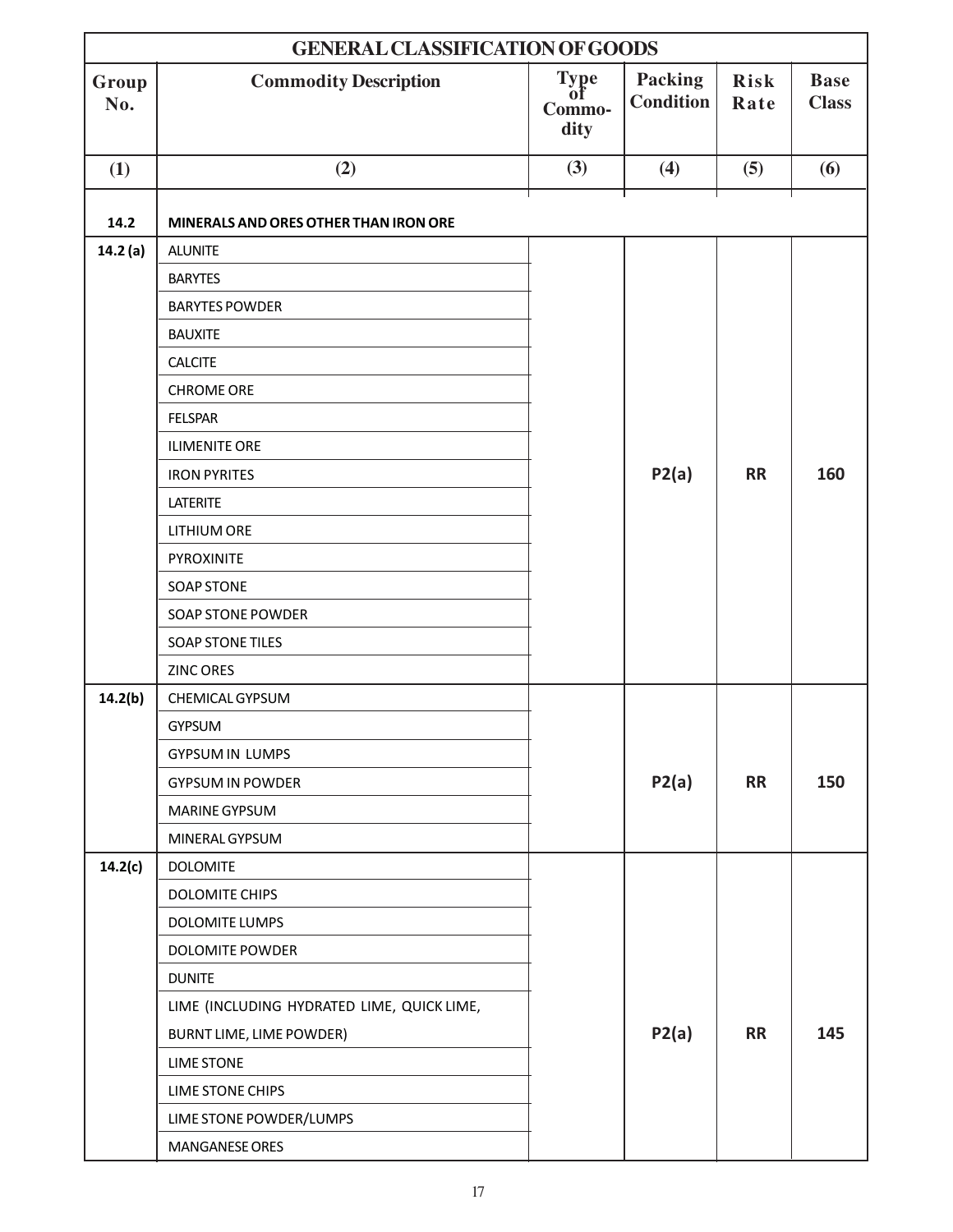|                        | माल का सामान्य वर्गीकरण                                                                                                                                                                                                                                                      |                     |                        |             |                |
|------------------------|------------------------------------------------------------------------------------------------------------------------------------------------------------------------------------------------------------------------------------------------------------------------------|---------------------|------------------------|-------------|----------------|
| समूह<br>क्रम<br>संख्या | वस्तु विवरण                                                                                                                                                                                                                                                                  | वस्तु<br>की<br>किरम | पेकिंग<br>की<br>शर्तें | जोखिम<br>दर | बे स<br>श्रेणी |
| (1)                    | (2)                                                                                                                                                                                                                                                                          | (3)                 | (4)                    | (5)         | (6)            |
| 15.                    | मशीनें एवं मशीन औजार                                                                                                                                                                                                                                                         |                     |                        |             |                |
|                        | पहिये धुरी सहित<br>बायलर<br>क्रेन<br>इंजन<br>लोकोमोटिव के बिना जुड़े मशीनी पुर्जे<br>मशीनों के कलपुर्जे<br>सिलाई मशीनें<br>रेलवे वाहनों के बिना जुड़े पुर्जे                                                                                                                 |                     | पी4                    | ओआर         | 100            |
| 16.                    | रेलवे वैगनों के बिना जुड़े पुर्जें<br><u>घातु रद्दी और ढलवां लोहा</u>                                                                                                                                                                                                        |                     |                        |             |                |
| $16.(\nabla)$          | पीतल की रद्दी<br>तांबे की रद्दी<br>ढलवा लोहा (कच्चा लोहा)<br>लोहे की रद्दी<br>स्पंज लोहा<br>स्टील/स्टेनलैस स्टील की रद्दी                                                                                                                                                    |                     |                        |             | 150            |
| $16.$ (बी)             | कॉपर स्लेग<br>फेरो मेगनीज़ स्लेग<br>ग्राउण्ड ग्रेनूलेटिड ब्लास्ट फरनेस स्लेग<br>लोहा व इस्पात का स्लेग<br>लोहा व इस्पात का स्लेग (ग्रेनुलेटड)<br>स्लेग<br>स्लेग एन.ओ.सी.                                                                                                     |                     | पी2 $(y)$<br>और<br>एस1 | आरआर        | 140            |
| 17.                    | खली और तिलहन<br>बिनोला                                                                                                                                                                                                                                                       |                     |                        |             |                |
|                        | बिनोला का खली<br>बिनोला की रद्दी<br>खली (तेल निकली हुई)<br>तेल निकाले हुए चावलों के छिलके<br>जिन्जली के बीज<br>अलसी के बीज<br>सरसों के बीज<br>रेपसीड के बीज<br>खली<br>साल के बीज<br>सोया बीन<br>सोयाबीन निष्कर्षण/टोस्टड<br>मील्स/फ्लैक<br>सोयाबीन के बीज<br>सूरजमुखी के बीज |                     | पी1                    | आरआर        | 120            |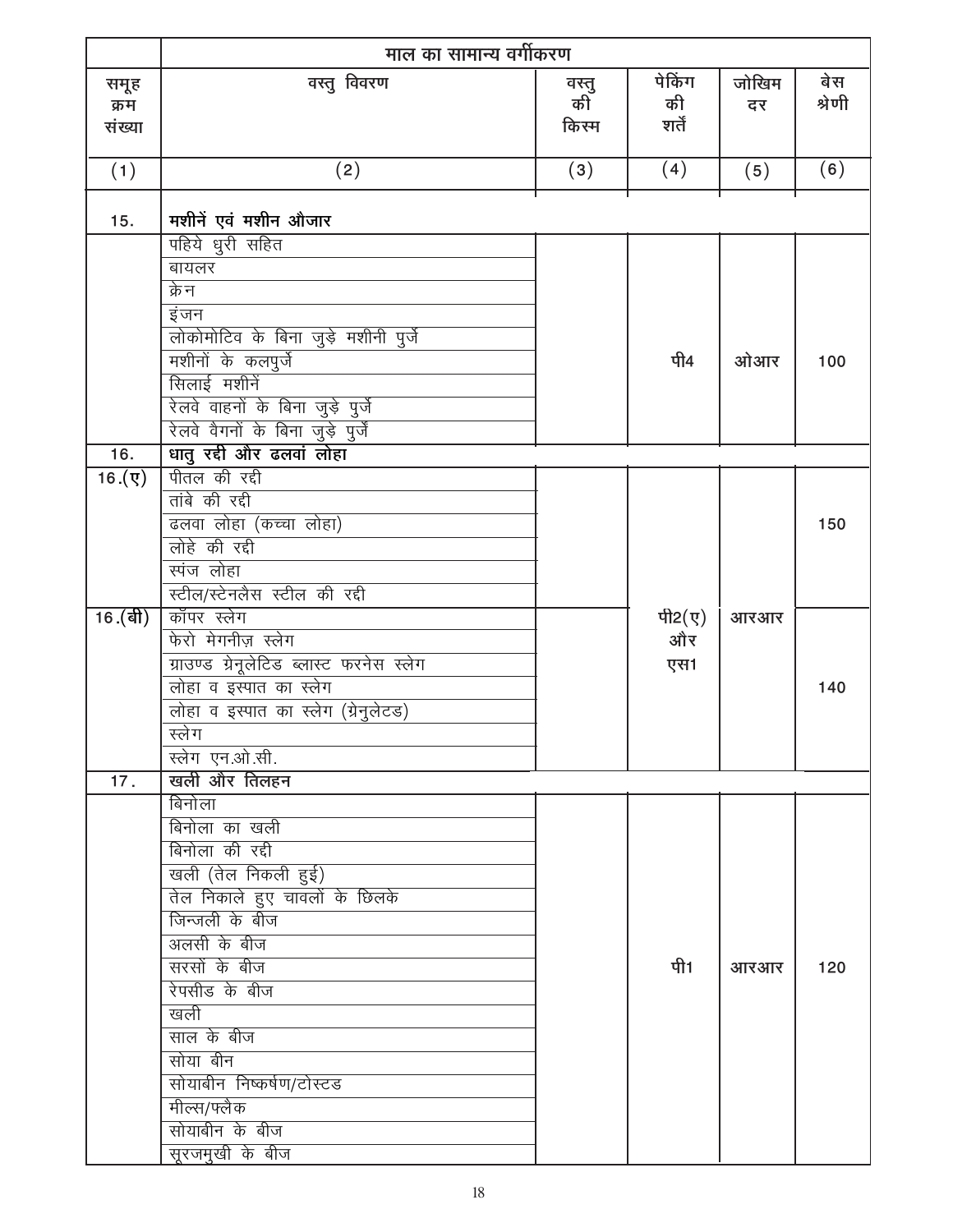| <b>GENERAL CLASSIFICATION OF GOODS</b> |                                                   |                                     |                             |              |                             |  |
|----------------------------------------|---------------------------------------------------|-------------------------------------|-----------------------------|--------------|-----------------------------|--|
| Group<br>No.                           | <b>Commodity Description</b>                      | <b>Type</b><br>ot<br>Commo-<br>dity | Packing<br><b>Condition</b> | Risk<br>Rate | <b>Base</b><br><b>Class</b> |  |
| (1)                                    | (2)                                               | (3)                                 | (4)                         | (5)          | (6)                         |  |
| 15.                                    | <b>MACHINERY AND MACHINE TOOLS</b>                |                                     |                             |              |                             |  |
|                                        | <b>AXLES WITH WHEELS</b>                          |                                     |                             |              |                             |  |
|                                        | <b>BOILERS</b>                                    |                                     |                             |              |                             |  |
|                                        | <b>CRANES</b>                                     |                                     |                             |              |                             |  |
|                                        | <b>ENGINES</b>                                    |                                     |                             |              |                             |  |
|                                        | LOCOMOTIVES UNASSEMBLED COMPONENT PARTS           |                                     |                             |              |                             |  |
|                                        | <b>MACHINERY PARTS</b>                            |                                     | <b>P4</b>                   | <b>OR</b>    | 100                         |  |
|                                        | <b>SEWING MACHINES</b>                            |                                     |                             |              |                             |  |
|                                        | VEHICLES RAILWAY UNASSEMBLED COMPONENT PARTS      |                                     |                             |              |                             |  |
|                                        | WAGONS RAILWAY UNASSEMBLED COMPONENT PARTS        |                                     |                             |              |                             |  |
| 16.                                    | <b>METAL SCRAP AND PIG IRON</b>                   |                                     |                             |              |                             |  |
| 16.(a)                                 | <b>BRASS SCRAP</b>                                |                                     |                             |              |                             |  |
|                                        | <b>COPPER SCRAP</b>                               |                                     |                             |              |                             |  |
|                                        | IRON PIG (PIG IRON)                               |                                     |                             |              | 150                         |  |
|                                        | <b>IRON SCRAP</b>                                 |                                     |                             |              |                             |  |
|                                        | <b>SPONGE IRON</b>                                |                                     |                             |              |                             |  |
|                                        | STEEL/STAINLESS STEEL SCRAP                       |                                     |                             |              |                             |  |
| 16.(b)                                 | <b>COPPER SLAG</b>                                |                                     | P2(a)&S1                    | <b>RR</b>    |                             |  |
|                                        | FERRO MANGANESE SLAG                              |                                     |                             |              |                             |  |
|                                        | GROUND GRANULATED BLAST-FURNACE SLAG              |                                     |                             |              |                             |  |
|                                        | <b>IRON AND STEEL SLAG</b>                        |                                     |                             |              | 140                         |  |
|                                        | IRON AND STEEL SLAG (GRANULATED)                  |                                     |                             |              |                             |  |
|                                        | <b>SLAG</b>                                       |                                     |                             |              |                             |  |
|                                        | <b>SLAG NOC</b>                                   |                                     |                             |              |                             |  |
| 17.                                    | <b>OIL CAKES AND SEEDS</b>                        |                                     |                             |              |                             |  |
|                                        | <b>COTTON SEED</b>                                |                                     |                             |              |                             |  |
|                                        | <b>COTTON SEED OIL CAKES</b>                      |                                     |                             |              |                             |  |
|                                        | <b>COTTON SEED WASTE</b><br><b>DE-OILED CAKES</b> |                                     |                             |              |                             |  |
|                                        | <b>DE-OILED RICE BRAN</b>                         |                                     |                             |              |                             |  |
|                                        | <b>GINGELLY SEED</b>                              |                                     |                             |              |                             |  |
|                                        | <b>LINSEED</b>                                    |                                     |                             |              |                             |  |
|                                        | <b>MUSTARD SEEDS</b>                              |                                     | <b>P1</b>                   | <b>RR</b>    | 120                         |  |
|                                        | OILED CAKES                                       |                                     |                             |              |                             |  |
|                                        | <b>RAPE SEEDS</b>                                 |                                     |                             |              |                             |  |
|                                        | SAL SEEDS                                         |                                     |                             |              |                             |  |
|                                        | SOYABEAN                                          |                                     |                             |              |                             |  |
|                                        | SOYABEAN EXTRACTIONS/TOSTED                       |                                     |                             |              |                             |  |
|                                        | MEALS/FLAKES                                      |                                     |                             |              |                             |  |
|                                        | SOYABEANS SEEDS                                   |                                     |                             |              |                             |  |
|                                        | <b>SUNFLOWER SEEDS</b>                            |                                     |                             |              |                             |  |
|                                        |                                                   |                                     |                             |              |                             |  |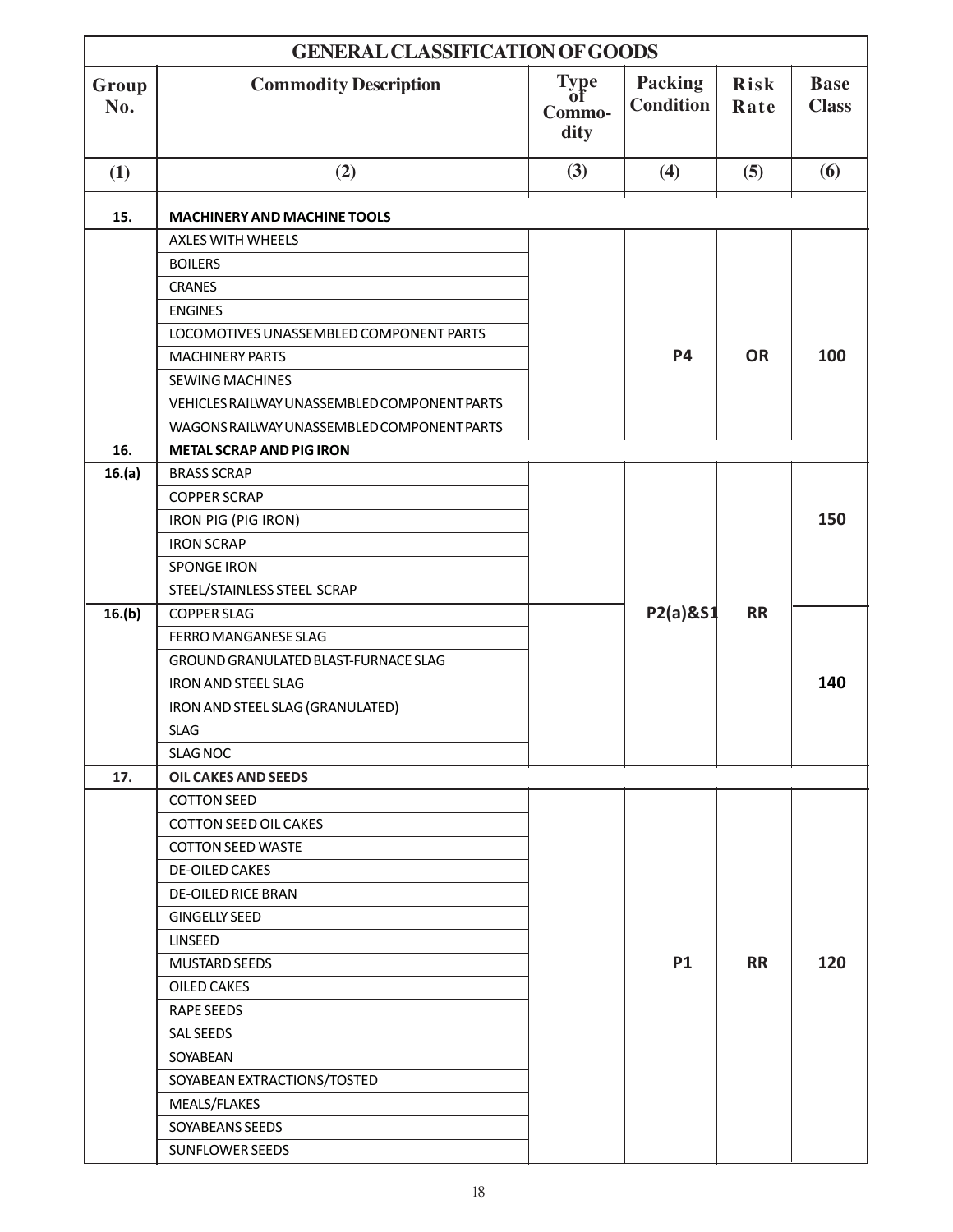|                        | माल का सामान्य वर्गीकरण                              |                     |                        |             |                |
|------------------------|------------------------------------------------------|---------------------|------------------------|-------------|----------------|
| समूह<br>क्रम<br>संख्या | वस्तु विवरण                                          | वस्तु<br>की<br>किरम | पेकिंग<br>की<br>शर्तें | जोखिम<br>दर | वे स<br>श्रेणी |
| (1)                    | (2)                                                  | (3)                 | (4)                    | (5)         | (6)            |
| 18.                    | पैट्रोलियम उत्पाद (पी.ओ.एल.) एवं गैस                 |                     |                        |             |                |
| (5).81                 | अल्काइलेट                                            |                     |                        |             |                |
|                        | विमानन स्पिरिट                                       |                     |                        |             |                |
|                        | विमानन टरबाईन ईंधन (ए.टी.एफ.)                        |                     |                        |             |                |
|                        | कार्बन ब्लैक फीड स्टॉक                               |                     |                        |             |                |
|                        | कच्चा तेल                                            |                     |                        |             |                |
|                        | डीजल तेल                                             |                     |                        |             |                |
|                        | भट्टी का तेल                                         |                     |                        |             |                |
|                        | फ्यूजल तेल                                           | डी                  |                        | आरआर        | 180            |
|                        | हे क्से न                                            |                     |                        |             |                |
|                        | हाई स्पीड डीजल (एच.एस.डी.)                           |                     |                        |             |                |
|                        | हाई स्पीड डीजल (एच.एस.डी.) ब्लैन्डिड बायोडीजल के साथ |                     |                        |             |                |
|                        | हल्का डीजल तेल                                       |                     |                        |             |                |
|                        | अल्प गंधक भारी कच्चा तेल                             |                     |                        |             |                |
|                        | लुब्रीकेटेड तेल (एन.ओ.सी.)                           |                     |                        |             |                |
|                        | मिथेन गैस                                            |                     |                        |             |                |
|                        | नैपथा                                                |                     |                        |             |                |
|                        | नैपथा (बरौनी)                                        |                     |                        |             |                |
|                        | नैपथा (कोयाली)                                       |                     |                        |             |                |
|                        | पेराफैन तेल                                          |                     |                        |             |                |
|                        | पेट्रोल (मोटर स्प्रिट)                               |                     |                        |             |                |
|                        | पेट्रोल (मोटर स्प्रिट) ब्लैन्डिड एथनल सहित           |                     |                        |             |                |
|                        | रिफोरमेट                                             |                     |                        |             |                |
|                        | रेजीड्यूअल फ्यूल ऑयल                                 |                     |                        |             |                |
|                        | टाल्वीन                                              |                     |                        |             |                |
|                        | एक्सिलीन                                             |                     |                        |             |                |
| $18.($ बी)             | बिटुमन                                               |                     | पी5                    |             |                |
|                        | कोलतार<br>कोलतार पिच                                 |                     |                        | आरआर        | 160            |
|                        |                                                      |                     | पी1                    |             |                |
|                        | कोलतार पिच (ठोस)<br>तरल पेट्रोलियम गैस (एल.पी.जी.)   |                     |                        |             |                |
| $\overline{18.}$ (सी)  |                                                      |                     |                        |             |                |
|                        | तरल ब्यूटेन<br>तरल प्रोपेन                           |                     |                        | आरआर        | 165            |
|                        | उच्च श्रेणी मिट्टी का तेल                            |                     |                        |             |                |
| 18.(डी)                | अमोनिया (एनहाईड्रस तरल गैस)                          | डी                  |                        |             |                |
|                        | अमोनिया तरल गैस                                      |                     |                        |             |                |
|                        | आर्गन गैस                                            |                     |                        | आरआर        | 200            |
|                        | कम्प्रैसड गैस                                        |                     |                        |             |                |
|                        | नाईट्रोजन गैस                                        |                     |                        |             |                |
|                        |                                                      |                     |                        |             |                |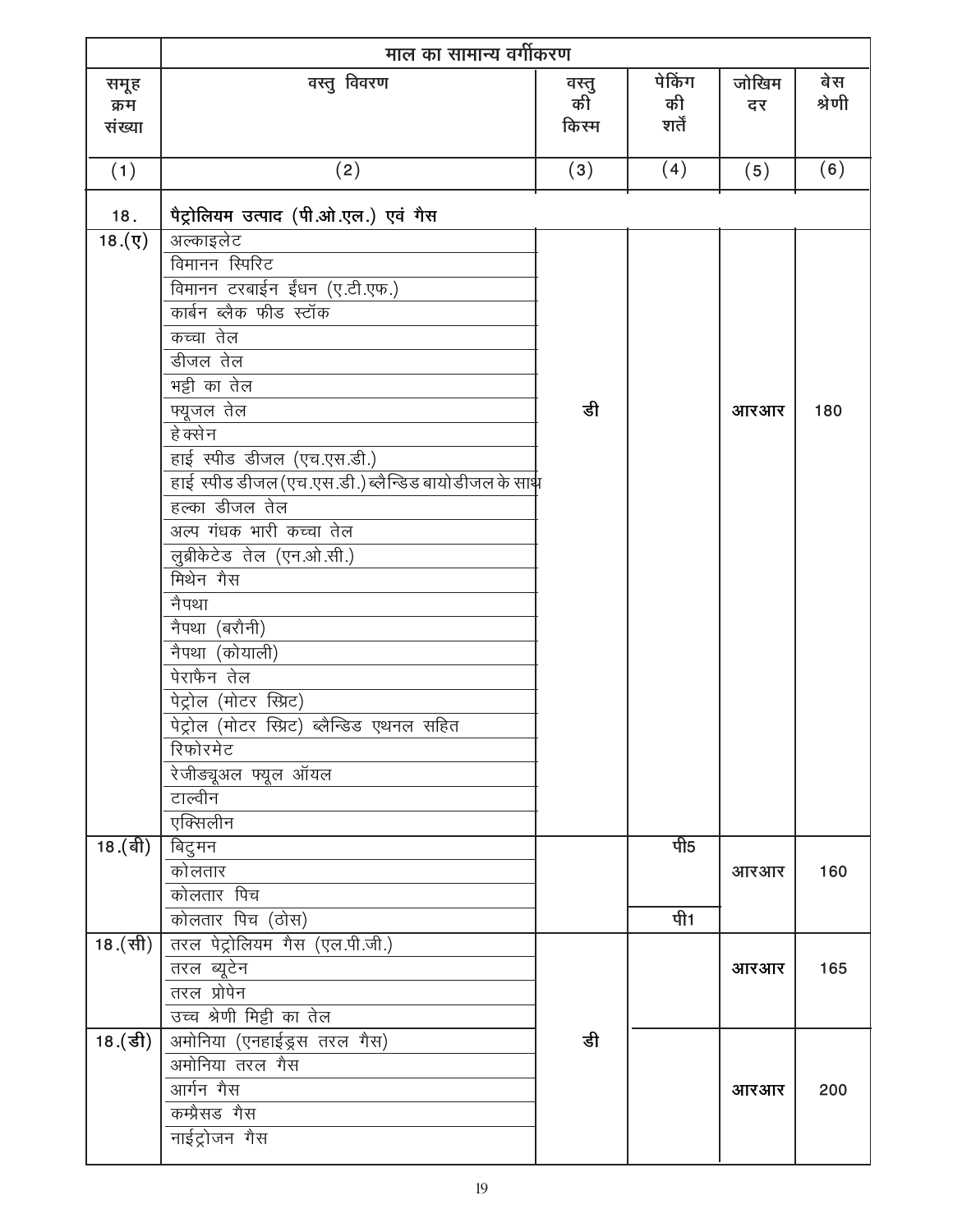|              | <b>GENERAL CLASSIFICATION OF GOODS</b>          |                              |                             |                     |                             |  |  |
|--------------|-------------------------------------------------|------------------------------|-----------------------------|---------------------|-----------------------------|--|--|
| Group<br>No. | <b>Commodity Description</b>                    | Type<br>of<br>Commo-<br>dity | Packing<br><b>Condition</b> | <b>Risk</b><br>Rate | <b>Base</b><br><b>Class</b> |  |  |
| (1)          | (2)                                             | (3)                          | (4)                         | (5)                 | (6)                         |  |  |
|              |                                                 |                              |                             |                     |                             |  |  |
| 18.          | PETOLEUM PRODUCTS AND GASES                     |                              |                             |                     |                             |  |  |
| 18.(a)       | <b>ALKYLATE</b>                                 |                              |                             |                     |                             |  |  |
|              | <b>AVIATION SPIRIT</b>                          |                              |                             |                     |                             |  |  |
|              | <b>AVIATION TURBINE FUEL (ATF)</b>              |                              |                             |                     |                             |  |  |
|              | <b>CARBON BLACK FEED STOCK</b>                  |                              |                             |                     |                             |  |  |
|              | <b>CRUDE OIL</b>                                |                              |                             |                     |                             |  |  |
|              | DIESEL OIL                                      |                              |                             |                     |                             |  |  |
|              | <b>FURNACE OIL</b>                              |                              |                             |                     |                             |  |  |
|              | <b>FUSEL OIL</b>                                |                              |                             |                     |                             |  |  |
|              | <b>HEXANE</b>                                   |                              |                             |                     |                             |  |  |
|              | HIGH SPEED DIESEL (HSD)                         |                              |                             |                     |                             |  |  |
|              | HIGH SPEED DIESEL (HSD) BLENDED WITH BIO-DIESEL | $\mathbf d$                  |                             | <b>RR</b>           | 180                         |  |  |
|              | <b>LIGHT DIESEL OIL</b>                         |                              |                             |                     |                             |  |  |
|              | LOW SULPHUR HEAVY STOCK                         |                              |                             |                     |                             |  |  |
|              | LUBRICATING OILS NOC                            |                              |                             |                     |                             |  |  |
|              | <b>METHANE GAS</b>                              |                              |                             |                     |                             |  |  |
|              | <b>NAPTHA</b>                                   |                              |                             |                     |                             |  |  |
|              | NAPTHA (BARAUNI)                                |                              |                             |                     |                             |  |  |
|              | NAPTHA (KOYALI)                                 |                              |                             |                     |                             |  |  |
|              | PARAFFIN OIL                                    |                              |                             |                     |                             |  |  |
|              | PETROL (MOTOR SPIRIT)                           |                              |                             |                     |                             |  |  |
|              | PETROL (MOTOR SPIRIT) blended with ethanol      |                              |                             |                     |                             |  |  |
|              | <b>REFORMAT</b>                                 |                              |                             |                     |                             |  |  |
|              | RESIDUAL FUEL OIL (RFO)                         |                              |                             |                     |                             |  |  |
|              | <b>TOLUENE</b>                                  |                              |                             |                     |                             |  |  |
|              | <b>XYLENE</b>                                   |                              |                             |                     |                             |  |  |
| 18.(b)       | <b>BITUMEN</b>                                  |                              | <b>P5</b>                   |                     |                             |  |  |
|              | <b>COALTAR</b>                                  |                              |                             | <b>RR</b>           | 160                         |  |  |
|              | <b>COAL TAR PITCH</b>                           |                              |                             |                     |                             |  |  |
|              | <b>COAL TAR PITCH (SOLID)</b>                   |                              | <b>P1</b>                   |                     |                             |  |  |
| 18.(c)       | LIQUEFIED PETROLEUM GAS (LPG)                   |                              |                             |                     |                             |  |  |
|              | LIQUEFIED BUTANE                                |                              |                             |                     |                             |  |  |
|              | LIQUEFIED PROPANE                               |                              |                             | <b>RR</b>           | 165                         |  |  |
|              | SUPERIOR KEROSENE OIL                           |                              |                             |                     |                             |  |  |
| 18.(d)       | AMMONIA (ANHYDROUS LIQUEFIED GAS)               | d                            |                             |                     |                             |  |  |
|              | AMMONIA LIQUIFIED GAS                           |                              |                             |                     |                             |  |  |
|              | ARGON GAS                                       |                              |                             | <b>RR</b>           | 200                         |  |  |
|              | <b>COMPRESSED GASES</b>                         |                              |                             |                     |                             |  |  |
|              | <b>NITROGEN GAS</b>                             |                              |                             |                     |                             |  |  |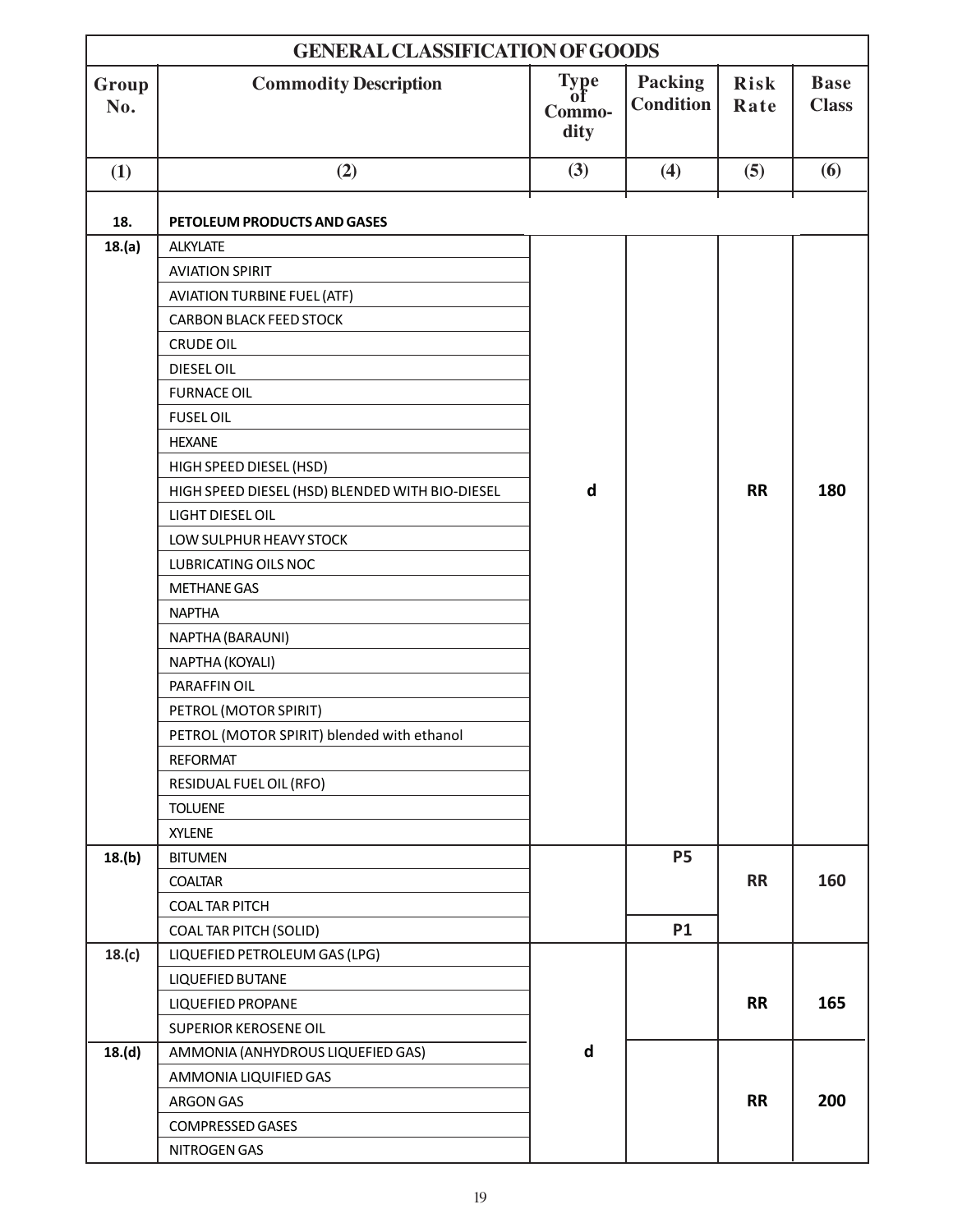|                                | माल का सामान्य वर्गीकरण                         |                     |                        |             |               |
|--------------------------------|-------------------------------------------------|---------------------|------------------------|-------------|---------------|
| समूह<br>क्रम<br>संख्या         | वस्तु विवरण                                     | वस्तु<br>की<br>किरम | पेकिंग<br>की<br>शर्तें | जोखिम<br>दर | बेस<br>श्रेणी |
| (1)                            | (2)                                             | (3)                 | (4)                    | (5)         | (6)           |
| 19.                            | नमक                                             |                     |                        |             |               |
| $\overline{19.(\overline{y})}$ | काला नमक                                        |                     |                        |             |               |
|                                | मिट्टी का नमक                                   |                     |                        |             |               |
|                                | <u>जायोडाईजड नमक</u>                            |                     |                        |             |               |
|                                | अपरिष्कृत नमक                                   |                     | पी1                    | ओआर         | 100           |
|                                | मानव उपयोग के लिए अपरिष्कृत नमक                 |                     | और                     |             |               |
|                                | (आयोडाइजड नमक/नमक आयोडाइजेशन के लिए)            |                     | एस3                    |             |               |
|                                | परिष्कृत आयोडाइज्ड नमक                          |                     |                        |             |               |
|                                | परिष्कृत नमक                                    |                     |                        |             |               |
|                                | सेंधा नमक                                       |                     |                        |             |               |
|                                | टेबल उपयोग के लिए नमक                           |                     |                        |             |               |
|                                | वैक्युम नमक                                     |                     |                        |             |               |
| 19.(a)                         | नमक औद्योगिक उपयोग के लिए                       |                     | पी1                    |             | 120           |
| 20.                            | साबुन                                           |                     |                        |             |               |
|                                | तरल साबुन                                       |                     | पी1 या                 |             |               |
|                                | साबुन                                           |                     | पी2 $(y)$              |             |               |
|                                | कृत्रिम डिटरजेंट                                |                     | या पी4                 | आरआर        | 120           |
|                                | कृत्रिम साबुन                                   |                     | या पी5                 |             |               |
| 21.                            | चीनी                                            |                     |                        |             |               |
|                                | बूरा चीनी                                       |                     |                        |             |               |
|                                | चीनी (ग्रेड-ए)                                  |                     |                        |             |               |
|                                | चीनी (ग्रेड-बी)                                 |                     | पी1                    | आरआर        | 120           |
|                                | चीनी (ग्रेड-सी)                                 |                     |                        |             |               |
|                                | मिश्री                                          |                     |                        |             |               |
| 22.                            | विविध                                           |                     |                        |             |               |
|                                | राख                                             |                     | पी2 $(\bar{q})$        |             | 140           |
|                                | सुपारी                                          |                     | पी1                    |             | 150           |
|                                | चाक कैल्शियम कार्बोनेट                          |                     | पी1                    |             | 140           |
|                                | चाक ढेलों में या पाउडर में                      |                     | पी1                    |             | 140           |
|                                | ग्लूकोज                                         |                     | पी4 और पी5             |             | 150           |
|                                | टाट                                             |                     |                        |             | 120           |
|                                | टाट बोरी                                        |                     | पी3                    |             | 120           |
|                                | घरेलू सामान                                     |                     |                        |             | 150           |
|                                | शीरा                                            |                     |                        | आरआर        | 150           |
|                                | शीरा चीनी मिल (बिना खांडसारी)                   |                     | पी5                    |             | 150           |
|                                | मोनोकैल्शियम फास्फेट पशुओं, जलजीव एवं           |                     |                        |             | 130           |
|                                | मुर्गीयों के खाने हेतु                          |                     | पी1                    |             |               |
|                                | पुट्टी                                          |                     | पी2 $(\nabla)$         |             | 150           |
|                                | सैकेन्डरी न्यूट्रीएंट/सोयल कण्डीशनर (सी.एम.एस.) |                     | पी1                    |             | 150           |
|                                | स्टार्च                                         |                     | पी1 या पी4             |             | 120           |
|                                |                                                 |                     | या पी5                 |             |               |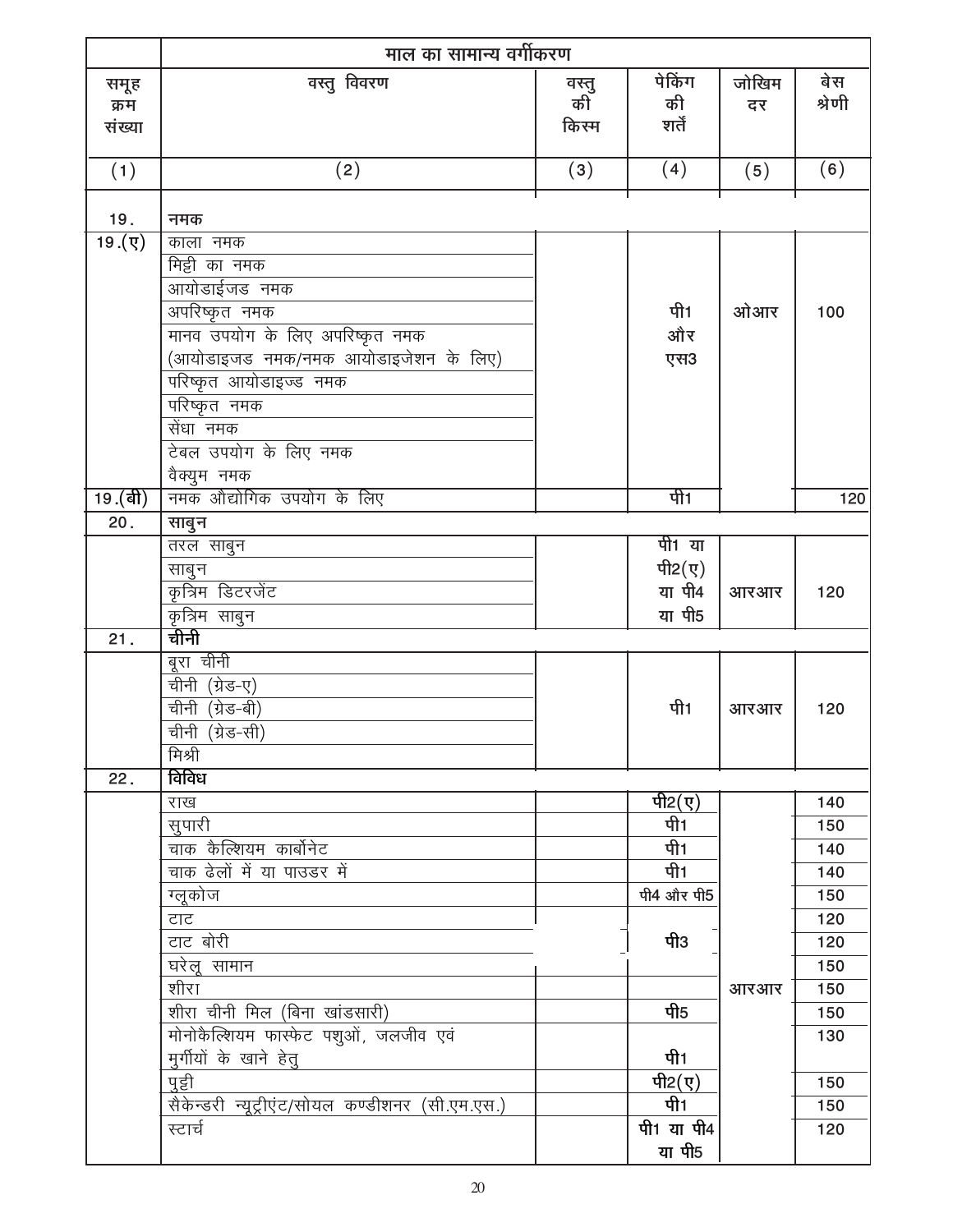|              | <b>GENERAL CLASSIFICATION OF GOODS</b>       |                                     |                                    |                     |                             |  |
|--------------|----------------------------------------------|-------------------------------------|------------------------------------|---------------------|-----------------------------|--|
| Group<br>No. | <b>Commodity Description</b>                 | <b>Type</b><br>0Ť<br>Commo-<br>dity | <b>Packing</b><br><b>Condition</b> | <b>Risk</b><br>Rate | <b>Base</b><br><b>Class</b> |  |
| (1)          | (2)                                          | (3)                                 | (4)                                | (5)                 | (6)                         |  |
|              |                                              |                                     |                                    |                     |                             |  |
| 19.          | <b>SALT</b>                                  |                                     |                                    |                     |                             |  |
| 19.(a)       | <b>BLACK SALT</b>                            |                                     |                                    |                     |                             |  |
|              | <b>EARTH SALT</b>                            |                                     |                                    |                     |                             |  |
|              | <b>IODISED SALT</b><br>NON REFINED SALT      |                                     |                                    |                     |                             |  |
|              | NON REFINED SALT FOR HUMAN CONSUMPTION       |                                     |                                    |                     |                             |  |
|              | (IODISED SALT/SALT MEANT FOR IODISATION)     |                                     | P1 & S3                            | <b>OR</b>           | 100                         |  |
|              | REFINED IODISED SALT                         |                                     |                                    |                     |                             |  |
|              | <b>REFINED SALT</b>                          |                                     |                                    |                     |                             |  |
|              | <b>ROCK SALT</b>                             |                                     |                                    |                     |                             |  |
|              | <b>SALT FOR TABLE USE</b>                    |                                     |                                    |                     |                             |  |
|              | <b>VACUUM SALT</b>                           |                                     |                                    |                     |                             |  |
| 19.(b)       | SALT FOR INDUSTRIAL USE                      |                                     | <b>P1</b>                          |                     | 120                         |  |
| 20.          | <b>SOAP</b>                                  |                                     |                                    |                     |                             |  |
|              | <b>LIQUID SOAP</b>                           |                                     | P1 or                              |                     |                             |  |
|              | SOAP                                         |                                     | P2(a)                              |                     |                             |  |
|              | SYNTHETIC DETERGENTS                         |                                     | or P4                              | <b>RR</b>           | 120                         |  |
|              | SYNTHETIC SOAP                               |                                     | or P5                              |                     |                             |  |
| 21.          | <b>SUGAR</b>                                 |                                     |                                    |                     |                             |  |
|              | <b>RAW CANE SUGAR</b>                        |                                     |                                    |                     |                             |  |
|              | SUGAR (GR.A)                                 |                                     |                                    |                     |                             |  |
|              | SUGAR (GR.B)                                 |                                     | <b>P1</b>                          | <b>RR</b>           | 120                         |  |
|              | SUGAR (GR.C)                                 |                                     |                                    |                     |                             |  |
|              | <b>SUGAR CANDY</b>                           |                                     |                                    |                     |                             |  |
| 22.          | <b>MISCELLANEOUS</b>                         |                                     |                                    |                     |                             |  |
|              | <b>ASHES</b>                                 |                                     | P2(a)                              |                     | 140                         |  |
|              | <b>BETEL NUTS</b>                            |                                     | <b>P1</b>                          |                     | 150                         |  |
|              | CHALK CALCIUM CARBONATE                      |                                     | <b>P1</b>                          |                     | 140                         |  |
|              | CHALK IN LUMPS OR POWDER                     |                                     | <b>P1</b>                          |                     | 140                         |  |
|              | <b>GLUCOSE</b>                               |                                     | <b>P4 OR P5</b>                    |                     | 150                         |  |
|              | <b>GUNNIES</b>                               |                                     |                                    |                     | 120                         |  |
|              | <b>GUNNY BAGS</b>                            |                                     | P <sub>3</sub>                     |                     | 120                         |  |
|              | <b>HOUSEHOLD EFFECTS</b>                     |                                     |                                    |                     | 150                         |  |
|              | <b>MOLASSES</b>                              |                                     |                                    | <b>RR</b>           | 150                         |  |
|              | MOLASSES SUGAR MILL (NOT KHANDSARI MOLASSES) |                                     | <b>P5</b>                          |                     | 150                         |  |
|              | MONO CALCIUM PHOSPHATE FOR ANIMAL, AQUA      |                                     | <b>P1</b>                          |                     | 130                         |  |
|              | AND POULTRY FEED                             |                                     |                                    |                     |                             |  |
|              | <b>PUTTY</b>                                 |                                     | P2(a)                              |                     | 150                         |  |
|              | SECONDARY NUTRIENT/SOIL CONDITIONER(CMS)     |                                     | <b>P1</b>                          |                     | 150                         |  |
|              | <b>STARCH</b>                                |                                     | P1 or P4 or P5                     |                     | 120                         |  |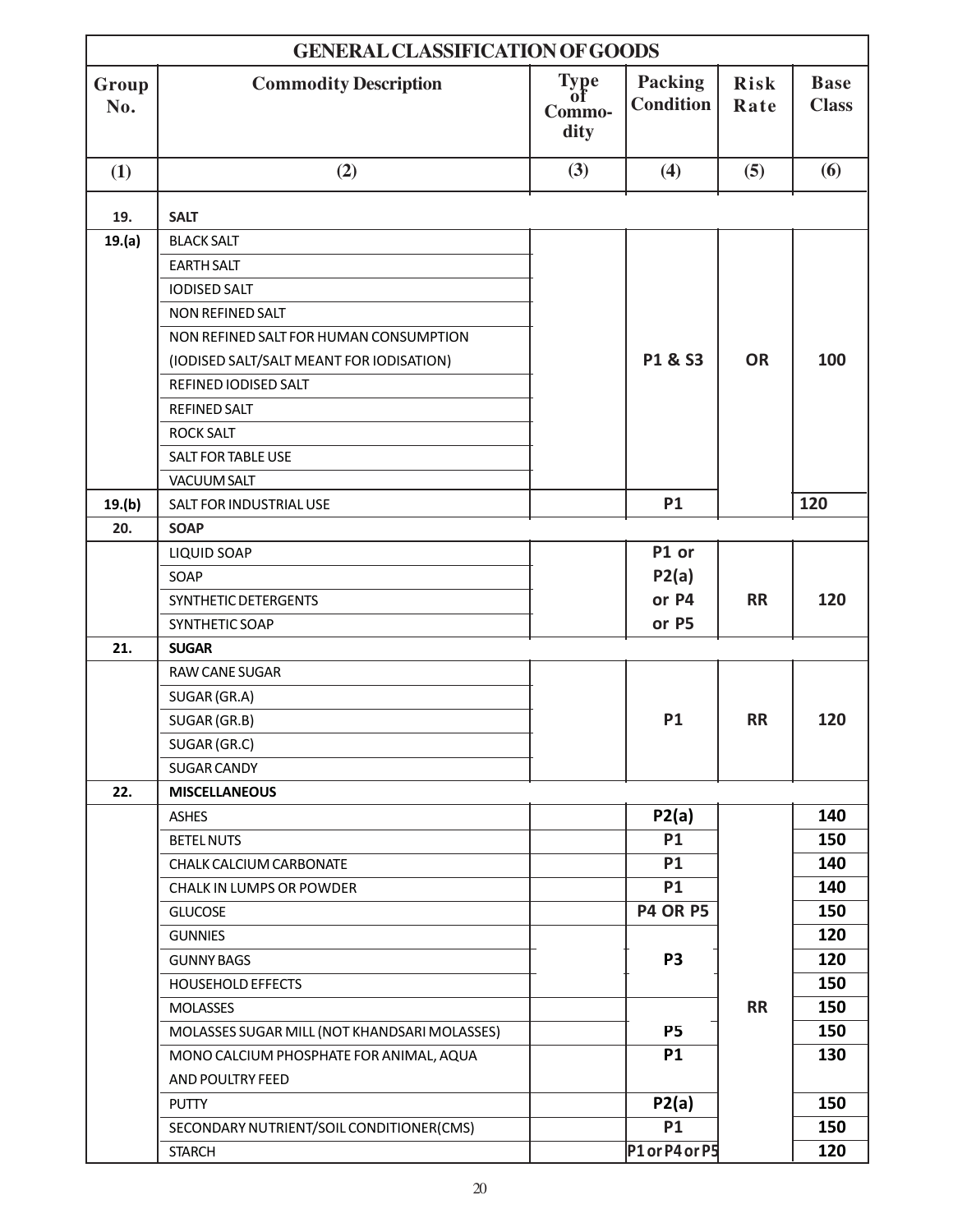|                                                          | माल का सामान्य वर्गीकरण  |                      |                                       |             |               |  |  |
|----------------------------------------------------------|--------------------------|----------------------|---------------------------------------|-------------|---------------|--|--|
| समूह<br>क्रम<br>संख्या                                   | वस्तु विवरण              | वस्तु<br>कीँ<br>किरम | पेकिंग<br>की<br>शर्तें                | जोखिम<br>दर | बेस<br>श्रेणी |  |  |
| (1)                                                      | (2)                      | (3)                  | (4)                                   | (5)         | (6)           |  |  |
|                                                          | निम्न दर सूची पर         |                      |                                       |             |               |  |  |
| 23.                                                      | डिवीजन-'ए'               |                      |                                       |             |               |  |  |
| (7)(23)                                                  | बिजली उपकरण और साज समान  |                      |                                       |             |               |  |  |
|                                                          | इलैक्ट्रोनिक उपकरण, अन्य |                      |                                       |             |               |  |  |
|                                                          | टेलीविज़न सेट्स          |                      |                                       |             |               |  |  |
|                                                          | जोड़ने वाला पदार्थ       |                      |                                       |             |               |  |  |
|                                                          | <u>बिजली उपकरण, अन्य</u> |                      |                                       |             |               |  |  |
|                                                          | शुष्क बैट्रीयां          |                      |                                       |             |               |  |  |
|                                                          | डायनेमो                  |                      |                                       |             |               |  |  |
|                                                          | बिजली की मोटर            |                      | पी4                                   | आरआर        | एलआर1         |  |  |
|                                                          | बिजली के पम्प            |                      |                                       |             |               |  |  |
|                                                          | जेनरेटर                  |                      |                                       |             |               |  |  |
|                                                          | जेनरेटर धूएं वाला        |                      |                                       |             |               |  |  |
|                                                          | बिजली की तारें           |                      |                                       |             |               |  |  |
|                                                          | बिजली के बल्ब            |                      |                                       |             |               |  |  |
|                                                          | बिजली के पंखें           |                      |                                       |             |               |  |  |
|                                                          | फ्यूज़ तार               |                      |                                       |             |               |  |  |
|                                                          | खाली ड्रम                |                      |                                       |             |               |  |  |
|                                                          | जेरीकैन                  |                      | पी2 (बी)                              | आरआर        | एलआर1         |  |  |
|                                                          | बैरल                     |                      |                                       |             |               |  |  |
| 23.(बी)                                                  | गुड़                     |                      | पी1                                   |             |               |  |  |
|                                                          | शक्कर पाउडर              |                      |                                       | आरआर        | एलआर1         |  |  |
| <b>23</b> (सी)                                           | शक्कर<br>पटसन            |                      | पी3                                   | आरआर        | एलआर1         |  |  |
|                                                          | पटसन कैडिज               |                      |                                       |             |               |  |  |
| 23.(डी)                                                  | दूध                      |                      | पी4 या                                | ओआर         | एलआर1         |  |  |
|                                                          | दूध के उत्पाद            |                      | पी5                                   |             |               |  |  |
| $23.(\frac{5}{5})$                                       | जैविक खादें              |                      | <u>पी2<math>(\overline{q})</math></u> | आरआर        | एलआर1         |  |  |
| $\overline{23.(\overline{\text{y}}\overline{\text{y}})}$ | पेन्ट्स और पॉलिश         |                      | पी5                                   | आरआर        | एलआर1         |  |  |
|                                                          | रंग और डाइयां            |                      |                                       |             |               |  |  |
| $23.$ (जी)                                               | लकड़ी                    |                      |                                       |             |               |  |  |
|                                                          | जलाने की लकड़ी           |                      |                                       |             |               |  |  |
|                                                          | प्लाईवुड के बोर्ड व पैनल |                      | पी2 $(d)$                             | आरआर        | एलआर1         |  |  |
|                                                          | चन्दन की लकड़ी           |                      |                                       |             |               |  |  |
|                                                          | दियासलाई की तीलियां      |                      |                                       |             |               |  |  |
|                                                          | लकड़ी के गुटके           |                      |                                       |             |               |  |  |
| 23.(एच)                                                  | इमारती लकड़ी की रद्दी    |                      |                                       |             | एलआर2         |  |  |
| 23 (आई)                                                  | वनस्पति तेलों का डामर    |                      | पी5                                   | आरआर        | एलआर1         |  |  |
| 23.(जे)                                                  | पानी                     |                      |                                       | आरआर        | एलआर1         |  |  |
| 23. $(\dot{\overline{\Phi}})$                            | आतिशबाजी                 | डी                   |                                       | आरआर        | एलआर1         |  |  |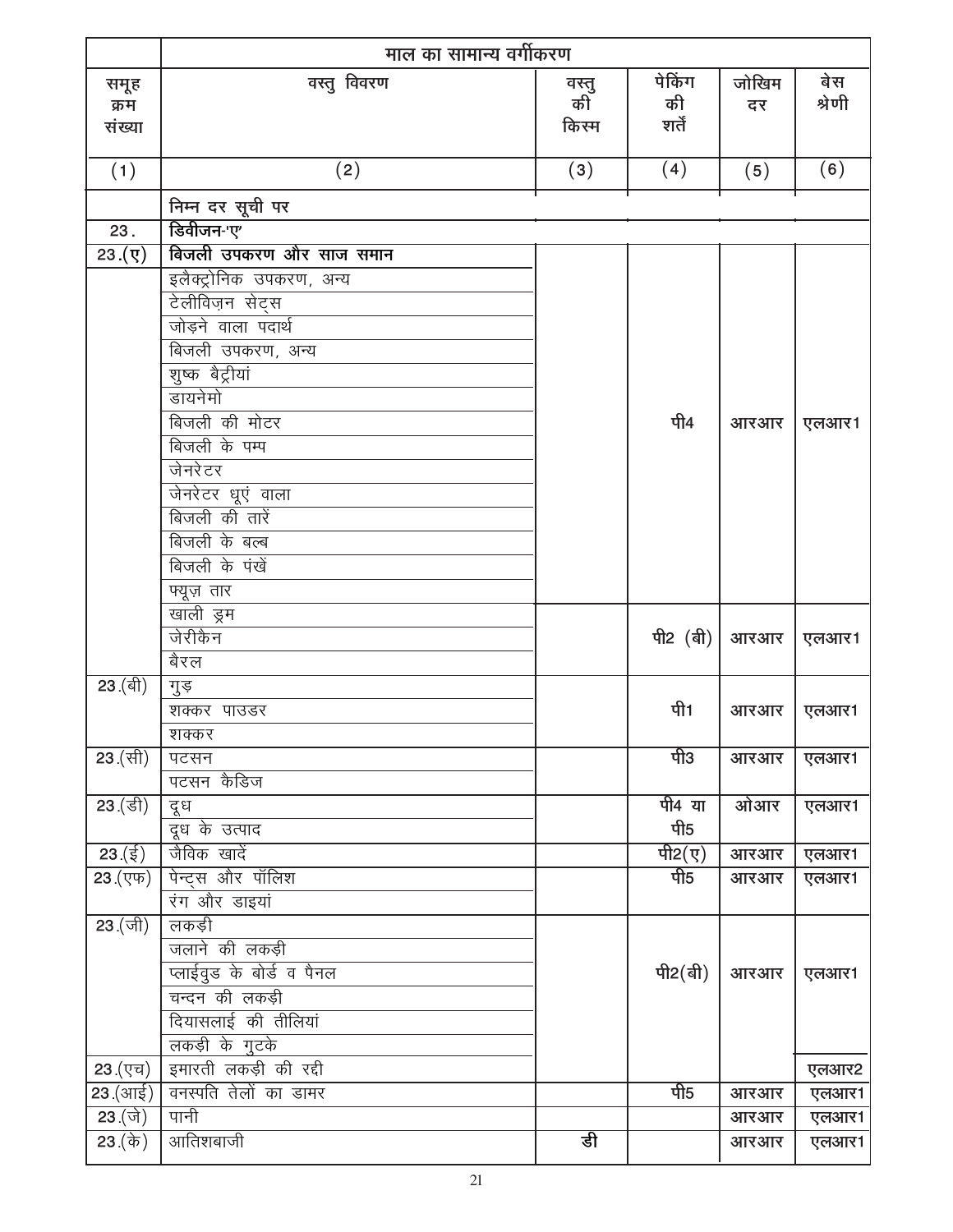|              | <b>GENERAL CLASSIFICATION OF GOODS</b>    |                                     |                                    |                     |                             |  |
|--------------|-------------------------------------------|-------------------------------------|------------------------------------|---------------------|-----------------------------|--|
| Group<br>No. | <b>Commodity Description</b>              | <b>Type</b><br>ot<br>Commo-<br>dity | <b>Packing</b><br><b>Condition</b> | <b>Risk</b><br>Rate | <b>Base</b><br><b>Class</b> |  |
| (1)          | (2)                                       | (3)                                 | (4)                                | (5)                 | (6)                         |  |
|              | <b>LOW RATED TARIFF LINES</b>             |                                     |                                    |                     |                             |  |
| 23.          | DIVISION-'A'                              |                                     |                                    |                     |                             |  |
| 23.(a)       | <b>ELECTRICAL APPLIANCES AND FITTINGS</b> |                                     |                                    |                     |                             |  |
|              | ELECTRONIC INSTRUMENTS NOC                |                                     |                                    |                     |                             |  |
|              | <b>TELEVISION SETS</b>                    |                                     |                                    |                     |                             |  |
|              | <b>JOINTING MATERIALS</b>                 |                                     |                                    |                     |                             |  |
|              | <b>ELECTRIC APPLIANCES NOC</b>            |                                     |                                    |                     |                             |  |
|              | <b>DRY BATTERIES</b>                      |                                     |                                    |                     |                             |  |
|              | <b>DYNAMOS</b>                            |                                     |                                    |                     |                             |  |
|              | <b>ELECTRIC MOTORS</b>                    |                                     | <b>P4</b>                          | <b>RR</b>           | LR1                         |  |
|              | <b>ELECTRIC PUMPS</b>                     |                                     |                                    |                     |                             |  |
|              | <b>GENERATORS</b>                         |                                     |                                    |                     |                             |  |
|              | <b>GENERATORS, SMOKE</b>                  |                                     |                                    |                     |                             |  |
|              | <b>ELECTRIC WIRES</b>                     |                                     |                                    |                     |                             |  |
|              | <b>ELECTRIC BULBS</b>                     |                                     |                                    |                     |                             |  |
|              | <b>ELECTRIC FANS</b>                      |                                     |                                    |                     |                             |  |
|              | <b>FUSE WIRE</b>                          |                                     |                                    |                     |                             |  |
|              | <b>EMPTY DRUMS</b>                        |                                     |                                    |                     |                             |  |
|              | <b>JERRYCANS</b>                          |                                     | P2(b)                              | <b>RR</b>           | LR1                         |  |
|              | <b>BARRELS</b>                            |                                     |                                    |                     |                             |  |
| 23.(b)       | <b>GUR</b>                                |                                     |                                    |                     |                             |  |
|              | <b>JAGREE POWDER</b>                      |                                     | <b>P1</b>                          | <b>RR</b>           | LR1                         |  |
|              | <b>JAGREE</b>                             |                                     |                                    |                     |                             |  |
| 23.(c)       | <b>JUTE</b>                               |                                     | <b>P3</b>                          | <b>RR</b>           | LR1                         |  |
|              | <b>JUTE CADDIES</b>                       |                                     | <b>P4 or P5</b>                    | <b>OR</b>           | LR1                         |  |
| 23.(d)       | <b>MILK</b><br><b>MILK PRODUCTS</b>       |                                     |                                    |                     |                             |  |
| 23.(e)       | ORGANIC MANURES                           |                                     | P2(a)                              | <b>RR</b>           | LR1                         |  |
| 23.(f)       | PAINTS AND POLISHES                       |                                     | <b>P5</b>                          | <b>RR</b>           | LR1                         |  |
|              | <b>COLOURS AND DYES</b>                   |                                     |                                    |                     |                             |  |
| 23.(g)       | <b>TIMBER</b>                             |                                     |                                    |                     |                             |  |
|              | FIRE WOOD                                 |                                     |                                    |                     |                             |  |
|              | PLYWOOD IN BOARDS, PANELS                 |                                     |                                    |                     | LR1                         |  |
|              | SANDAL WOOD                               |                                     | P2(b)                              | <b>RR</b>           |                             |  |
|              | <b>SPLINTS FOR MATCHES</b>                |                                     |                                    |                     |                             |  |
|              | <b>WOOD PIECES</b>                        |                                     |                                    |                     |                             |  |
| 23.(h)       | <b>TIMBER WASTE</b>                       |                                     |                                    |                     | LR <sub>2</sub>             |  |
| 23.(i)       | <b>VEGETABLE OIL PITCHES</b>              |                                     | <b>P5</b>                          | <b>RR</b>           | LR1                         |  |
| 23.(j)       | <b>WATER</b>                              |                                     |                                    | <b>RR</b>           | LR1                         |  |
| 23.(k)       | <b>FIREWORKS</b>                          | $\mathsf{d}$                        |                                    | <b>RR</b>           | LR1                         |  |
|              |                                           |                                     |                                    |                     |                             |  |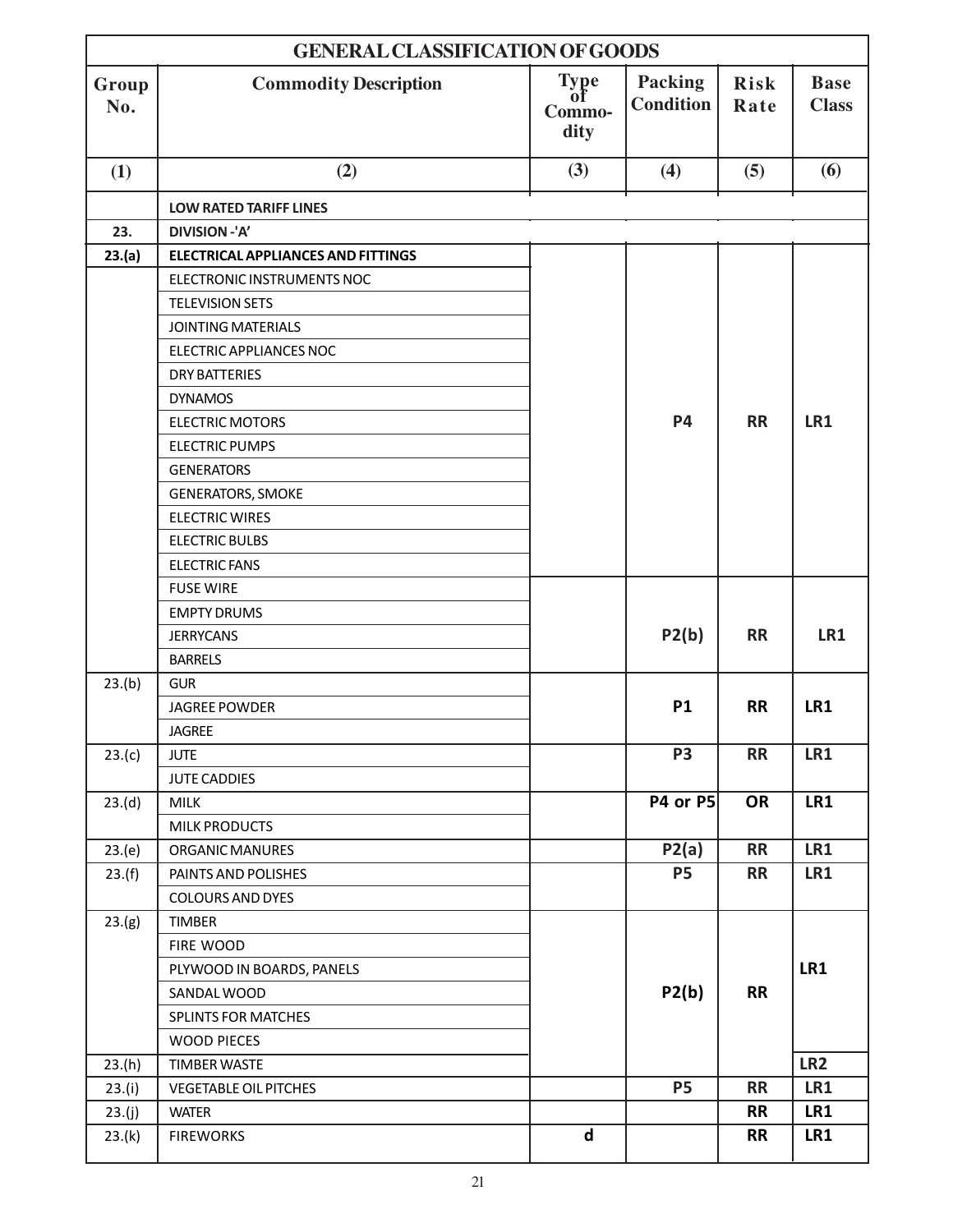|                                | माल का सामान्य वर्गीकरण      |                      |                                   |             |               |
|--------------------------------|------------------------------|----------------------|-----------------------------------|-------------|---------------|
| समूह<br>क्रम<br>संख्या         | वस्तु विवरण                  | वस्तु<br>कीँ<br>किरम | पेकिंग<br>की<br>शर्तें            | जोखिम<br>दर | बेस<br>श्रेणी |
| (1)                            | (2)                          | (3)                  | (4)                               | (5)         | (6)           |
| 24.                            | डिवीजन-'बी'                  |                      |                                   |             |               |
| $\overline{24.(\overline{y})}$ | बायलर संघटक                  |                      | पी4                               | आरआर        | एलआर2         |
| $\overline{24.}$ (बी)          | चारकोल                       |                      | <u>पी2<math>(</math>ए)</u>        | ओआर         | एलआर2         |
| $\overline{24.}$ (सी)          | कागज बण्डलों में, अन्य       |                      |                                   |             |               |
|                                | कागज़                        |                      |                                   |             |               |
|                                | गते                          |                      |                                   |             |               |
|                                | कागज़ गड्डियों/चर्खियों में  |                      | पी3                               | आरआर        | एलआर2         |
|                                | कागज़ की रद्दी               |                      |                                   |             |               |
|                                | कागज़ की कतरन                |                      |                                   |             |               |
| $\overline{25}$ .              | कागज़ की गाद<br>डिवीजन-'सी'  |                      |                                   |             |               |
| $25.(\nabla)$                  | बांस                         |                      |                                   |             |               |
|                                | बांस के टुकडे                |                      |                                   |             |               |
|                                | बांस की चिप्स                |                      |                                   |             |               |
|                                | कुचला हुआ बांस               |                      | पी2 $(d)$                         | आरआर        | एलआर3         |
| बांस की लुर्न्दी               |                              |                      |                                   |             |               |
|                                | छड़ियां                      |                      |                                   |             |               |
| $25.$ (बी)                     | झाड़                         |                      | पी2(बी)                           | आरआर        | एलआर3         |
| $25.$ (सी)                     | कॉफी व चाय                   |                      | पी4                               | आरआर        | एलआर3         |
| $25.$ (डी)                     | नारियल की जटा                |                      | <u> पी2(बी)</u>                   | आरआर        | एलआर3         |
|                                | नारियल की जटा के गद्दे       |                      |                                   |             |               |
| 25.(ई)                         | कपास एवं दूसरे वस्त्र        |                      |                                   |             |               |
|                                | कपास व अन्य वस्त्र एन.ओ.सी.  |                      |                                   |             |               |
|                                | बिछाने की चादरें             |                      |                                   |             |               |
|                                | कपास आधा/पूरा दबा हुआ        |                      |                                   |             |               |
|                                | कपास कच्चा/पूरा दबा हुआ      |                      | पी3                               |             |               |
|                                | कपास कच्चा<br>हाथ का कता सूत |                      |                                   | आरआर        | एलआर3         |
|                                | खद्दर                        |                      |                                   |             |               |
|                                | <u>रेशम</u>                  |                      |                                   |             |               |
|                                | कृत्रिम धार्गे               |                      |                                   |             |               |
|                                | तौलिये                       |                      |                                   |             |               |
|                                | ऊन                           |                      |                                   |             |               |
| $25.$ (एफ)                     | चारा और छिलका                |                      |                                   |             |               |
|                                | चारा और छिलका, अन्य          |                      |                                   |             |               |
|                                | जों छिलका                    |                      | पी2(ए)                            |             |               |
|                                | भूसा                         |                      |                                   |             |               |
|                                | चरी                          |                      |                                   |             |               |
|                                | कपास के बीज छिलका सहित       |                      |                                   |             |               |
|                                | नारियल का छिलका              |                      | पी1                               |             | एलआर3         |
|                                | सूखी घास                     |                      | <u>पी2<math>(</math>ए)</u><br>पी1 | आरआर        |               |
|                                | चने का छिलका                 |                      |                                   |             |               |
|                                | घास सूखी<br>किरबी            |                      |                                   |             |               |
|                                | किरबी कुट्टी (कुटार)         |                      |                                   |             |               |
|                                |                              |                      |                                   |             |               |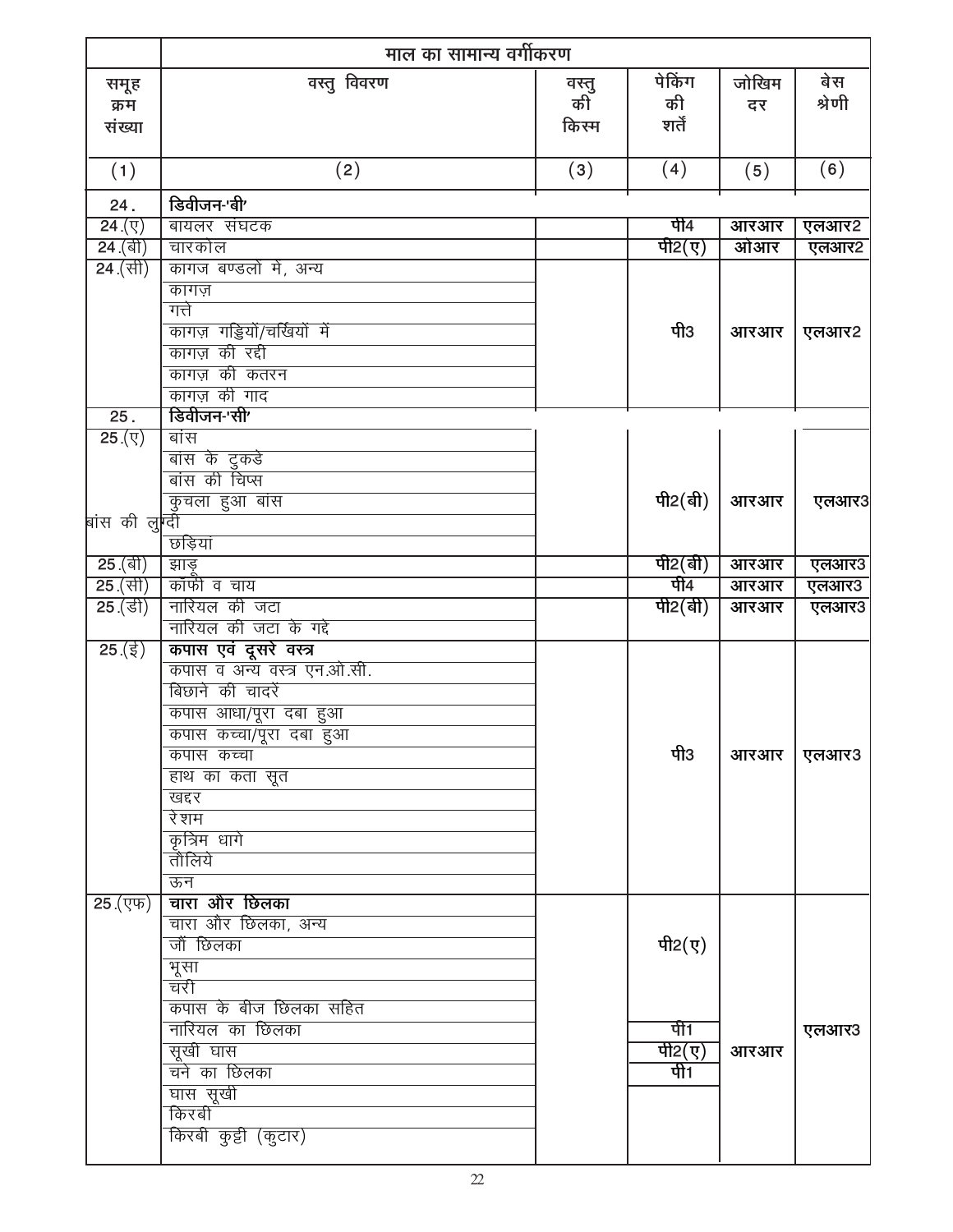|              | <b>GENERAL CLASSIFICATION OF GOODS</b> |                                     |                             |                          |                             |  |
|--------------|----------------------------------------|-------------------------------------|-----------------------------|--------------------------|-----------------------------|--|
| Group<br>No. | <b>Commodity Description</b>           | <b>Type</b><br>оť<br>Commo-<br>dity | Packing<br><b>Condition</b> | <b>Risk</b><br>Rate      | <b>Base</b><br><b>Class</b> |  |
| (1)          | (2)                                    | (3)                                 | (4)                         | (5)                      | (6)                         |  |
| 24.          | <b>DIVISION-'B'</b>                    |                                     |                             |                          |                             |  |
| 24.(a)       | <b>BOILER COMPONENTS</b>               |                                     | $\overline{P4}$             | $\overline{\mathsf{RR}}$ | LR2                         |  |
| 24.(b)       | CHARCOAL                               |                                     | P2(a)                       | $\overline{OR}$          | LR2                         |  |
| 24.(c)       | PAPER NOC IN BUNDLES                   |                                     |                             |                          |                             |  |
|              | <b>PAPER</b>                           |                                     |                             |                          |                             |  |
|              | <b>CARD BOARDS</b>                     |                                     |                             |                          |                             |  |
|              | PAPER IN REELS/ROLLS                   |                                     | P <sub>3</sub>              | <b>RR</b>                | LR <sub>2</sub>             |  |
|              | PAPER WASTE                            |                                     |                             |                          |                             |  |
|              | PAPER CUTTINGS                         |                                     |                             |                          |                             |  |
|              | PAPER SLUDGE                           |                                     |                             |                          |                             |  |
| 25.          | <b>DIVISION-'C'</b>                    |                                     |                             |                          |                             |  |
| 25.(a)       | <b>BAMBOOS</b>                         |                                     |                             |                          |                             |  |
|              | <b>BAMBOO CUTS</b>                     |                                     |                             |                          |                             |  |
|              | <b>BAMBOO CHIPS</b>                    |                                     |                             |                          |                             |  |
|              | <b>BAMBOO CRUSHED</b>                  |                                     | P2(b)                       | <b>RR</b>                | LR3                         |  |
|              | <b>BAMBOO PULP</b>                     |                                     |                             |                          |                             |  |
|              | <b>STICKS</b>                          |                                     |                             |                          |                             |  |
| 25.(b)       | <b>BROOMS</b>                          |                                     | P2(b)                       | $\overline{\mathsf{RR}}$ | LR3                         |  |
| 25.(c)       | <b>COFFEE AND TEA</b>                  |                                     | P <sub>4</sub>              | <b>RR</b>                | LR3                         |  |
| 25.(d)       | <b>COIR</b>                            |                                     | P2(b)                       | $\overline{\mathsf{RR}}$ | LR3                         |  |
|              | <b>COIR MATS</b>                       |                                     |                             |                          |                             |  |
| 25.(e)       | <b>COTTON AND OTHER TEXTILE</b>        |                                     |                             |                          |                             |  |
|              | <b>COTTON AND OTHER TEXTILES NOC</b>   |                                     |                             |                          |                             |  |
|              | <b>BED SHEETS</b>                      |                                     |                             |                          |                             |  |
|              | <b>COTTON HALF/FULL PRESSED</b>        |                                     |                             |                          |                             |  |
|              | <b>COTTON RAW FULL PRESSED</b>         |                                     |                             |                          |                             |  |
|              | <b>COTTON RAW</b>                      |                                     | <b>P3</b>                   | <b>RR</b>                | LR3                         |  |
|              | <b>HAND SPUN YARN COTTON</b>           |                                     |                             |                          |                             |  |
|              | <b>KHADDAR</b>                         |                                     |                             |                          |                             |  |
|              | <b>SILK</b>                            |                                     |                             |                          |                             |  |
|              | SYNTHETIC YARNS                        |                                     |                             |                          |                             |  |
|              | <b>TOWELS</b><br><b>WOOL</b>           |                                     |                             |                          |                             |  |
| 25.(f)       | <b>FODDER AND HUSK</b>                 |                                     | P2(a)                       |                          |                             |  |
|              | FODDER AND HUSK NOC                    |                                     |                             |                          |                             |  |
|              | <b>BARLEY HUSK</b>                     |                                     |                             |                          |                             |  |
|              | <b>BHOOSA</b>                          |                                     |                             |                          |                             |  |
|              | <b>CHARI</b>                           |                                     |                             |                          |                             |  |
|              | <b>COTTON SEED HUSK</b>                |                                     |                             |                          |                             |  |
|              | <b>COCONUT HUSK</b>                    |                                     | <b>P1</b>                   |                          | LR3                         |  |
|              | DRY GRASS                              |                                     | P2(a)                       | <b>RR</b>                |                             |  |
|              | <b>GRAM HUSK</b>                       |                                     | <b>P1</b>                   |                          |                             |  |
|              | <b>HAY</b>                             |                                     |                             |                          |                             |  |
|              | <b>KIRBY</b>                           |                                     |                             |                          |                             |  |
|              | KIRBY KUTTI (KUTTAR)                   |                                     |                             |                          |                             |  |
|              |                                        |                                     |                             |                          |                             |  |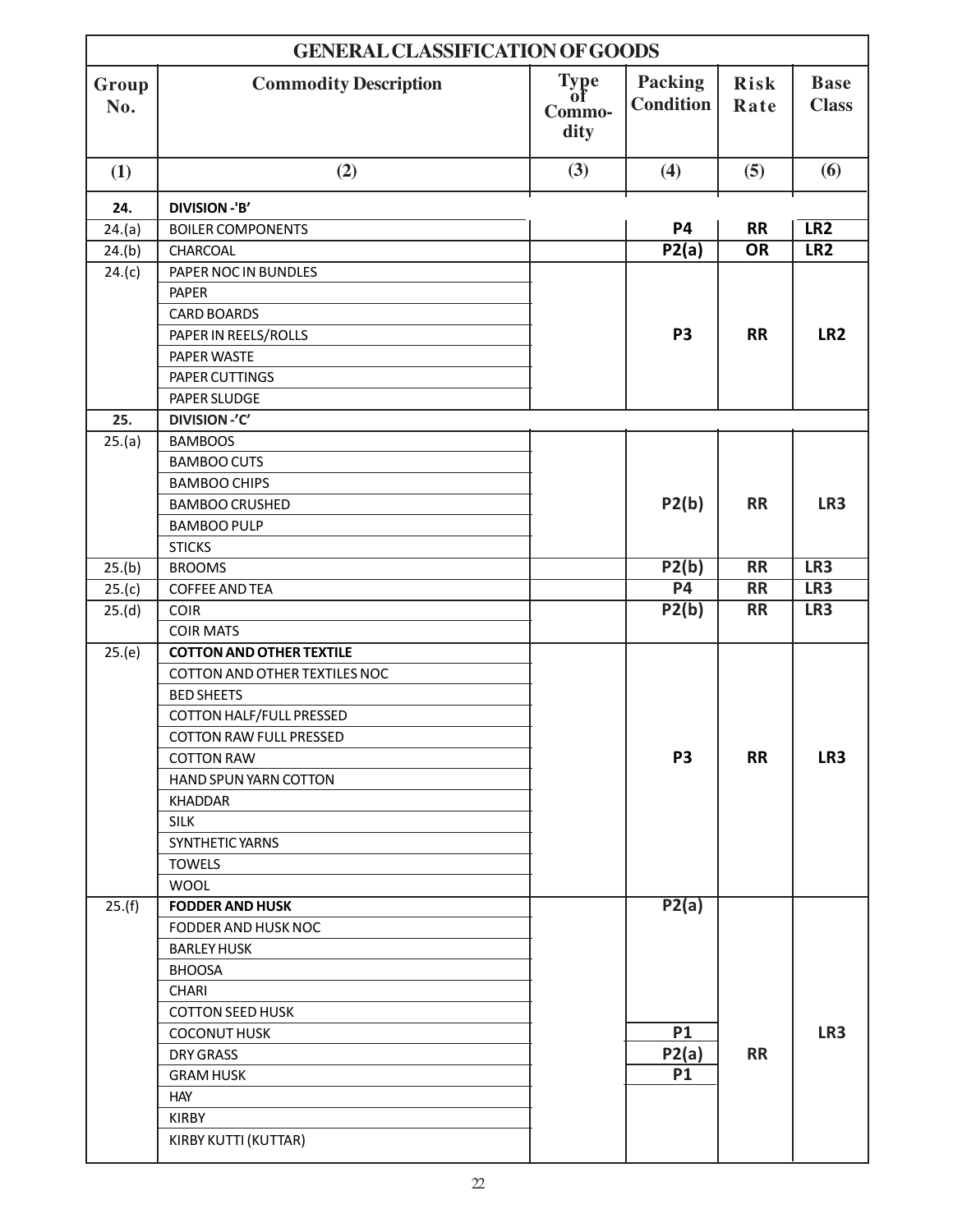|                                               | माल का सामान्य वर्गीकरण                                                   |             |                 |       |        |  |
|-----------------------------------------------|---------------------------------------------------------------------------|-------------|-----------------|-------|--------|--|
| समूह                                          | वस्तु विवरण                                                               |             | पेकिंग          | जोखिम | बेस    |  |
| क्रम                                          |                                                                           | वस्तु<br>की | की              | दर    | श्रेणी |  |
| संख्या                                        |                                                                           | किरम        | शर्तें          |       |        |  |
| (1)                                           | (2)                                                                       | (3)         | (4)             | (5)   | (6)    |  |
|                                               | धान का छिलका                                                              |             | पी1             | आरआर  |        |  |
|                                               | मटर का छिलका                                                              |             |                 |       | एलआर3  |  |
|                                               | तूर का छिलका                                                              |             |                 |       |        |  |
|                                               | गेहूं की भूसी (चोकर)                                                      |             |                 |       |        |  |
| $25(\text{ft})$                               | चूनी                                                                      |             | पी1             |       | एलआर1  |  |
| $25.$ (एच)                                    | फल एवं सब्जियां                                                           |             |                 |       |        |  |
|                                               | फल एवं सब्जियां, अन्य                                                     |             |                 |       |        |  |
|                                               | के ला                                                                     |             | पी2 $(y)$       |       |        |  |
|                                               | लहसुन                                                                     |             |                 |       |        |  |
|                                               | खजूर                                                                      |             |                 | ओआर   | एलआर3  |  |
|                                               | आम                                                                        |             | पी4             |       |        |  |
|                                               | सन्तरा                                                                    |             |                 |       |        |  |
|                                               | प्याज                                                                     |             | पी2 $(y)$       |       |        |  |
|                                               | आलू                                                                       |             |                 |       |        |  |
|                                               | आलू मीठा                                                                  |             |                 |       |        |  |
| $25.(3\text{H}\bar{z})$                       | किराना                                                                    |             |                 |       |        |  |
|                                               | किराना, अन्य                                                              |             |                 |       |        |  |
|                                               | फिटकरी                                                                    |             |                 |       |        |  |
|                                               | अचार (स्वदेशी)<br>मिर्ची                                                  |             |                 |       |        |  |
|                                               |                                                                           |             |                 |       |        |  |
|                                               | खाद्य अल्पाहार<br>सार निकाले हुए खाद्य पदार्थ                             |             |                 |       |        |  |
|                                               | जीरा                                                                      |             | पी1             | आरआर  | एलआर3  |  |
|                                               | काली मिर्च                                                                |             |                 |       |        |  |
|                                               | मसाले                                                                     |             |                 |       |        |  |
|                                               | मक्का के फ्लेक्स                                                          |             |                 |       |        |  |
|                                               | चावल के फ्लेक्स                                                           |             |                 |       |        |  |
|                                               | चावल भुना हुआ                                                             |             |                 |       |        |  |
|                                               | साबुदाना सामान्य                                                          |             |                 |       |        |  |
|                                               | हल्दी                                                                     |             |                 |       |        |  |
| 25 (जे)                                       | सोया प्रोटीन टेक्सचर्ड                                                    |             |                 |       | 120    |  |
| 25.(के)                                       | आई. वी. और कीटनाशक दवाएं                                                  |             | पी5             | आरआर  | एलआर3  |  |
| $25.$ (एल)                                    | पशुधन                                                                     |             |                 | ओ आर  | एलआर3  |  |
| $25.(\overline{VH})$                          | मोटर वाहन*                                                                |             |                 |       |        |  |
|                                               | मोटर वाहन                                                                 |             | पी6 $($ ए)      | ओआर   | एलआर3  |  |
|                                               | मोटर साइकिलें                                                             |             | और(बी)          |       |        |  |
|                                               | मोटर ट्रैक्टर                                                             |             |                 |       |        |  |
|                                               | मोटर कारें (एन.एम.जी./बी.सी.सी.एन. वैगन में)                              |             |                 |       |        |  |
| नोट :-                                        | एन.एम.जी. एवं बी.सी.सी.एन. मालडिब्बों की मानकीकृत वहन क्षमता 58.8 टन होगी |             |                 |       |        |  |
| $25.(\overline{\text{y}}\overline{\text{y}})$ | खोई (पेरे हुए गन्ने का कचरा)                                              |             | पी2 $(\bar{y})$ | आरआर  | एलआर3  |  |
|                                               | गन्ना                                                                     |             |                 |       |        |  |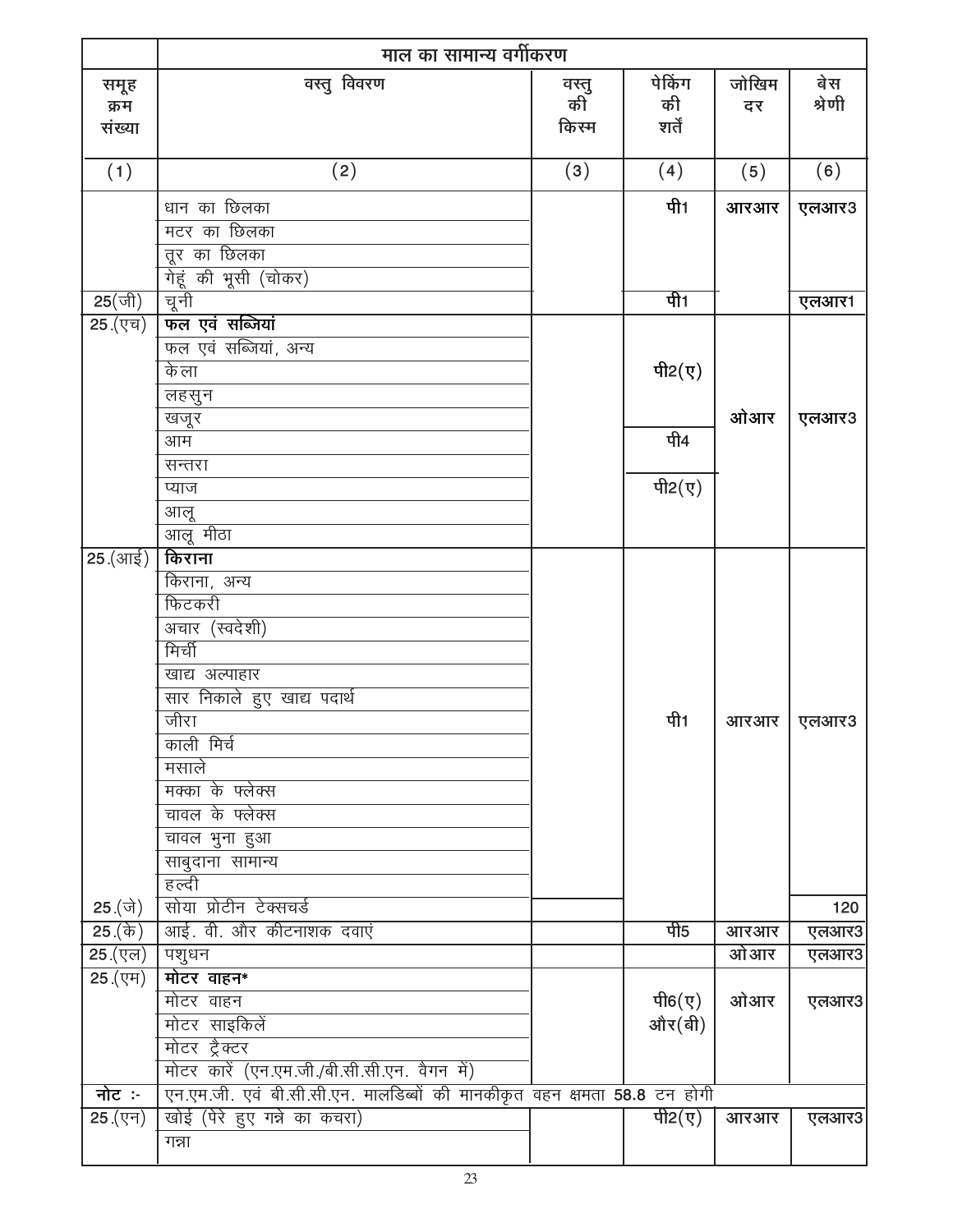|                                                   | माल का सामान्य वर्गीकरण                                                   |             |                                       |       |        |  |
|---------------------------------------------------|---------------------------------------------------------------------------|-------------|---------------------------------------|-------|--------|--|
| समूह                                              | वस्तु विवरण                                                               |             | पेकिंग                                | जोखिम | बेस    |  |
| क्रम                                              |                                                                           | वस्तु<br>की | की                                    | दर    | श्रेणी |  |
| संख्या                                            |                                                                           | किरम        | शर्तें                                |       |        |  |
| (1)                                               |                                                                           | (3)         | (4)                                   |       | (6)    |  |
|                                                   | (2)                                                                       |             |                                       | (5)   |        |  |
|                                                   | धान का छिलका                                                              |             | पी1                                   | आरआर  | एलआर3  |  |
|                                                   | मटर का छिलका                                                              |             |                                       |       |        |  |
|                                                   | तूर का छिलका                                                              |             |                                       |       |        |  |
|                                                   | गेहूं की भूसी (चोकर)                                                      |             |                                       |       |        |  |
| $\overline{25.}$ (जी)                             | चूनी                                                                      |             | पी1                                   |       | एलआर1  |  |
| $\overline{25.(\nabla \overline{\tau})}$          | फल एवं सब्जियां                                                           |             |                                       |       |        |  |
|                                                   | फल एवं सब्जियां, अन्य<br>के ला                                            |             | पी2 $(y)$                             |       |        |  |
|                                                   |                                                                           |             |                                       |       |        |  |
|                                                   | लहसुन<br>खजूर                                                             |             |                                       | ओआर   | एलआर3  |  |
|                                                   | आम                                                                        |             | पी4                                   |       |        |  |
|                                                   | सन्तरा                                                                    |             |                                       |       |        |  |
|                                                   | प्याज                                                                     |             | पी2(ए)                                |       |        |  |
|                                                   | आलू                                                                       |             |                                       |       |        |  |
|                                                   | आलू मीठा                                                                  |             |                                       |       |        |  |
| <b>25</b> (आई)                                    | किराना                                                                    |             |                                       |       |        |  |
|                                                   | किराना, अन्य                                                              |             |                                       |       |        |  |
|                                                   | फिटकरी                                                                    |             |                                       |       |        |  |
|                                                   | अचार (स्वदेशी)                                                            |             |                                       |       |        |  |
|                                                   | मिर्ची                                                                    |             |                                       |       |        |  |
|                                                   | खाद्य अल्पाहार                                                            |             |                                       |       |        |  |
|                                                   | सार निकाले हुए खाद्य पदार्थ                                               |             |                                       |       |        |  |
|                                                   | जीरा                                                                      |             | पी1                                   | आरआर  | एलआर3  |  |
|                                                   | काली मिर्च                                                                |             |                                       |       |        |  |
|                                                   | मसाले                                                                     |             |                                       |       |        |  |
|                                                   | मक्का के फ्लेक्स                                                          |             |                                       |       |        |  |
|                                                   | चावल के फ्लेक्स                                                           |             |                                       |       |        |  |
|                                                   | चावल भुना हुआ                                                             |             |                                       |       |        |  |
|                                                   | साबुदाना सामान्य<br>हल्दी                                                 |             |                                       |       |        |  |
| 25 (जे)                                           | सोया प्रोटीन टेक्सचर्ड                                                    |             |                                       |       | 120    |  |
| 25.(के)                                           | आई. वी. और कीटनाशक दवाएं                                                  |             | पी5                                   | आरआर  | एलआर3  |  |
| $\overline{25.(\overline{\mathtt{y}\mathtt{c}})}$ | पशुधन                                                                     |             |                                       | ओआर   | एलआर3  |  |
| $25.(\overline{VH})$                              | मोटर वाहन*                                                                |             |                                       |       |        |  |
|                                                   | मोटर वाहन                                                                 |             | पी6 $(\nabla)$                        | ओआर   | एलआर3  |  |
|                                                   | मोटर साइकिलें                                                             |             | और(बी)                                |       |        |  |
|                                                   | मोटर ट्रैक्टर                                                             |             |                                       |       |        |  |
|                                                   | मोटर कारें (एन.एम.जी./बी.सी.सी.एन. वैगन में)                              |             |                                       |       |        |  |
| नोट :-                                            | एन.एम.जी. एवं बी.सी.सी.एन. मालडिब्बों की मानकीकृत वहन क्षमता 58.8 टन होगी |             |                                       |       |        |  |
| $25.(\overline{\nabla}{\bf 1})$                   | खोई (पेरे हुए गन्ने का कचरा)                                              |             | <u>पी2<math>(\overline{q})</math></u> | आरआर  | एलआर3  |  |
|                                                   | गन्ना                                                                     |             |                                       |       |        |  |